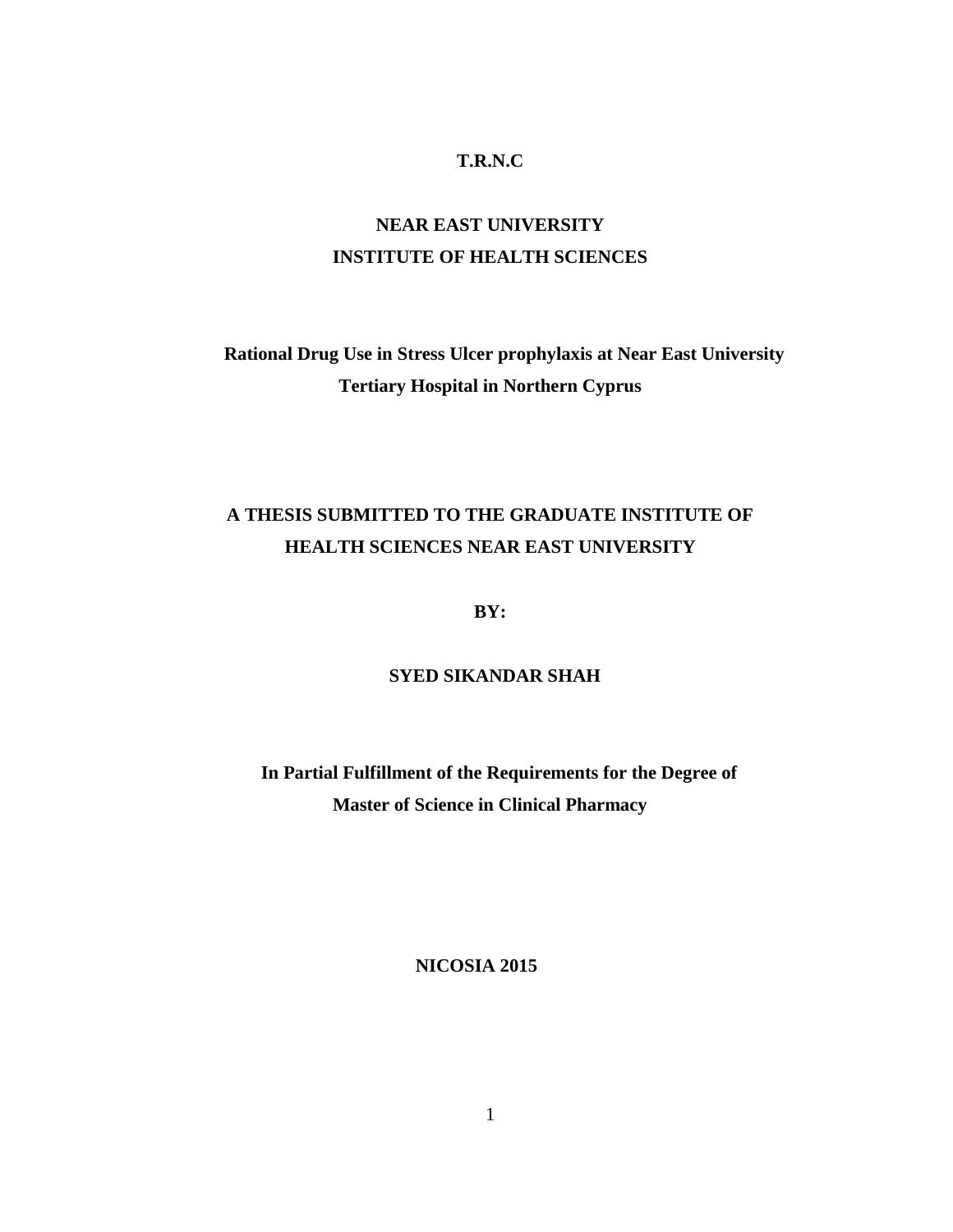#### **T.R.N.C**

# **NEAR EAST UNIVERSITY INSTITUTE OF HEALTH SCIENCES**

**Rational Drug Use in Stress Ulcer Prophylaxis at Near East University Tertiary Hospital in Northern Cyprus**

#### **SYED SIKANDAR SHAH**

 **Master of Science in Clinical pharmacy**

**Advisor:**

**Assoc.Prof. Bilgen Basgut**

 **NICOSIA 2015**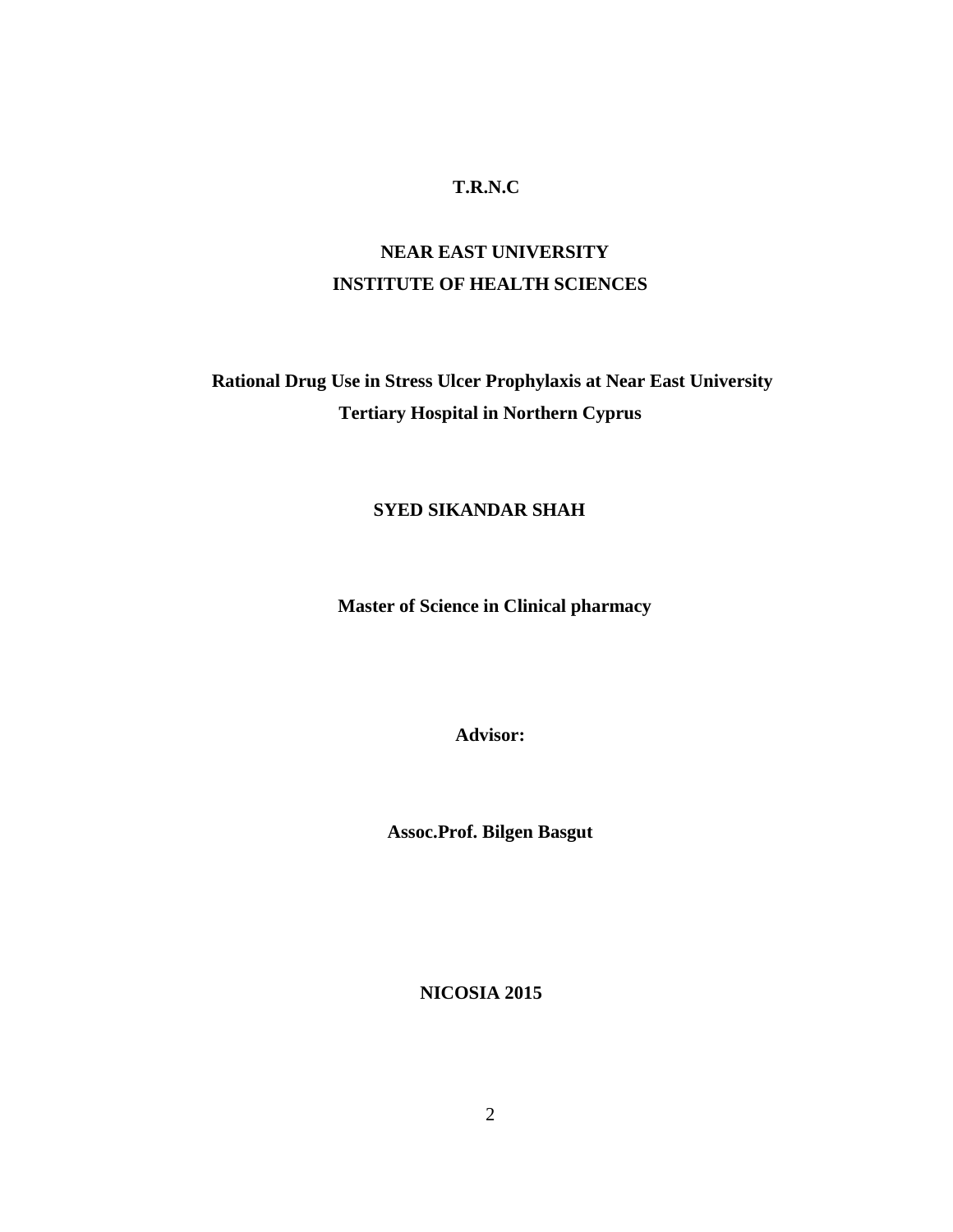# **DEDICATION**

 **Dedicated to my parents, sisters, brothers And all of my friends Especially Mr. Abdul Majid khan (MPhil scholar) and Sidra Tariq (MPhil scholar) At Near east University North Cyprus Who encourage me to higher ideas of life, Took pains and sacrificed their comforts for my brilliant future And because of their prayers and love I got a reasonable**

**position in the society.**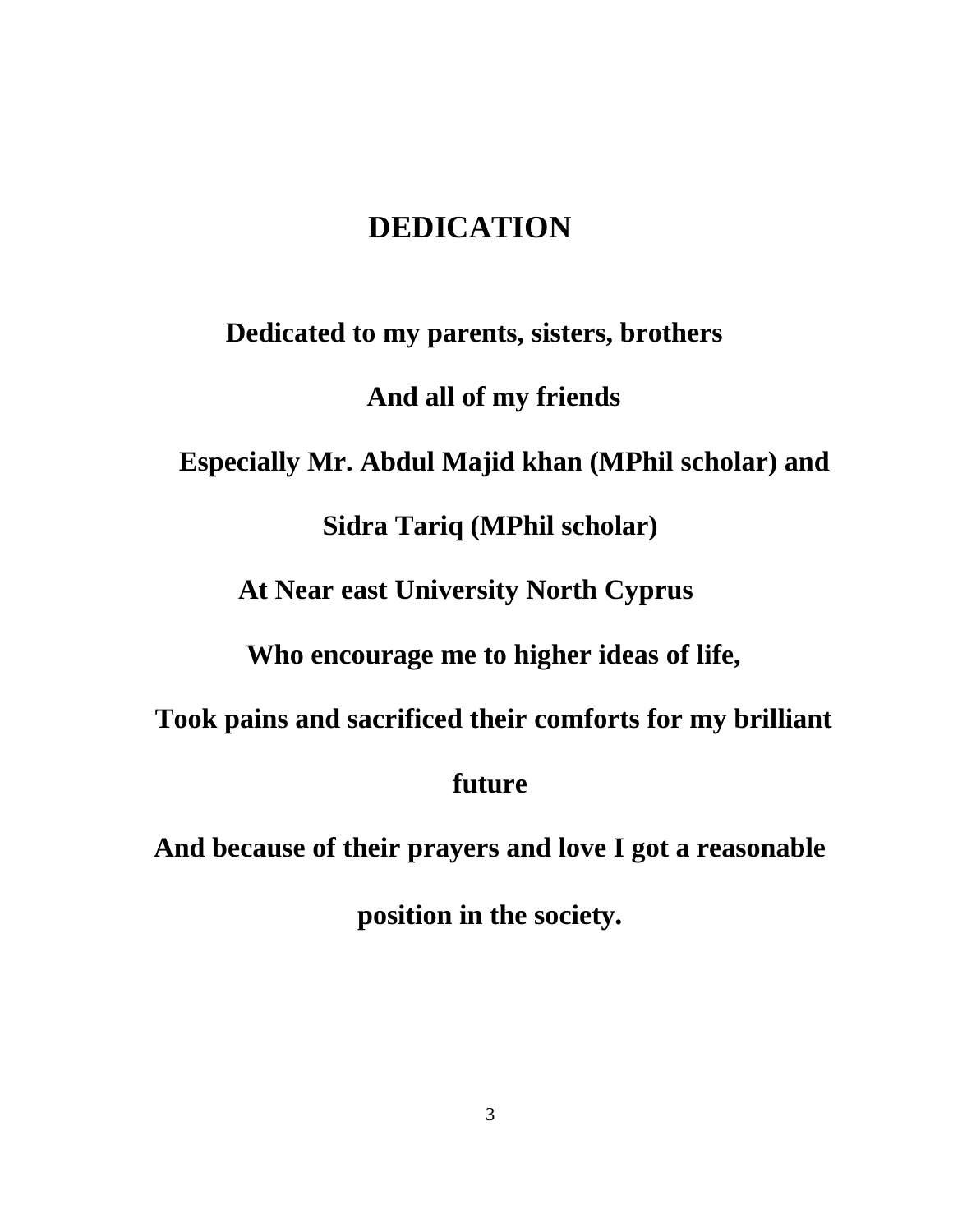# **Approval**

Thesis submitted to the Institute of Health Sciences of Near East University in partial fulfillment of the requirements for the degree of **Master of Science in Clinical Pharmacy.**

# **Thesis Committee:**

Chair of the committee:

# **Prof. Dr. Nurettin Abacıoğlu**

Gazi University

Sig: ……………………

# Advisor: **Assoc. Prof. Bilgen Basgut**

Near East University

Sig: ……………………

# Member: **Prof. Dr. A. Tanju Özçelikay**

Ankara University

Sig: ……………………

# Approved by: **Prof.Dr Ihsan ÇALIŞ** Director of Health Sciences Institute Near East University

Sig: …………………..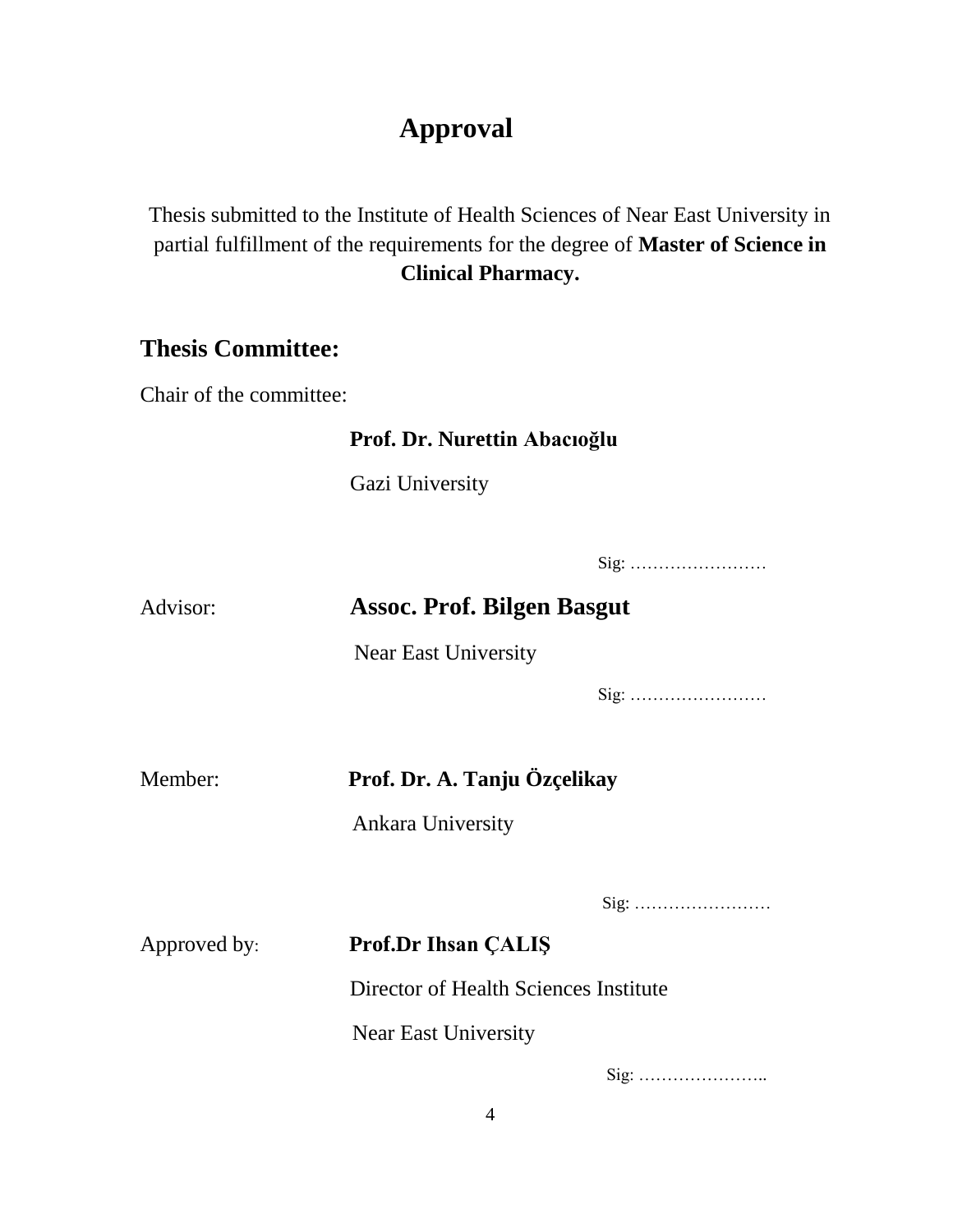#### **ACKNOWLEDGEMENTS**

Millions of thanks to Almighty ALLAH- Who has blessed me with the knowledge and power to perform and complete not only project, but also other tasks and Who has always guided me in difficult times of which I have never imagined in my life.

The love and care that my parents and family have been endowing me throughout my life has been a major cause behind my success.

I deeply acknowledge the valuable advices and the guidance provided by my Teacher prof. Dr Rumeysa Demirdamar (former dean at faculty of pharmacy NEU North Cyprus), regarding the project development.

I am very grateful to my advisor Assoc. Prof. Bilgen Basgut the head of clinical pharmacy and pharmacology department of the faculty of pharmacy at Near east University Cyprus for her encouragement throughout my university Career.

Special acknowledgment to Dr. Abdi karim Muhammad daud (PhD scholar) and Dr Hayder Bahayedin (PhD scholar) for his major contribution in the completion of this project.

I am also very thankful to Hussain Ahmad (MPhil scholar) and many individual who helped me in the completion of my project.

Finally I am very thankful to all my family members and friends for their encouragement and prayer without which nothing would have been possible.

> Syed Sikandar Shah Sikandarshah850@gmail.com KPK, Pakistan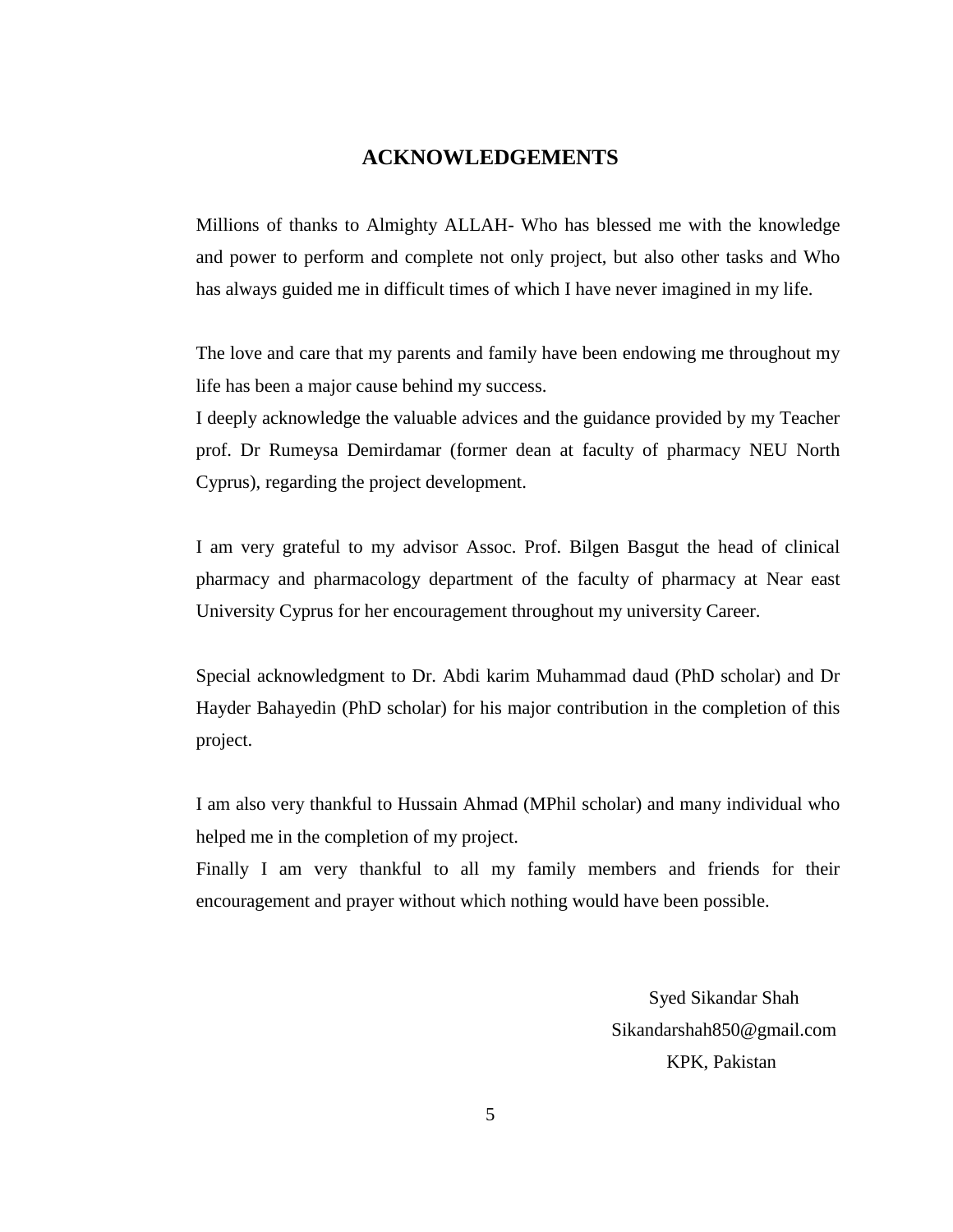# **ABSTRACT**

The project titled as "Rational Drug Use in Stress Ulcer Prophylaxis at NEU Tertiary Hospital in Northern Cyprus" was conducted in different inpatients wards at Near East University Hospital.

Clinical pharmacists are a primary source of scientifically valid information and advice regarding the safe, appropriate, and cost-effective use of medications having wide scope in drug therapy management and optimization using evidence based tools and recommendation. Regarding stress ulcer one of the main cause of morbidity and mortality despite the presence of effective strategies for prevention of stress ulcer, a considerable proportion of patients at risk for stress do not receive prophylaxis during hospitalization while others receive it irrationally though not candidates according evidence based recommendations.

Appropriate utilization of stress ulcer prophylaxis should be limited to high-risk, intensive care unit (ICU) patients. However, the inappropriate use of stress ulcer prophylaxis among all hospitalized patients remains a concern. The purpose of this study was to evaluate the trends of prescribing stress ulcer prophylaxis in ICU and general ward patients.

The study was carried as an observational prospective 70 days at a tertiary university hospital, 69 Patients suffering from different diseases from multiple clinics were enrolled to investigate risk for stress ulcer and observe rational use of stress ulcer prophylaxis for inpatients in healthcare settings using the American society of health system pharmacists (AHSP) guidelines for stress ulcer prophylaxis. The relevant information's were recorded with respect to patient's demographic data, disease incidence, drug costs and lack of patient education.

All patients enrolled in our study were found to be given at least one AST during hospitalization. Omeprazole was the most frequently used AST, followed by pantoprazole. Parental route was commonly used which cost 3 times more than oral AST.

In conclusion the rational use of stress ulcer prophylaxis will be associated with a decrease in inappropriate acid suppression rates during hospitalization and upon discharge as well as significant costs-savings.

**Key words:** Stress Ulcer Prophylaxis, Proton Pump Inhibitor, Histamine 2 Receptor Blocker, Clinical Pharmacy, ASHP, and Acid Suppression Therapy.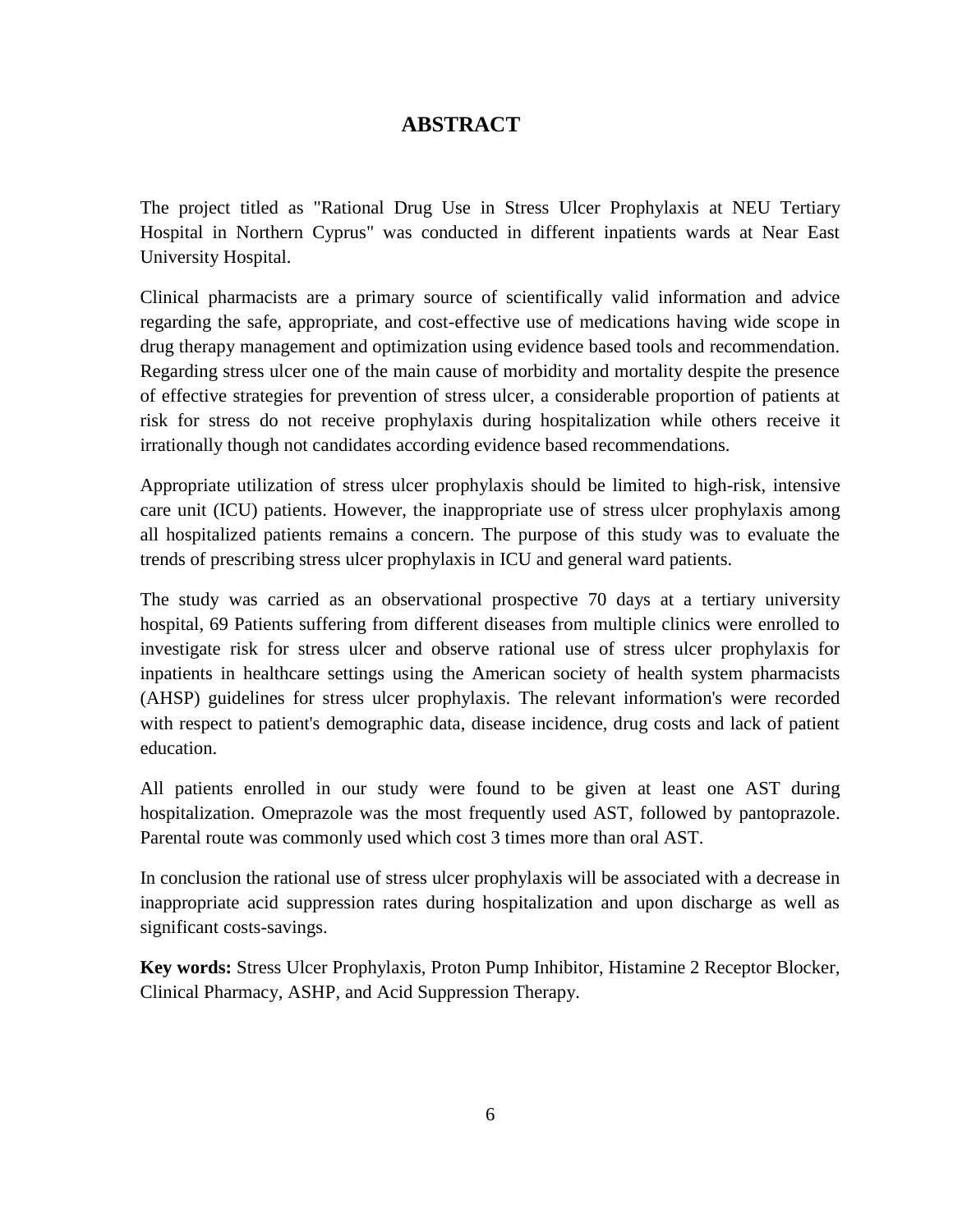**OZET**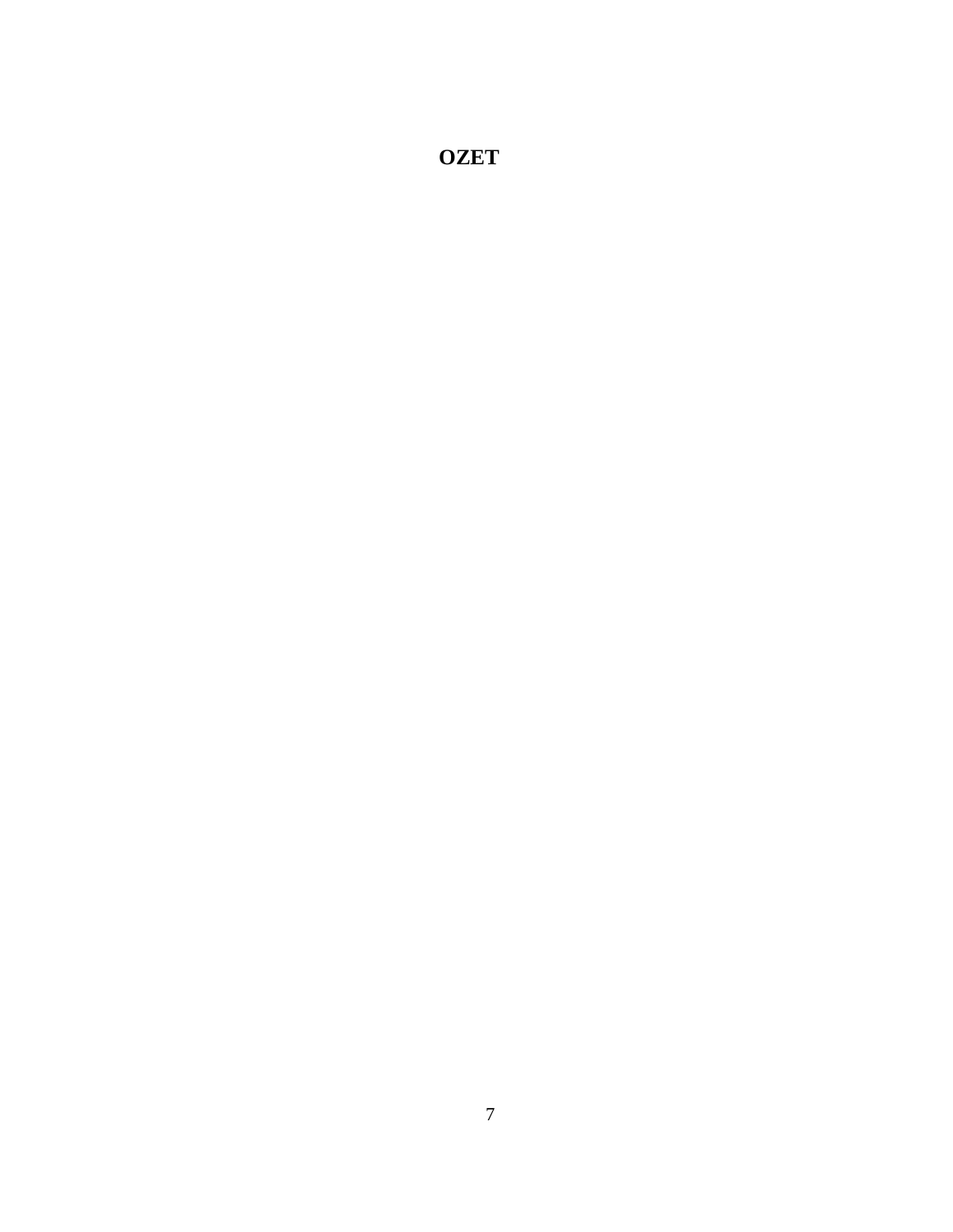# **Table of Contents**

# Page

# **Part I: LITERATURE REVIEW**

## 1. Overview of stress ulcer

# 2. Anatomy of stomach

# 3. Physiology of stomach.

3.1 Elements of stomach

# 4. Ulcer

- 4.1 Types of ulcer
- 4.2 Pathophysiology of ulcer
- 4.2.1 Impacts of NSAIDs on gastric mucosa
- 4.2.2 H. pylori related ulcer
- 4.2.3 Cigarette smoking
- 4.2.4 Psychological stress

# 5. Complication of stress ulcer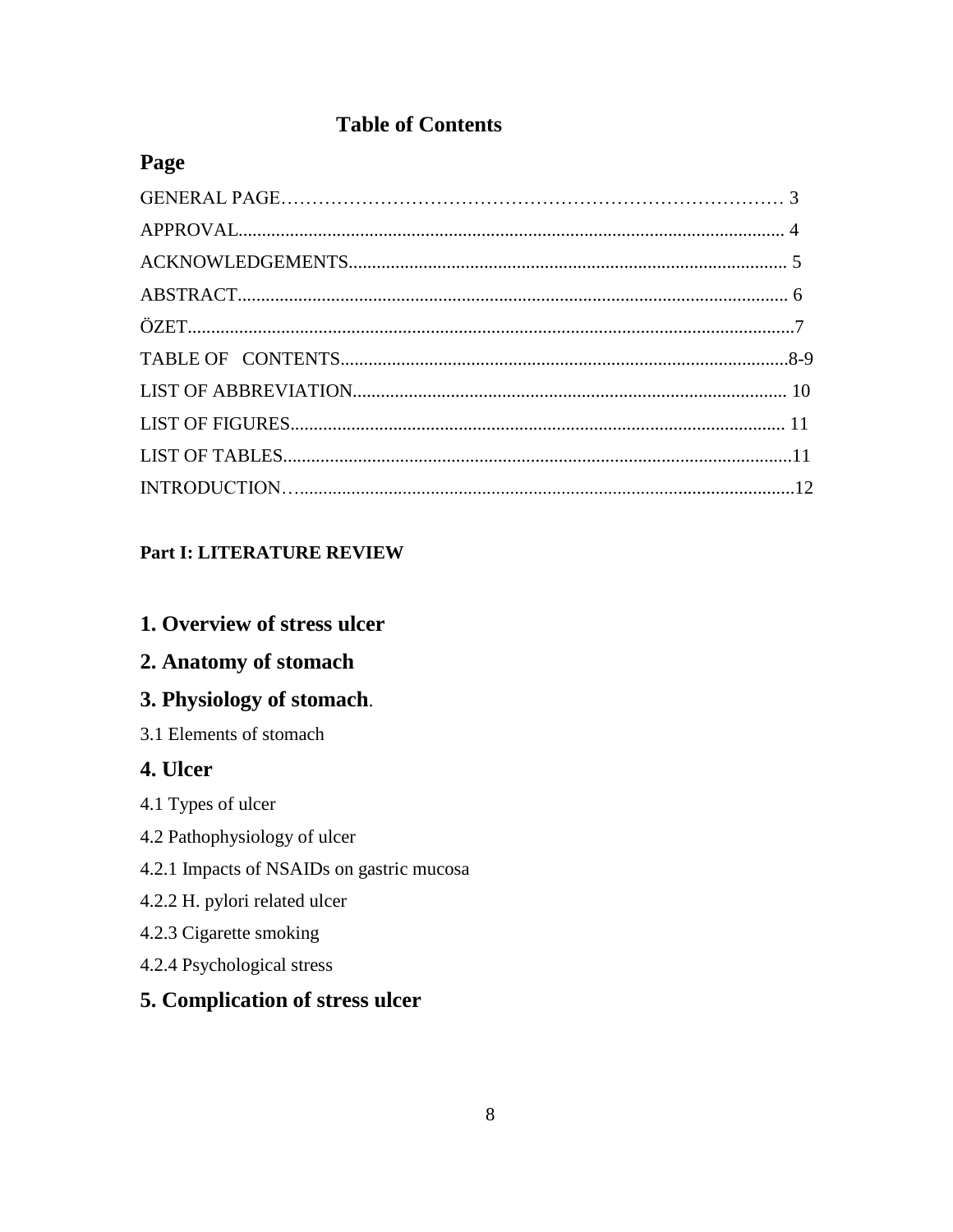# **6. Stress ulcer**

|  | 6.1 Types of stress ulcer |  |  |  |
|--|---------------------------|--|--|--|
|--|---------------------------|--|--|--|

6.2 Prevalence of stress ulceration, upper gastrointestinal bleeding and stress ulcer related

bleeding

- 6.3 Pathogenesis
- 6.4 What are the danger elements for bleeding?

6.5 Risk factors

6.6 Stress ulcer prophylaxis

#### **6.7 Current guidelines and evidence**

- 6.7.1 The major four (start SUP if patient has one of these four factors):
- 6.7.2 The minor: 2 or more of the following:
- 6.7.2.1 Antacids;
- 6.7.2.2 Pirenzepine
- 6.7.2.3 Proton Pump Inhibitors (PPIs) vs H2RAs

# **6.8 Treatment;-**

6.9 Role of clinical pharmacist;-

# **Part II: THE STUDY**

| 7. Aims and objectives           |  |
|----------------------------------|--|
|                                  |  |
| 8.1 Study design                 |  |
| 8.2 Data collection              |  |
| 8.3 Data analysis and validation |  |
| 8.4 Ethical considerations       |  |
|                                  |  |
|                                  |  |
|                                  |  |
| <b>References</b>                |  |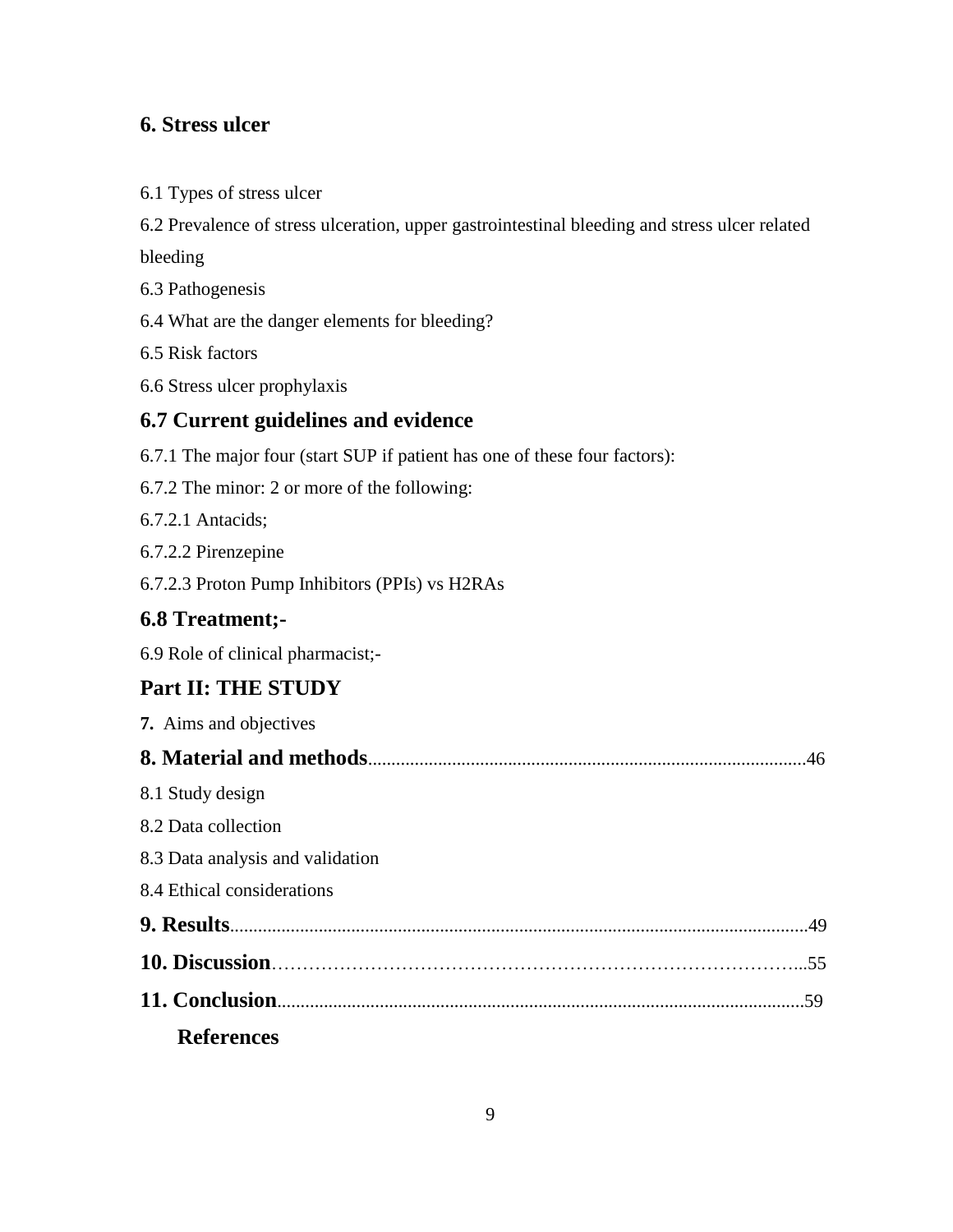# **LIST OF ABBRREVATIONS**

| $S.$ #         | <b>ABBREVATIONS</b>            | <b>EXPLANATION</b>                                |
|----------------|--------------------------------|---------------------------------------------------|
| $\mathbf{1}$   | <b>ASHP</b>                    | American Society of Health System Pharmacist      |
| $\overline{2}$ | <b>ACTH</b>                    | Adrenocorticotropic Hormone                       |
| 3              | <b>CIB</b>                     | Clinical implications of bleeding                 |
| $\overline{4}$ | <b>COX</b>                     | Cyclooxygenase                                    |
| 5              | <b>CLD</b>                     | Chronic liver disease                             |
| 6              | <b>FDA</b>                     | <b>Federal Drug Authority</b>                     |
| $\tau$         | GI                             | Gastro intestinal                                 |
| 8              | <b>HCL</b>                     | Hydro chloric corrosive                           |
| 9              | H <sub>2</sub> RA <sub>s</sub> | Histamine 2 Receptor Antagonists                  |
| 10             | HP                             | H pylori                                          |
| 11             | <b>ICU</b>                     | <b>Intensive Care Unit</b>                        |
| 12             | <b>IRB</b>                     | <b>Institutional Review Board</b>                 |
| 13             | <b>INR</b>                     | <b>International Normalized Ratio</b>             |
| 14             | <b>LIS</b>                     | Laboratory information system                     |
| 15             | LT,s                           | leukotriene's                                     |
| 16             | <b>NSAIDs</b>                  | Non-Steroidal Anti-Inflammatory Drugs             |
| 17             | PPT                            | Partial thromboplastin time                       |
| 18             | <b>PPIs</b>                    | Proton Pump Inhibitors                            |
| 19             | PGs                            | Prostaglandins                                    |
| 20             | <b>PUD</b>                     | Peptic Ulcer Disease                              |
| 21             | <b>ROS</b>                     | <b>Responsive Oxygen Species</b>                  |
| 22             | <b>SRMD</b>                    | <b>Stress Related Mucosal Disease</b>             |
| 23             | <b>SPSS</b>                    | <b>Statistical Package for the Social Science</b> |
| 24             | <b>SUP</b>                     | <b>Stress Ulcer Prophylaxis</b>                   |
| 25             | <b>SURB</b>                    | <b>Stress Ulcer Related Bleeding</b>              |
| 26             | <b>UGIB</b>                    | <b>Upper Gastro Intestinal bleeding</b>           |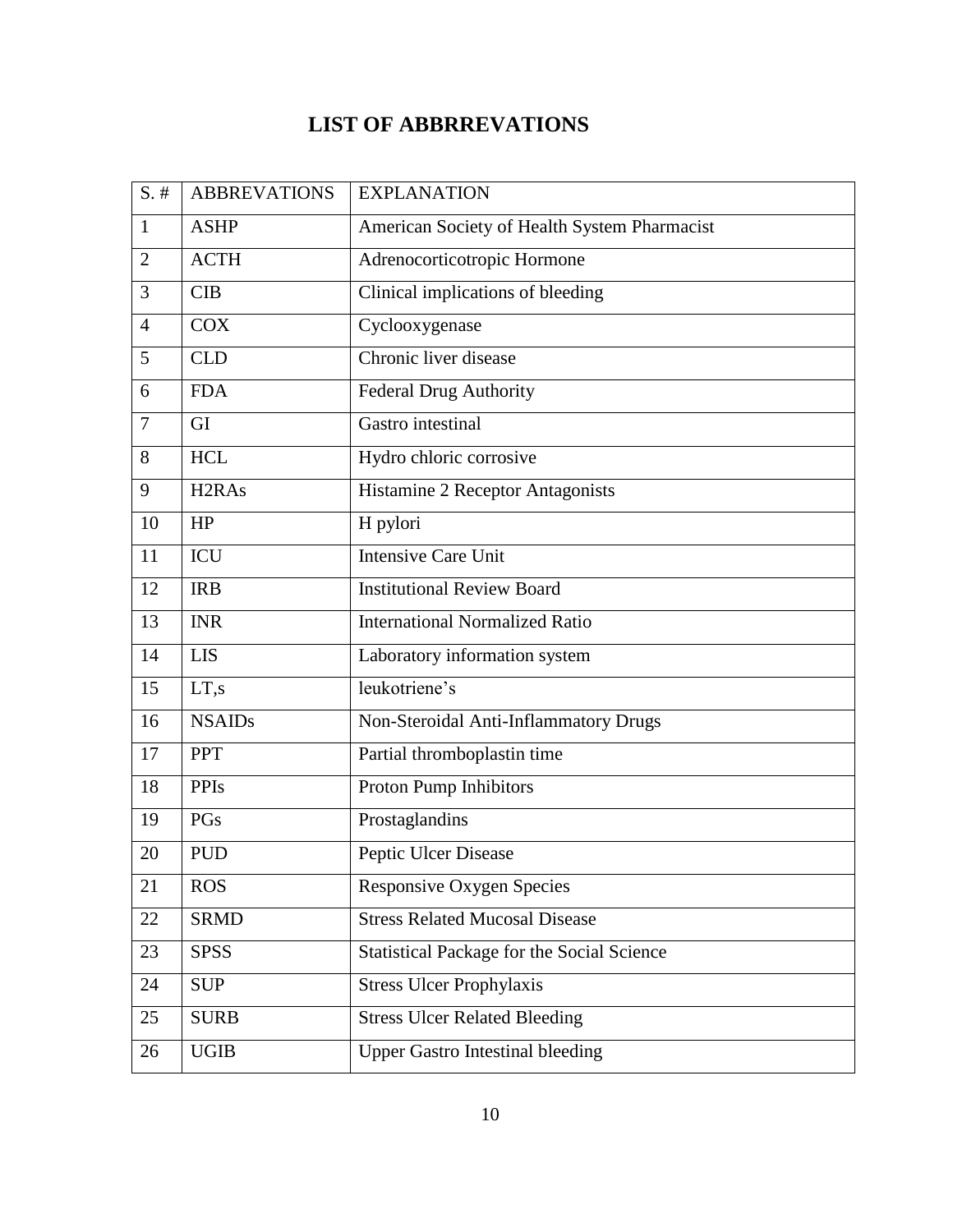# **List of Figures**

# **Page**

| Figure 7: Demographic and Rationality according to FDA and ASHP guidelines53 |  |
|------------------------------------------------------------------------------|--|

# **List of Tables Page**

| .54 |
|-----|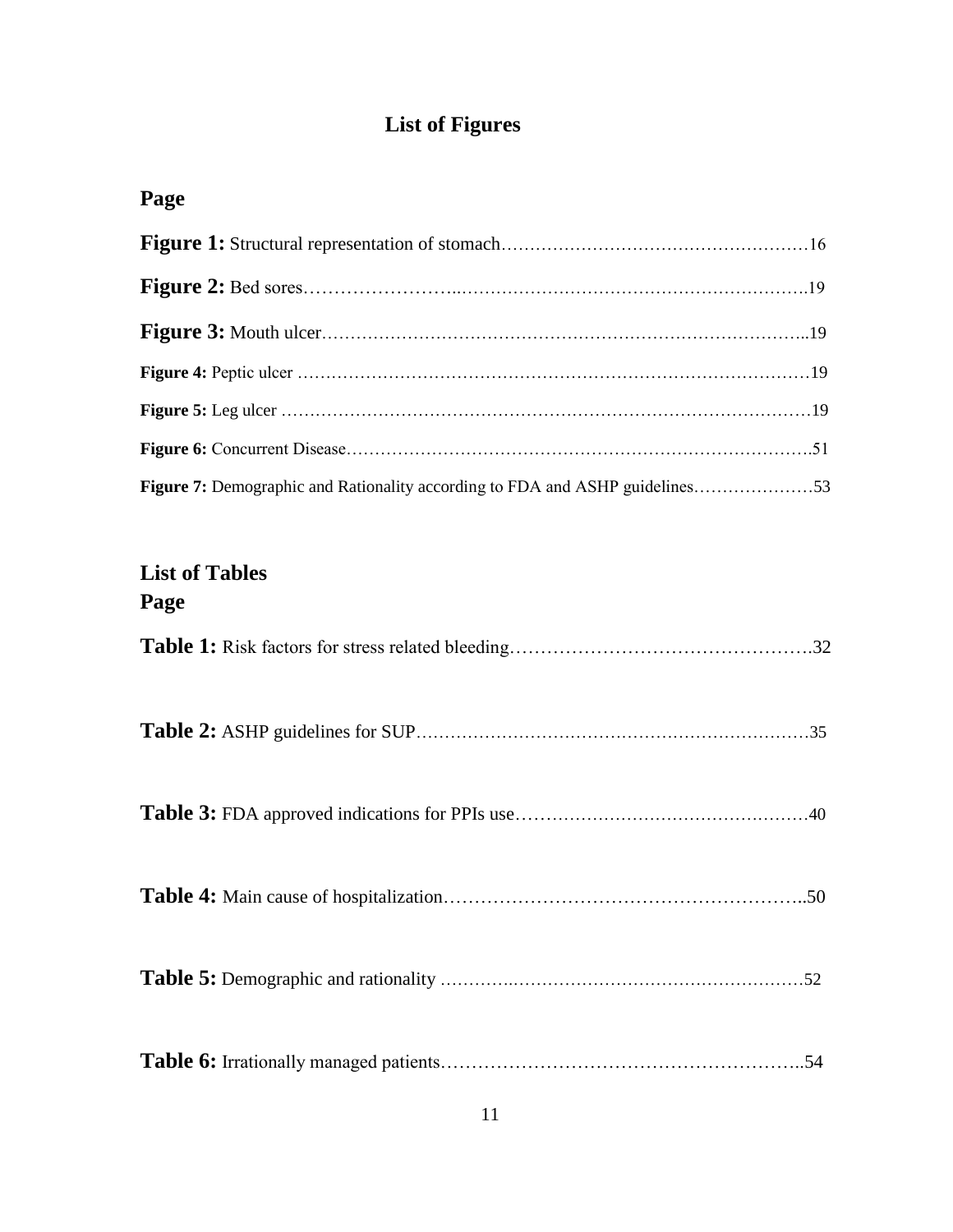### **Introduction**

#### **1. Overview of Stress ulcer**

Stress ulcers are single or various gastro duodenal mucosal deformities that cause a wide scope of clinical indications from shallow mucosal disintegrations or mellow extreme ulceration to life-undermining dying. At the point when patients are hospitalized the danger of stress ulcers increments. This is especially valid for patients admitted to concentrated consideration settings taking after the physiologic stress of genuine disease, for example, surgery or injury. (Anderberg B et al 1985). Inside 24 hours of admission to the emergency unit), (endoscopic confirmation of stress related mucosal disease (SRMD) was archived in 75% to 100% of basically sick patients. Although mucosal disintegrations may be of minimal clinical essentialness due to quick mending, they can't be disregarded. Stress ulcers exhibit a danger of clinically imperative dying, which is connected with hemodynamic unsteadiness, for example, hypotension, tachycardia or respiratory disappointment, or results in sickliness or the requirement for transfusion. Clinically noteworthy draining happens in more or less 1% to 4% of basically sick patients with a death rate that methodologies 50%. The pathophysiology of SRMD is hazy yet most likely is identified with a decrease in mucosal blood stream or a breakdown in others typical mucosal resistance instruments in conjunction with the damaging impacts of corrosive and pepsin on the gastro duodenal mucosa. Since corrosive does give off an impression of being included in the pathogenesis of these sores, corrosive suppressive regimens can possibly avoid SRMD. (Abeer Zeitoun et al, 2011).

The treatment of stress ulcer ordinarily begins with preventive estimation. The main confirmation based and created rule for stress ulcer prophylaxis (SUP) was distributed by American Society of Health-System Pharmacists (ASHP). The rule expressed that SUP ought to be recommended just for high hazard patients, essentially patients in the Intensive Care Unit (ICU) settings. For non-ICU patients, SUP may be endorsed if the patient presents with two or more hazard components. The most well-known SUP specialists utilized as a part of late clinical practice are proton pump inhibitors (PPI) and histamine-2 receptor foes (H2RA).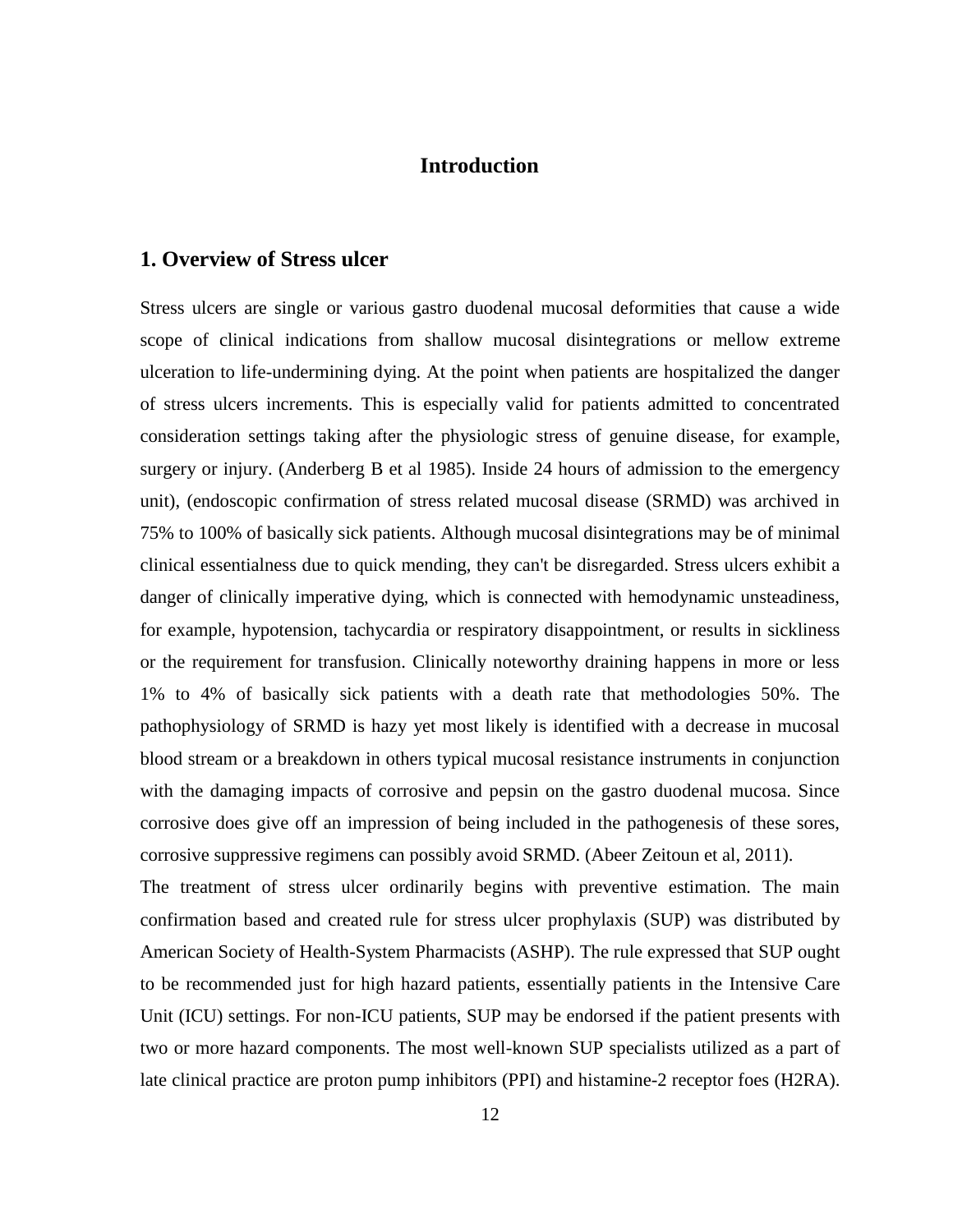As indicated by the rule, omeprazole can be given orally with a stacking dosage of 40 mg, trailed by 20 to 40 mg every day for the following day. Different PPIs, for example, pantoprazole may be offered because of their comparative viability at equivalent measurements. Ranitidine can be given orally with measurement of 150 mg twice day by day or intravenously with the dose of 50 mg three to four times day by day. (M.S. Mohamad et al, 2014).

Wrong endorsing of SUP may add to antagonistic occasions, for example, pneumonia, Clostridium difficile colitis, and intense interstitial nephritis. More seasoned patients are more prone to experience the ill effects of unfriendly occasions and medication collaborations from wrong recommending due to change in the physiologic, pharmacokinetic and pharmacodynamics frameworks with expanding age. (D.B. Nash et al, 2000).

Here the clinical drug specialist is the man who can assume a vital part on the grounds that he is the main individual who is legitimately qualified and master on medication. Clinical drug specialists give pharmaceutical consideration and Medication Therapy Management administrations which have been demonstrated to help diminish prescription mistakes, unfriendly medication occasions, and expenses. Such administrations are no more viewed as discretionary and ought to be incorporated in every human services framework. The clinical drug specialist significant part is currently seen as (a procedure in which a drug specialist participates with a patient and other wellbeing experts in planning, executing, and observing a helpful arrangement that will deliver particular restorative results for the patient. Drug specialists' trade off to get the greatest advantage from the pharmacological medicines of the patients , and since the idea began at USA before around 26 years prior it got to be currently a standout amongst the most discriminating parts a great many drug specialists do all around the globe , and a significant part of the advantages of this practice is as of late very much recorded and evaluated by clinicians in contrast with conceivable expenses for this practice on health awareness organizations, particularly for normal pathologies, for example, diabetes, hypertension, asthma, hyperlipidemia, incessant torment, rheumatic illnesses or psychiatric issue, and additionally in poly medicated patients.( Abdi karim Muhammad abdi,2014).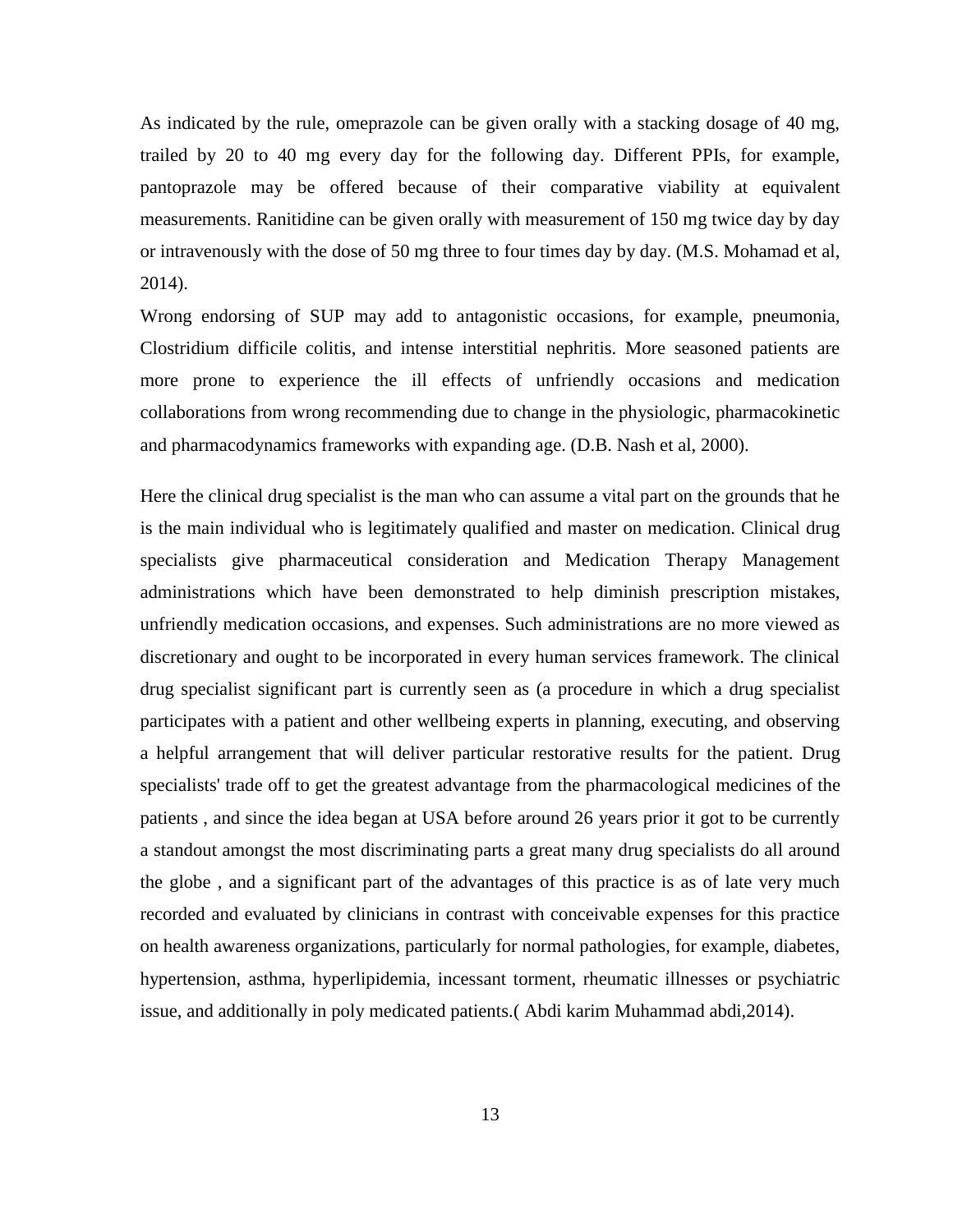Dorland's Medical Dictionary defines clinical medicine as "the study of disease by direct examination of the living patient." That is, clinical pharmacists are involved in direct interaction with, and observation of, the patient. In addition, it is noted that clinical pharmacists practice both independently and in consultation or collaboration with other health care professionals, making it clear that they are members of an autonomous profession within their scope of practice yet also function as members of a cooperative health care team. Finally, attention is drawn to the scientific impact of clinical pharmacist researchers by stating that they generate, disseminate, and apply new knowledge that contributes to improved health and quality of life. (Dorland medical dictionary,  $31<sup>st</sup>$  ed).

As the pervasiveness of unseemly SUP in different nations seemed high, there is a need to inspect the present practice of SUP among patients in our nearby setting as the extent of patients is expanding in our neighborhood healing facilities. Fitting usage of anxiety ulcer prophylaxis ought to be restricted to high-hazard, emergency unit patients. On the other hand, improper stress ulcer prophylaxis use among every single hospitalized patient remains a worry. The motivation behind this study is to assess the patterns of endorsing anxiety ulcer prophylaxis in ICU and general ward patients. The Rational utilization of stress ulcer prophylaxis will be connected with a lessening in unseemly corrosive concealment rates amid hospitalization and upon release and in addition noteworthy expenses investment funds. The Research is done in near east university hospital North Cyprus and information is gathered from patients in diverse wards utilizing a legitimate questionnaire structure in view of danger component of stress ulcer prophylaxis.

#### **2. Anatomy of stomach**

Stomach is a J-molded or tubular sac like chamber lying between the throat and the small digestive tract. (Lauralee Sherwood, 2013)

The stomach is situated in the left depressed person and epigastric districts of the belly in light of the fact that it is suspended by mesenteries and is a versatile and effectively uprooted organ with no settled position. The stomach is just about tubular aside from the lump of fundus and may be totally under the rib cage. As it is exceptionally distensible and can suit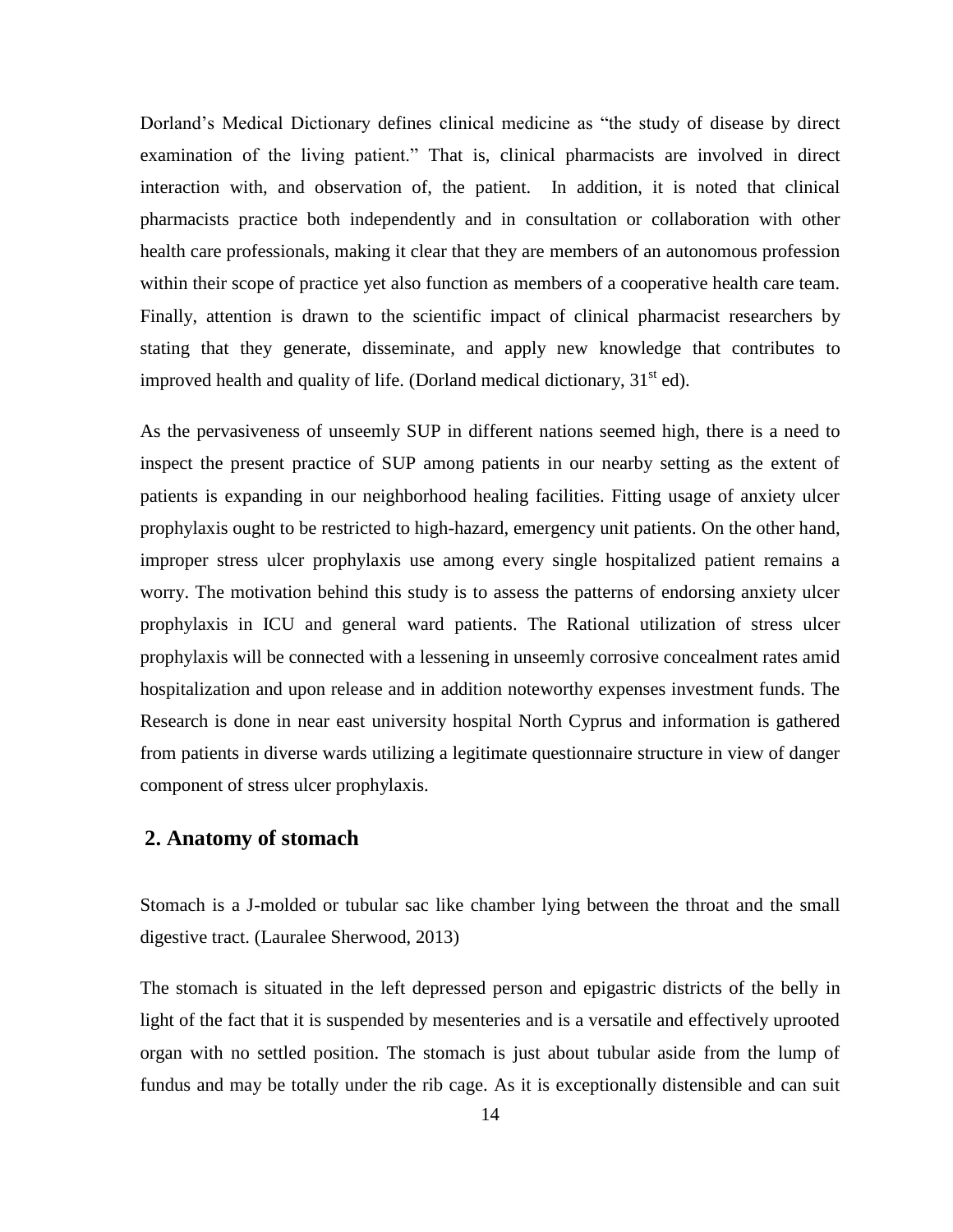more than 2L, the stomach might pendulate to the extent the pelvis. The stomach is made out of two sides, two bends and two holes. The more noteworthy arch, which speak to the primitive dorsal surface and get ligamentous support from the primitive dorsal mesentery, and The lesser ebb and flow which speak to the primitive ventral surface and get ligamentous support from the subsidiaries of the primitive ventral mesentery. The cardiovascular and pyloric sphincters which characterize the oral and aboral ends. (Ernest et al, 1990).

The stomach is divided into four regions; Cardia is a district situated in the prompt region of the esophagus.it is recognized just by the heart organs in its mucosa. There is no outer line of outline between the cardiovascular part and the fundus or body. The fundus is the piece of the stomach over the level of the passageway of the esophagus.it generally contains gulped air (on the normal around 50 ml) and is thusly unmistakable in customary radiograms of this area. The mucosa of fundus is comparative in structure to that of body. Both contain legitimate gastric organs. The group of stomach is the part between the fundus and the pyloric part. There is no outside line of boundary between the body and fundus above, or between the body and the pyloric part underneath. The line of division between the body and pyloric part can be precisely found just by uncommon strategies which recognize their mucosae. The line of division is approximately correct when drawn from the intersection of the proximal three-fifths and distal two-fifths of the lesser ebb and flow, diagonally descending to the more noteworthy bend. The Pyloric piece of stomach is lined by mucosa containing pyloric glands.it is subdivided into pyloric antrum and pyloric canal. The pylorus which is the pyloric opening between the first piece of duodenum and the stomach is encompassed by the pyloric sphincter. This sphincter however is not differentiated from whatever remains of round layer of muscle, nor is there any detectable physiological difference. (Gardner et al, 1967).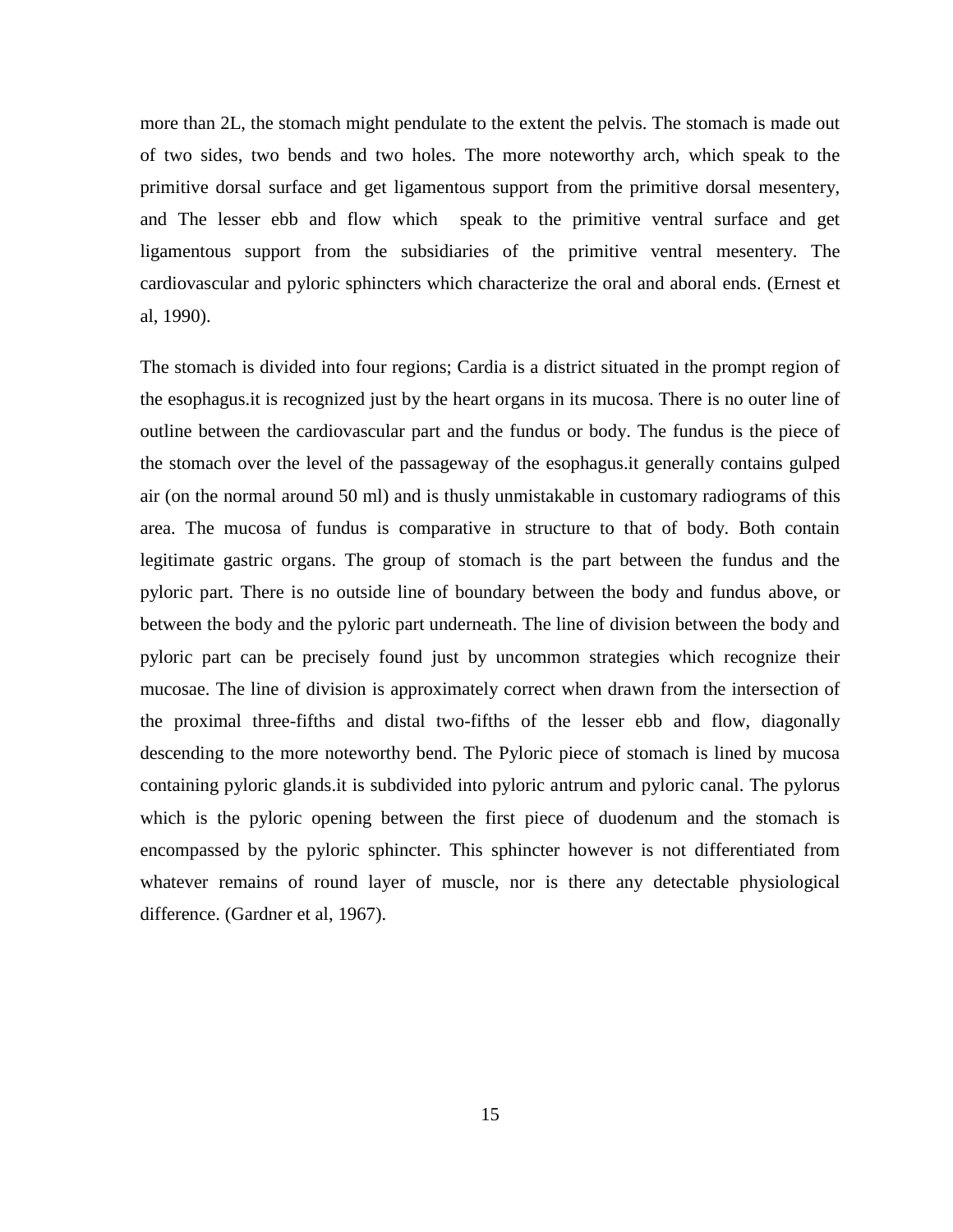

**Fig1. Structural representation of stomach (Lauralee Sherwood, 8th edition)**

### **3. Physiology of stomach**:-

The stomach comprises of three fundamental anatomically and practically unmistakable locales. The body, which makes up roughly 80% to 90% of the stomach, contains the parietal cells (otherwise called oxyntic cells), which discharge corrosive and characteristic element which is needed for the ingestion of vit B12.the body additionally contains boss cells which emit pepsinogen. The antrum constitute approximately 10% to 20% of the stomach and contain the G-cells which emit the hormone gastrin, in this way each of three noteworthy exocrine emissions of the stomach –mucus, corrosive and pepsinogen is discharged by three unique sorts of cell. Likewise enterochromaffin –like cells, which discharge the paracrine specialist histamine, and cells that emit the peptide flag-bearer somatostatin, are scattered all through the tubular glands. (Widmaier et al, 2006).

#### **3.1 Elements of Stomach**:-

The stomach performs three noteworthy capacities. The most imperative capacity is to store ingested nourishment until it can be exhausted into the small digestive tract at a rate proper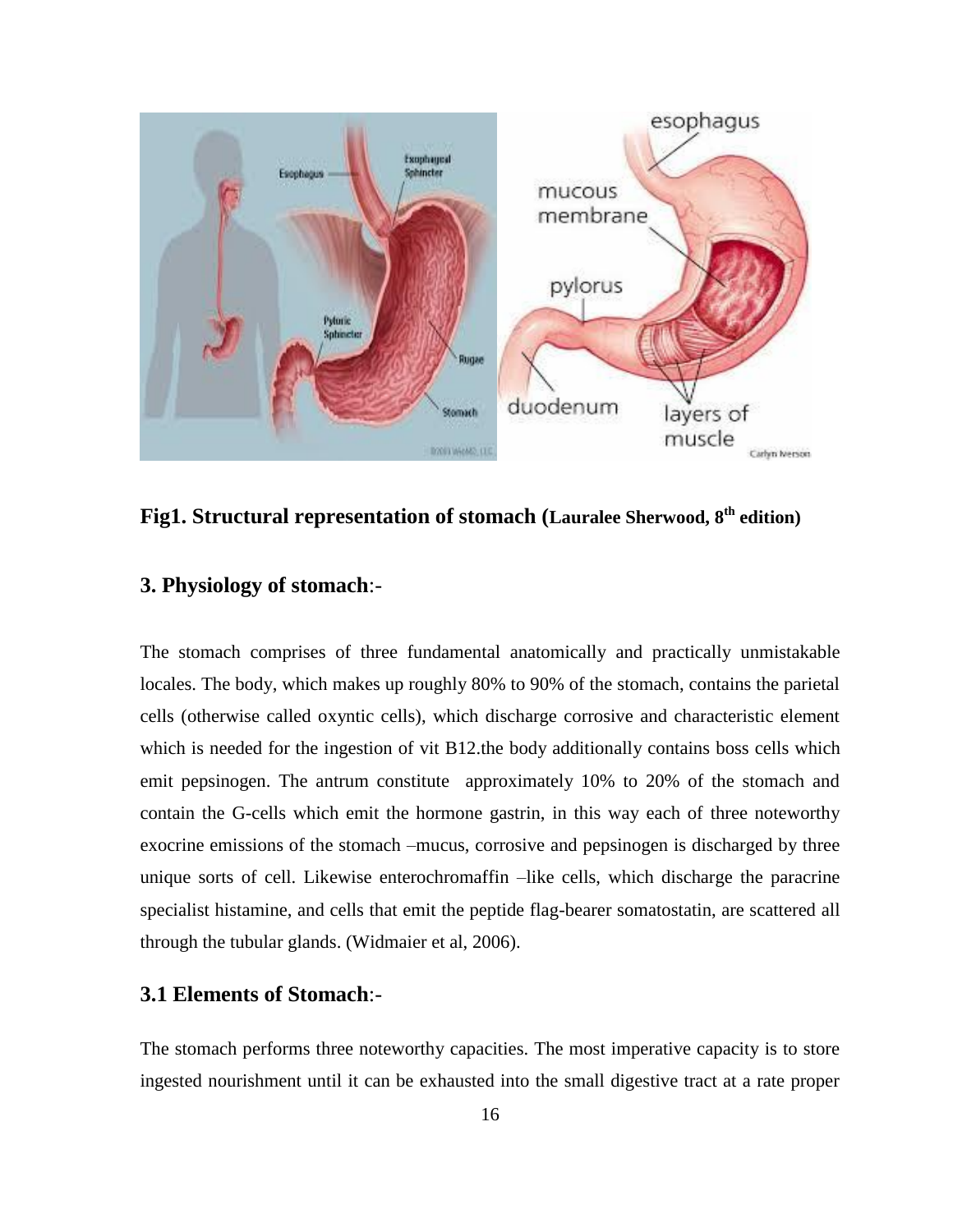for ideal absorption and absorption.it takes hours to process and retain a dinner that was expended in just a matter of minutes. Since the small digestive tract is the essential site for the processing and retention, it is vital that the stomach store the nourishment and forward it into the duodenum at a rate that does not surpass the small digestive system's abilities. The stomach secretes hydrochloric corrosive (HCL) and catalysts that start protein absorption. Through the stomach's blending developments, the ingested sustenance is pummeled and blended with gastric discharges to deliver a thick fluid mixture known as chyme. The stomach substance must be changed over to chyme before they can be purged into the duodenum. (Lauralee Sherwood, 2013).

System for mucosal security; - Several instruments shield the gastro duodenal mucosa from the digestive impacts of pepsin and corrosive. Prostaglandin E and somatostatin, situated on the basolateral film of oxyntic cell, hinder gastric corrosive discharge, keep up mucosal blood stream, and invigorate creation of bodily fluid and bicarbonate .The emission of bodily fluid by shallow epithelial cells and mucous cells all through the stomach ensures against the erosive impact of corrosive. gastric bodily fluid is a thick gel that serves as a mucosal oil ,a trap for small scale living beings ,and an obstruction to the back dissemination of hydrogen particle from the mucosa, bicarbonate likewise is emitted all through the stomach and makes a PH angle that kill the hydrogen particles.

A system of vascular vessels underneath the surface epithelium gives yet another level of resistance against gastric corrosive damage. Mucosal blood stream, through arterioles and vessels, transports oxygen and substrates to the mucosa and evacuates acids that are destructive to the epithelium of stomach or duodenum. The quick and nonstop recharging of gastro duodenal epithelial cells likewise improves imperviousness to damage from discharged acids. In the dominant part of cases, disturbance of surface epithelium can be relieved incompletely by the arrangement of a fibrin top over the harmed territory (a methodology known as restitution).these activities of prostaglandin E, somatostatin, bicarbonate, gastric bodily fluid, mucosal blood stream, epithelial cell recovery, and compensation all join to shield the gastric epithelium against harm from discharged acid. (Mary anee et al, 2005).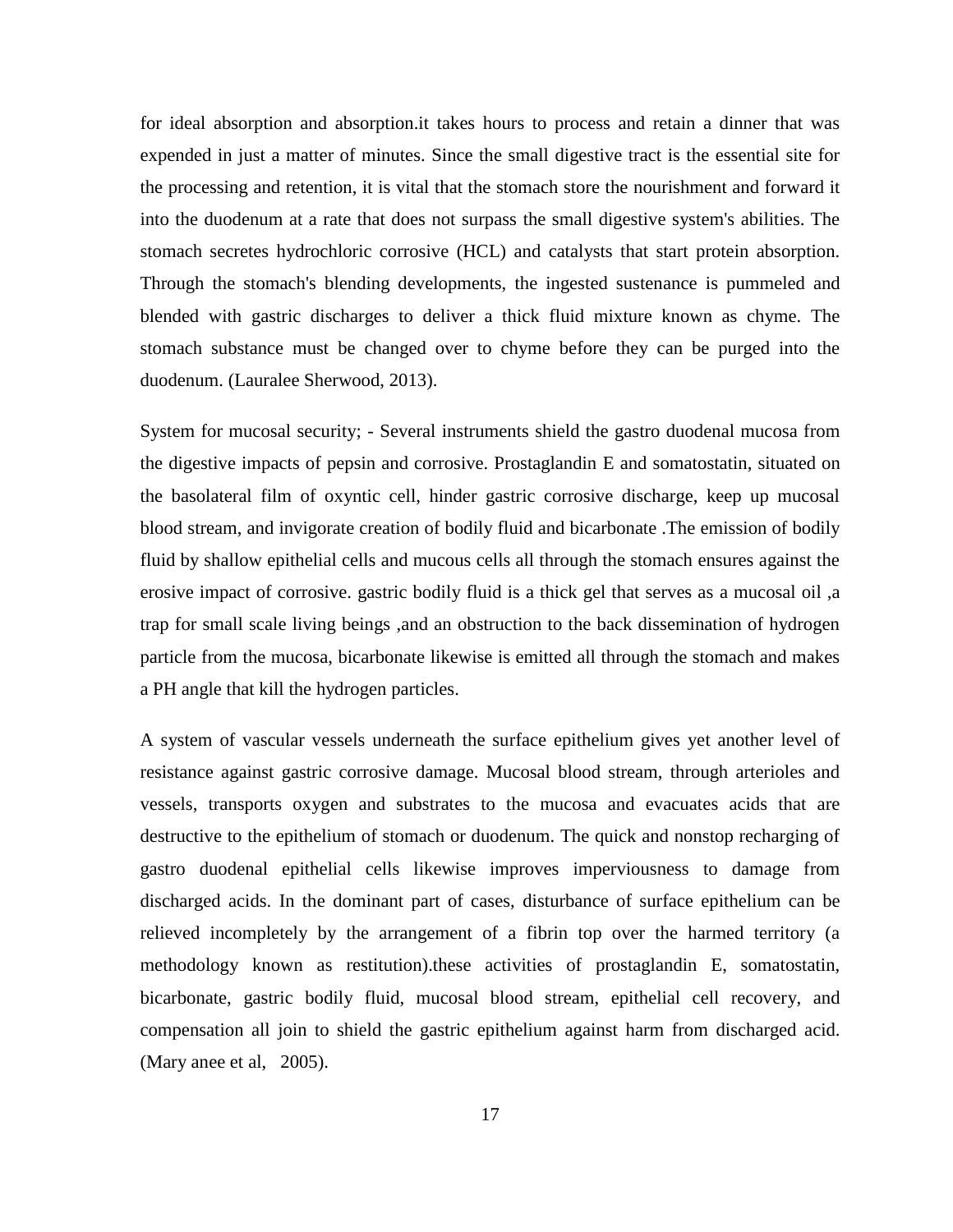#### **4. Ulcer:**-

"A sore of the skin or of a mucous layer, for example, the one coating the stomach (gastric ulcer) or duodenum (duodenal ulcer), that is joined by the development of discharge and putrefaction of encompassing tissue, normally coming about because of aggravation or ischemia"

Ulcers range from little, excruciating bruises in the mouth to bedsores and genuine sores of the stomach or digestive tract.

# **4.1 Types of Ulcer**

- Dermatological Ulcer, a brokenness of the skin or a break in the skin.
- Pressure ulcers, otherwise called bedsores
- Genital ulcer, a ulcer situated on the genital region
- Ulcerative dermatitis, a skin issue connected with bacterial development frequently started without anyone else injury
- Corneal ulcer, a provocative or infective state of the cornea
- Mouth ulcer, an open sore inside the mouth
- Aphthous ulcer, a particular kind of oral ulcer otherwise called a blister
- Peptic ulcer, an intermittence of the gastrointestinal mucosa (stomach ulcer)
- Venous ulcer, an injury thought to happen because of shameful working of valves in the veins
- Stress ulcer, found any place inside the stomach and proximal duodenum
- Trophic ulcer, one because of flawed nourishment of the piece of body.
- Ulcerative colitis, a manifestation of inflammatory bowel disease (IBD).
- Ulcerative disposition, an issue or inconvenience that causes extreme stomach trouble, regularly connected with chronic gastritis. (Anderson Price et al, 1982).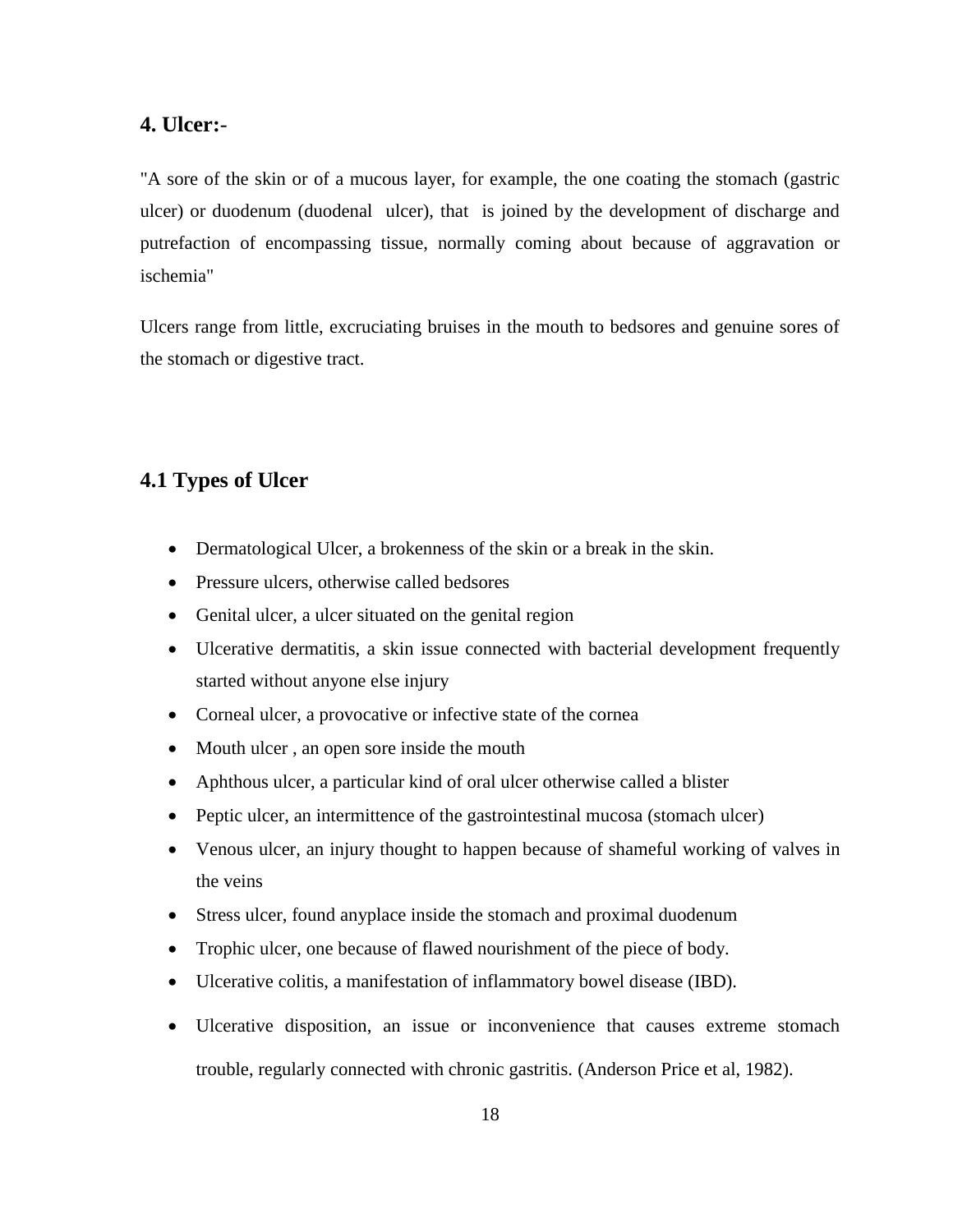



**Fig 2.Bed sores (pressure ulcer) Fig 3.Mouth ulcer**



**Fig 4.peptic ulcer** Fig 5. Leg ulcer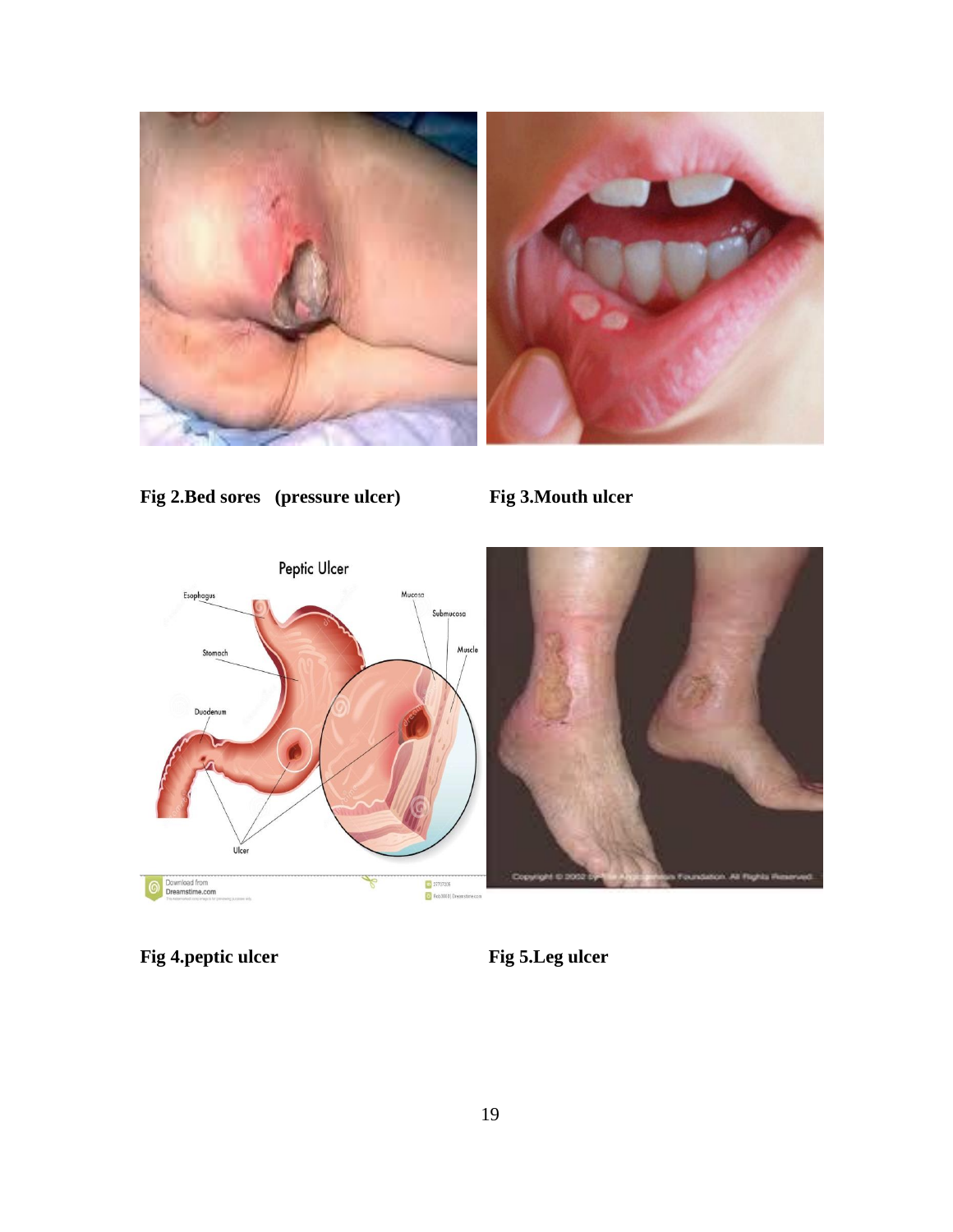Source.Fig2.http://isabelmelville.hubpages.com/hub/How-to-Prevent-Bed-Sores-Pressure-**Sores** 

Source.Fig3. http://www.100homeremedies.com/category/natural-cure/home-remedies

Source.Fig4.http://www.dreamstime.com/royalty-free-stock-photo-peptic-ulcer-

image27707205

Source.Fig5. http://www.scienceofwoundhealing.org/types.php

# **4.2 Pathophysiology of Ulcer**

A peptic ulcer is a sore on the coating of stomach or duodenum. The two most normal sorts of ulcer are "gastric ulcer" and "duodenal ulcer". Peptic ulcer created at the level of throat is called esophageal ulcer. Peptic ulcer are discovered to be because of awkwardness between forceful variables, for example, HCL (Hydro chloric corrosive ), pepsin, refluxed bile, leukotriene's (LTs), responsive oxygen species (ROS), and protective components, which incorporate the capacity of bodily fluid bicarbonate obstruction, prostaglandins (PGs), mucosal blood stream, cell recharging and movement, non-enzymatic and enzymatic cancer prevention agents and some development elements. Ulcer has a tendency to influence the whole gastrointestinal tract, beginning from the covering of the mouth and completion with the rectal district. At the point when gastric corrosive is created in overabundance, the mucosal layer that shields the stomach and inward organs from threat is harmed, empowering the microorganisms Helicobacter pylori to infiltrate the boundary and reason inner diseases. In this manner, on account of peptic ulcer, both gastric corrosive and microscopic organisms are in charge of the advancement of the issue. (Dr Shah Nawaz, 2011). Despite far reaching research, the etiology of peptic ulcer illness stays indistinct. Given the numerous courses of action that control acid and pepsin discharge and protection and repair of the gastro duodenal mucosa, it is likely that the reason for ulceration varies between people. Acid and pepsin seem, by all accounts, to be important yet not adequate fixings in the ulcerative procedure. It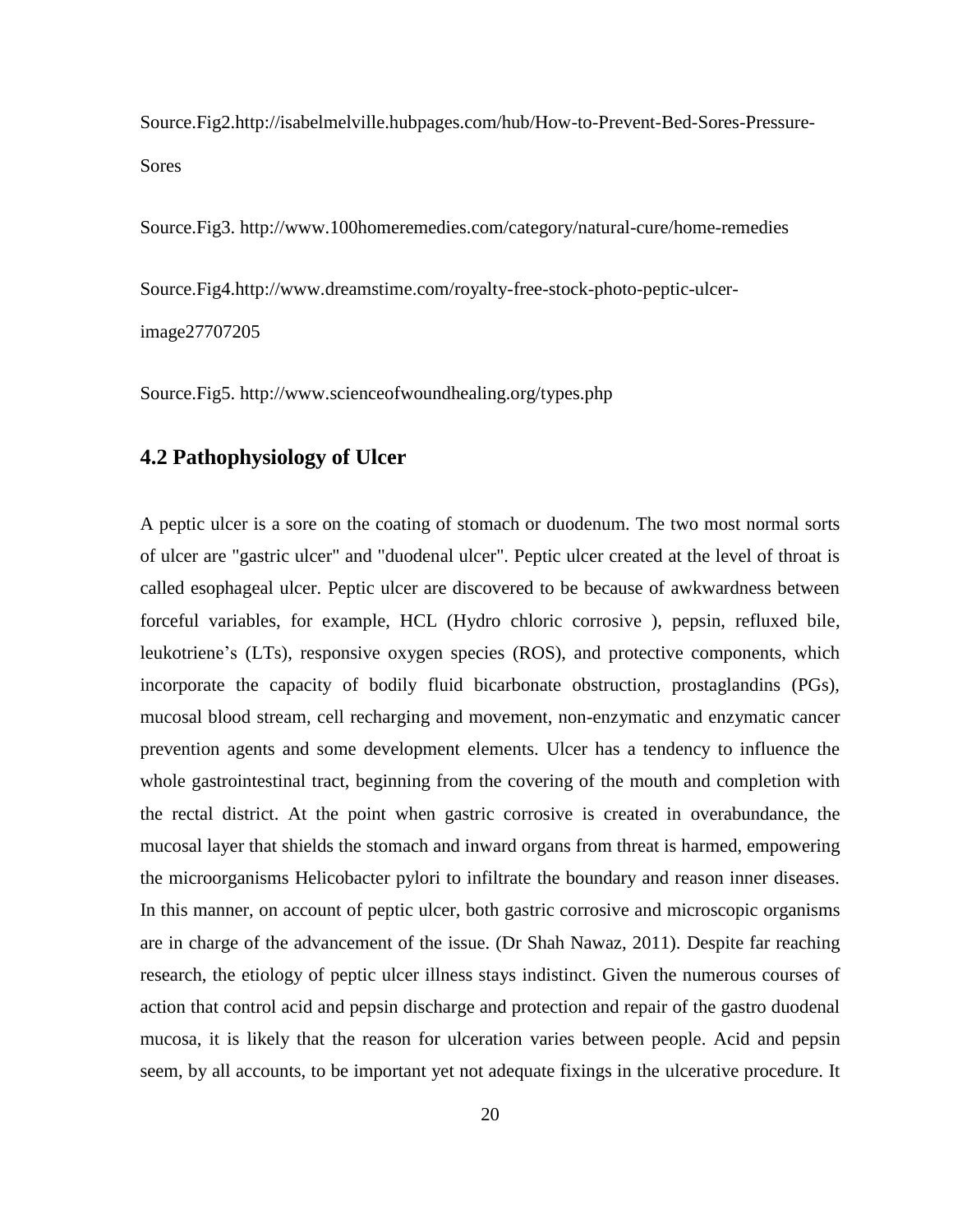is important that the dominant part of gastric ulcers and a considerable number of duodenal ulcers don't have expanded gastric acid secretion. ( Price, Wilson, 1982).

Truly, our comprehension of the pathophysiology of peptic ulcer infection concentrated on anomalies in the emission of gastric corrosive and pepsin, and on the concealment of corrosive as a treatment technique. Today, gastric hyper emission connected with gastrinoma in Zollinger–Ellison disorder, antral G-cell hyperplasia, an increment in parietal-cell mass, and a physiological irregularity between the hostile gastric hormones gastrin and somatostatin—is still a vital issue in peptic ulcer infection. Besides, it is realized that cholinergic touchiness and parasympathetic strength are identified with the incitement of hydrochloric corrosive as well as pepsin, which is frequently ignored as a cofactor in the advancement of erosive damage to the gastric mucosa. Mental anxiety, cigarette smoking, liquor utilization, utilization of non-steroidal anti-inflammatory drugs (NSAIDs) including ibuprofen, oral bisphosphonates, potassium chloride, immunosuppressive drugs, and an age related decrease in prostaglandin levels have all been demonstrated to add to peptic ulcer malady.( Yuan et al, 2005).

#### **4.2.1 Impacts of NSAIDs on gastric mucosa**

NSAIDs are profitable therapeutics that demonstrations as an incendiary, as well as an analgesics and antipyretics. They are utilized as a part of a wide mixed bag of clinical conditions, including joint pain and musculoskeletal issue. Shockingly their utilization has been constrained by their gastric ulcer-inciting impact. Almost 25% of perpetual clients of these medications create gastric ulcer infection. (Kaur amandeep et al, 2012).

The two noteworthy etiologic elements for PUD are: (1) utilization of no steroidal calming medications (NSAIDs) or COX-2's (COX-2's give just a little lessening in GI entanglements contrasted with NSAIDs, and just in the short term) and (2) HP contamination. Patients taking NSAIDs or COX-2's who experience manifestations of an uncomplicated peptic ulcer ought to promptly quit taking the NSAIDs or COX-2's and start taking hostile to secretory drug. In the event that the NSAIDs are the reason for the indications, the manifestations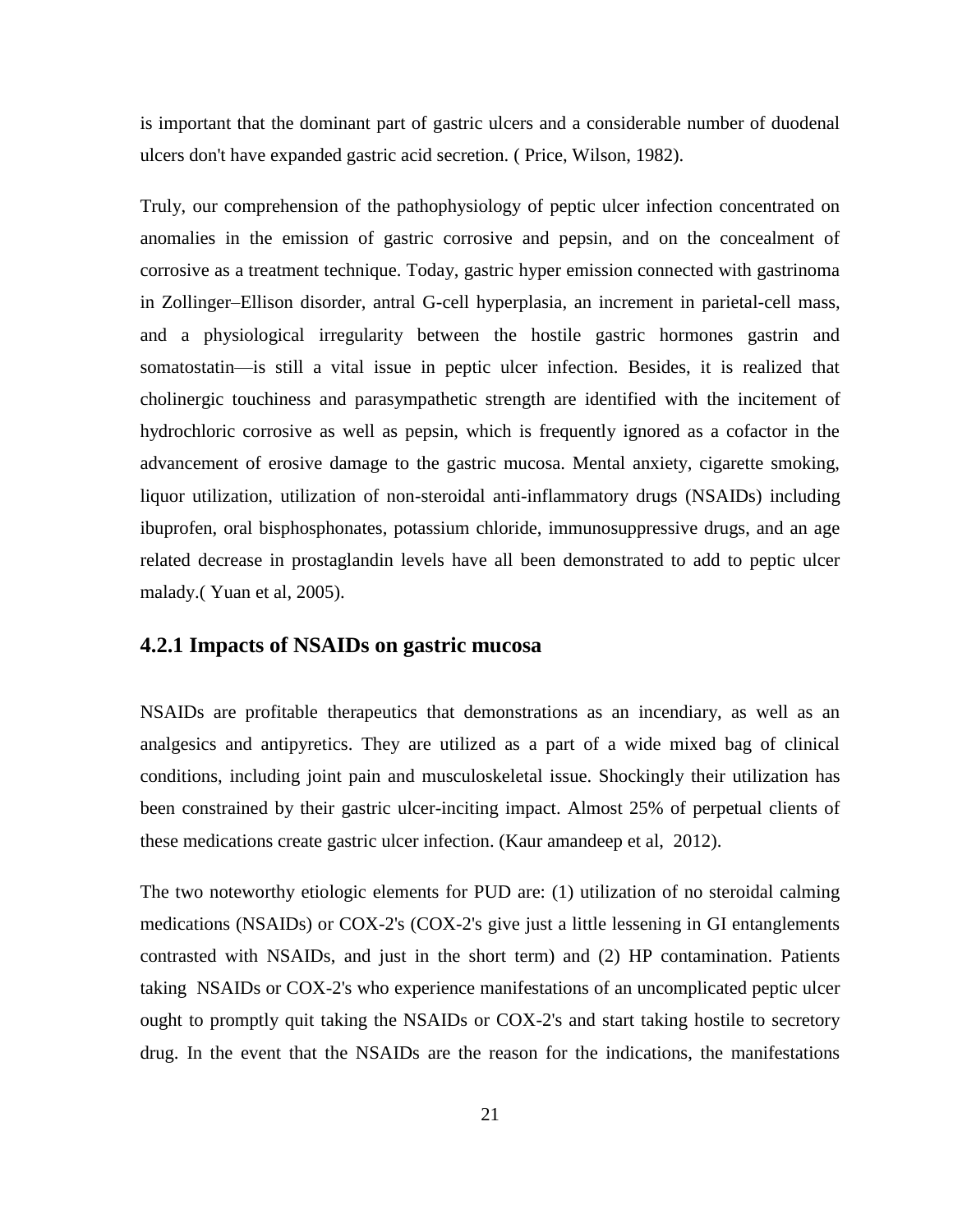ought to determine a couple inside days, by and large fewer than 14. (A. Mark Fend rick et al, 2005).

The pathophysiology of gastric damage connected with NSAID organization depends halfway on cyclooxygenase hindrance and somewhat on cyclooxygenase-free instruments, which come about principally from neighborhood direct activities. (Matteo Fornai et al, 1994). COX-1 restraint by the NSAIDs prompts a critical arrival of endothelin-1(ET-1) which is a strong vasoconstriction which has been demonstrated to incite mucosal harm. NSAIDs by repressing prostaglandin combination prostaglandins cause the initiation of neutrophils and the neighborhood arrival of receptive oxygen species (ROS) and subsequently start gastric harm (Whittle BJ et al, 2002). Cyclooxygenase barricade has been demonstrated to build the weakness of gastric mucosa to NSAID-instigated damage by concealment of various prostaglandin-intervened defensive capacities. Case in point, prostaglandins diminish the actuation of neutrophils and the neighborhood arrival of receptive oxygen species (ROS). The generation of prostacyclin by the endothelium of mucosal microcirculation is likewise exceedingly applicable in guaranteeing a tonic hindrance of neutrophil attachment. Along these lines, NSAIDs can move the mucosal equalization toward the enrollment and endothelial attachment of circling neutrophils through the restraint of prostaglandin biosynthesis. Once followed, neutrophils obstruct the microvasculature creating a neighborhood diminish in mucosal blood stream and a checked arrival of tissue harming elements, including proteolytic chemicals and leukotrienes, which improve the vascular tone, fuel tissue ischemia, fortify the generation of ROS, and advance the decimation of intestinal grid, prompting a serious level of central tissue corruption, especially in the vicinity of a low luminal ph. (Matteo fonai et al, 1994).

Moreover, NSAIDs additionally causes checked lessening in mucosal blood stream, bodily fluid bicarbonate discharges, hindered platelets conglomerations, lessened epithelial cells reestablishment and expanded leukocyte adherence that are in charge of pathogenesis of ulceration. (Allen an et al, 1993). Gastric corrosive decline the NSAIDs impacts by extending shallow sores, meddling with platelets collection and weakening the ulcer mending procedure. (Valkhoff VE et al, 2012).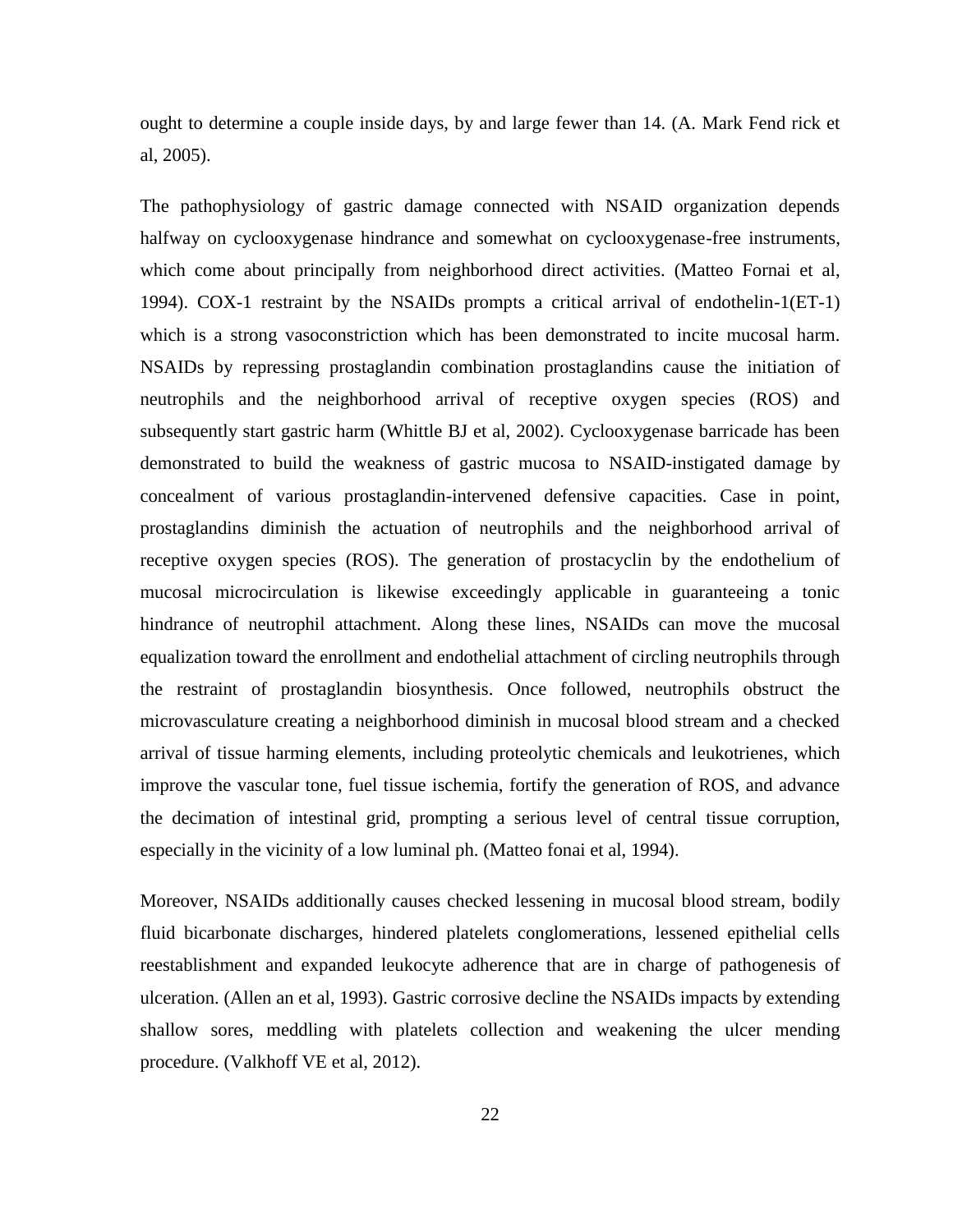#### **4.2.2 H. pylori-related ulcer**

H. pylori is a gram-negative, motile, microaerophilic, bended bacillus that is found in the bodily fluid layer overlying the gastric epithelium. (Lee DH et al, 1996). Amid the 1980s, H. pylori disease was found in more than 90% of patients with duodenal ulcers, and by most accounts 70% of patients with gastric ulcers. The declining rate and commonness of peptic ulcer in created nations has paralleled the falling predominance of H. pylori contamination, particularly in populaces with high disease rates.( Yuan et al, 2006) Only H. pylori annihilation is a powerful treatment for both duodenal and gastric ulcers. Antisecretory medications function admirably for controlling manifestations and permitting ulcers to recuperate, and without a doubt the advantage of killing H. pylori disease is little regarding recuperating alone. In a Cochrane meta-investigation the annihilation of H. pylori disease consolidated with the utilization of a ulcer-mending medication essentially expanded duodenal recuperating to 83% (intentto-treat investigation), with the relative danger of the ulcer enduring being 0.66 (95% CI 0.58–0.76) contrasted and the ulcer-recuperating medications alone; however annihilation was not fundamentally better than ulcer-mending medications for gastric-ulcer mending (relative hazard 1.32; 95% CI 0.92–1.90). (Ford An et al, 2004).

In 1981, Marshall and Warren led a planned investigation of 100 back to back patients experiencing endoscopy to correspond gastric mucosal biopsy discoveries with clinical and endoscopy information. In this examination, they separated microaerophilic, catalase-positive bacterium. (Cello JP, 1995). H. pylori contamination has been perceived as the essential driver of unending gastritis and peptic ulcer ailment. In 1994, United States (U.S.) National Institutes of Health Consensus Development Panel inferred that contamination seems to assume an essential contributory part in the pathogenesis of peptic ulcers, The part of H. pylori disease is very much clarified in peptic ulcer disease by O'Connor.( Rakesh Pahwa et al, 2010).

Endless gastritis connected with H. pylori disease is regularly seen in youngsters with essential duodenal ulcer. Colonization of the gastric mucosa by H. pylori is as of now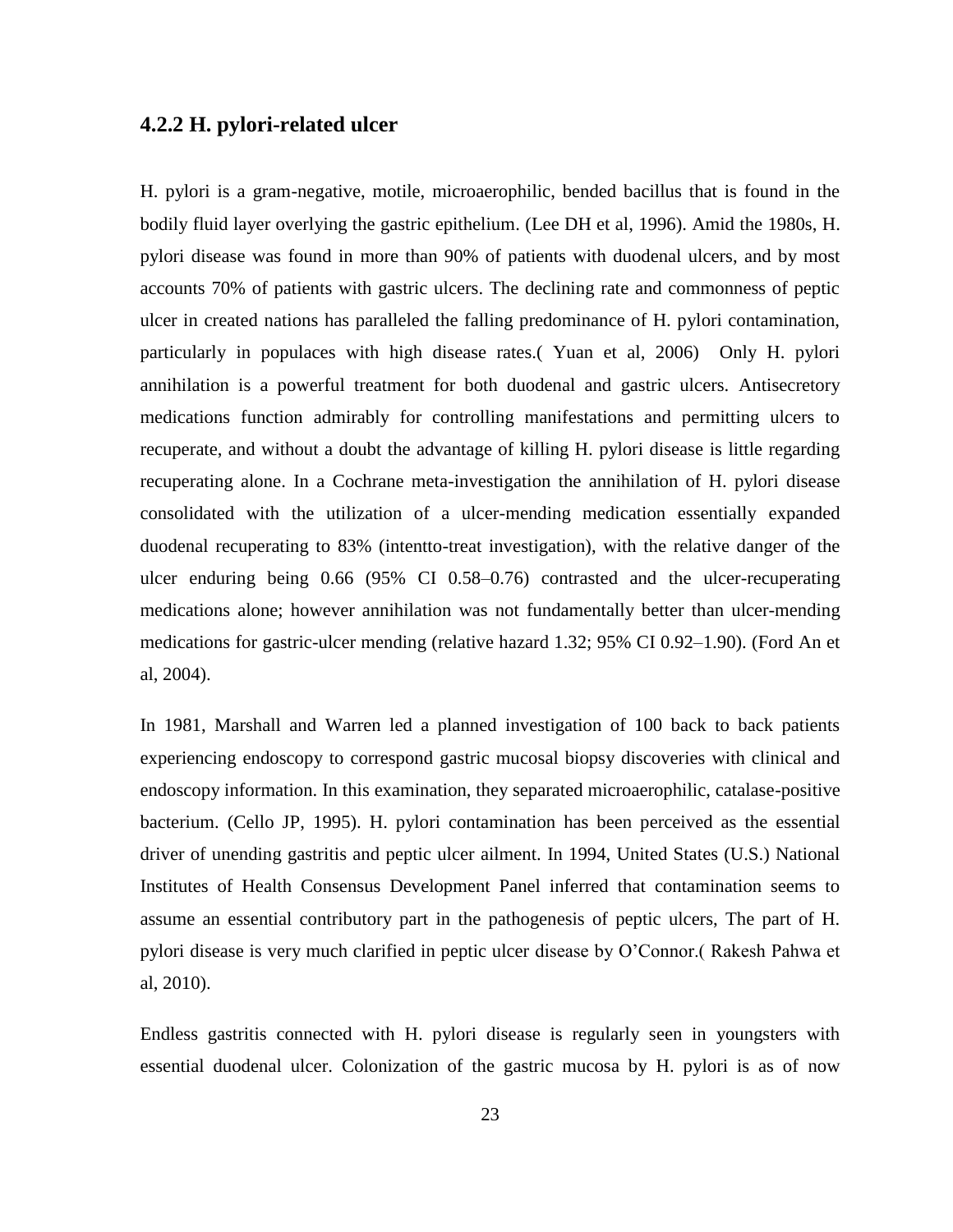unprecedented among kids who live in industrialized nations, contrasted with the individuals who live in creating nations, with pervasiveness up to the tenth year of life of 5 % - 10 % and up to 80 %, individually (Kawakami et al, 2004). Presently, 70 % of every gastric ulcer happening in the U.S. can be credited to H. Pylori disease. Notwithstanding an increment in corrosive discharge, bacterial disease likewise inclines patients to ulcer malady by disturbing mucosal honesty. In created nations, then again, contamination with H. pylori is exceptional before age 10 and increments to 10 % in  $18 - 30$  years of age, contrasted and 50 % in those more established than 60.In creating countries, 60 % - 70 % of kids are contaminated with the microscopic organisms by age 10, likely in light of congestion and poor sanitation. (Rakesh Pahwa et al, 2010).

#### **4.2.3 Cigarette smoking**

Various instruments have been proposed to clarify the impact of smoking on peptic ulcer. (Eastwood GL, 1988). These incorporate the incitement of corrosive discharge, modification of blood stream or motility, affectation of bile reflux, and lessening in the era of prostaglandins. (Muller-Lissner SA, 1986). Gastric and duodenal ulcers happen more oftentimes in smokers than in non-smokers. Peptic ulcers recuperate less well in smoker when contrasted with non-smokers. Neither the dynamic tobacco segment nor the instrument by which it works is known, in any case, due to its all-around perceived pharmacological properties, nicotine has been broadly examined as causative specialists. (K desai et al, 1996).

#### **4.2.4 Psychological stress**;-

Stress ulceration of the stomach is connected with clinical conditions like injury, head harm, smolders, stun, sepsis and neurological issue, and is currently viewed as a multifactorial marvel. It is accounted for to result from connections between mucosal, vascular and neurohumoral variables, and the autonomic sensory system assumes an urgent part (Fig. 3). Incitement of gastric mucosa, because of anxiety is transmitted by cerebral minimal framework and hypothalamus to the medulla oblongata and spinal line. Medulla oblongata fortifies the vagus which builds the gastric discharges and increases gastric motility. The spinal rope causes the incitement of the splanchnic nerve to deliver an unsettling influence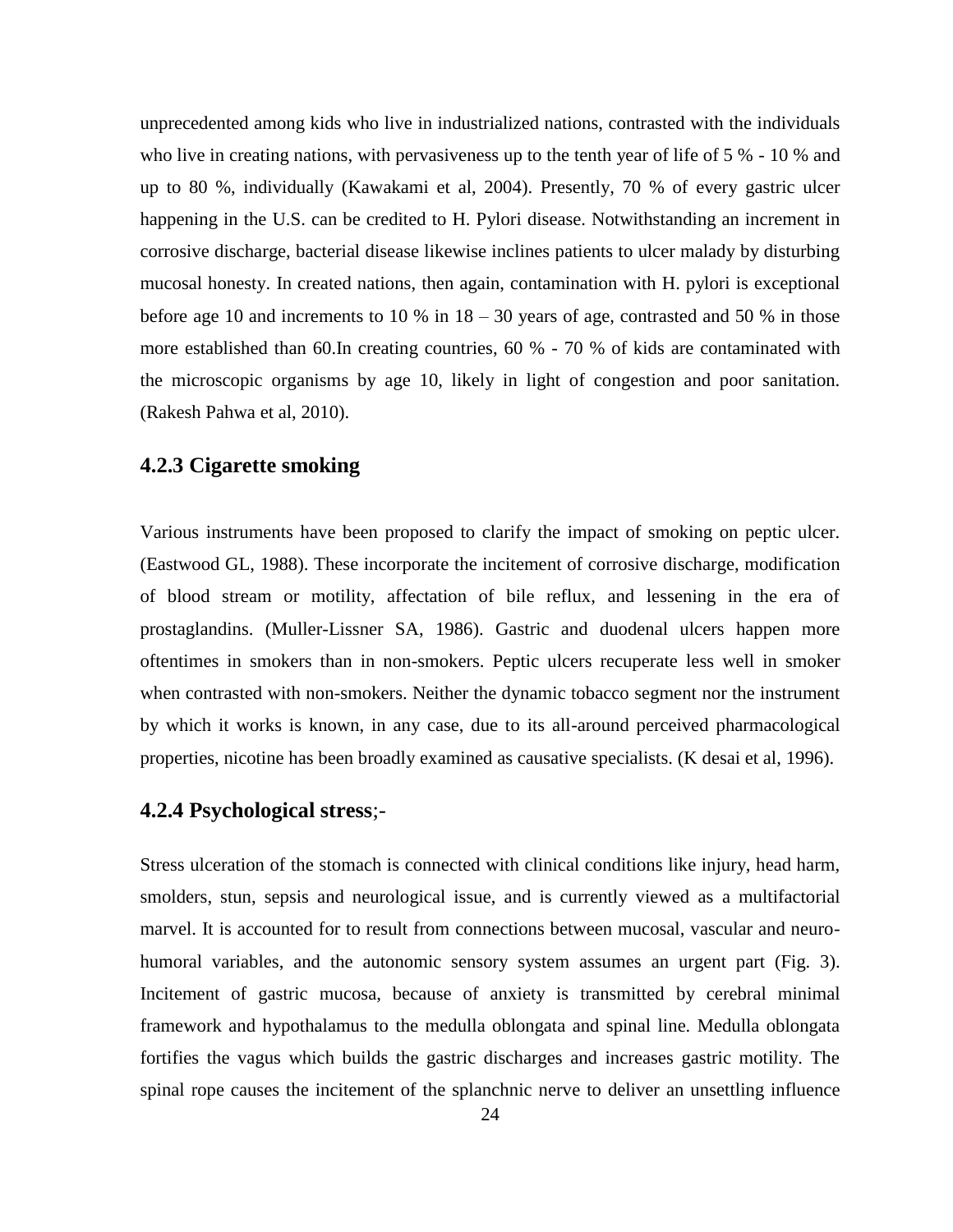available for use because of utilitarian narrowing of the gastric vessels; which prompts a reduction of gastric blood stream. The capacity of foremost pituitary additionally gets aggravated because of stress discharging adrenocorticotropic hormone (ACTH) which eventually prompts expanded gastric discharges and diminished gastric mucosal resistance. Circulatory unsettling influences and the nourishing inadequacy are therefore prompted in the nearby tissue, which are then trailed by a quick appearance of a profound ulcer. (Tobe T et al, 1996).

Different reasons for ulcer incorporate viral ailments and certain uncommon tumors. Smoking, hereditary qualities, and liquor utilization may be contributing variables. Mental stretch and eating regimen (fiery nourishments, and so on.), which were once thought to be causative, are no more thought to be huge. (Peura, D. A, 2007).

# **5. Complications of peptic ulcer illness**;-

Muddling of peptic ulcer illness incorporate

1. Interior dying;-when gastric acid or a peptic ulcer breaks a vein

2. Deterrent;-when peptic ulcer hinders the way of sustenance attempting to leave the stomach

3. Puncturing;-when a peptic ulcer becomes more profound and breaks totally through the stomach or duodenal divider

4. Peritonitis;-when contamination or aggravation grows in the peritoneum, or coating of the stomach hole. (Momtaz H et al, 2012).

#### **6. Stress Ulcer**

The portrayal of stress ulcerations has a long history. The primary reports of ulcerations in the upper gastrointestinal tract in patients with over the top smolders were by Swan in 1823. (Swan J. 1823) and by Curling in 1842 (twisting T.B). In 1853, Virchow related mucosal ulceration to hypoxaemia and hypoperfusion. The vicinity of ulcers in a postoperative patient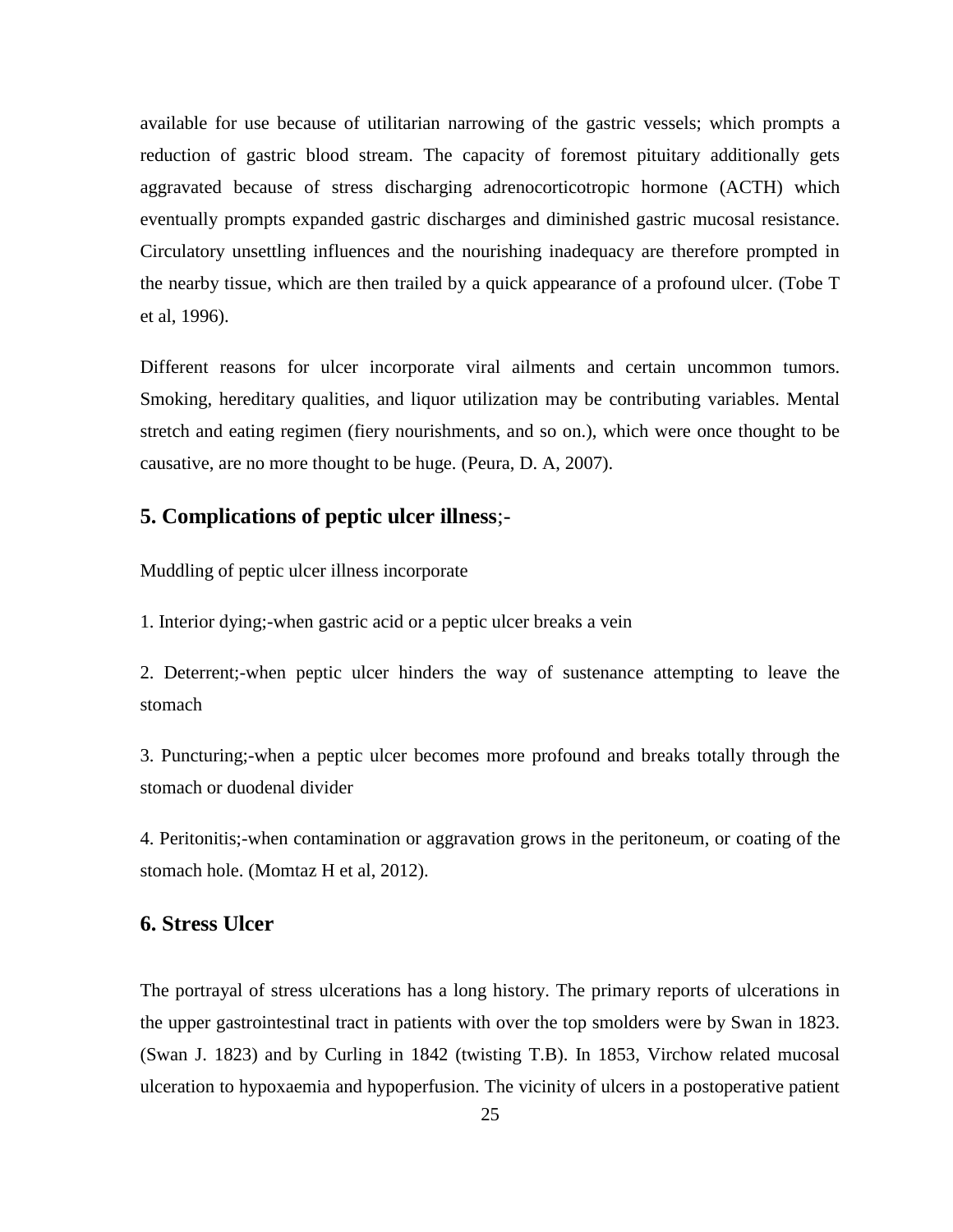was accounted for by Billroth in 1867. Moreover, in 1932 Cushing depicted mucosal ulcerations in head injury patients (Cushing H, 1932). Since that time the term 'stress ulcer' was utilized. The presentation of anti-infection agents and change in surgical procedures diminished the mortality of extremely sick patients. The drawn out survival of seriously sick patients brought about confusions that were occasionally confronted anytime recently. Stress ulceration was accounted for much of the time subsequent to the 1950's.(Selye H, 1948).

In spite of the generally utilized term 'stress ulceration', there is no all-around acknowledged definition. Typically push ulcerations are characterized as numerous shallow mucosal disintegrations of the stomach in basically sick patients. More profound ulcers may create from these shallow disintegrations and may prompt stress ulcer related bleeding (SURB). (Crawford F.A. et al, 1971). The genuine commonness of anxiety ulcerations stays obscure on the grounds that in many studies endoscopy is not routinely performed. The frequency of upper gastrointestinal draining as a surrogate for SURB has been examined all the more broadly (Cook D et al, 1998). Upper gastrointestinal draining is normally characterized as clinically critical when clear draining is joined by (an) a diminishing in circulatory strain of 20 mm Hg inside 24 hours of onset of draining or (b) a decline in pulse of 10 mm Hg and an increment in heart rate of 20 pulsates every moment on orthostatic change or (c) a reduction in hemoglobin level of 1.2 mmol/L and transfusion of 2 units of blood inside 24 hours or when gastric surgery is needed. Then again, different definitions are utilized also and this variability in definition ought to be considered when studies are thought about. (Cook D.J et al, 1996).

Stress ulceration is a condition where aggravation happens at the gastric mucosa and if left untreated can prompt gastric dying. It is the primary concern in hospitalized patients who present with basic ailments which brings about physiological anxiety prompting gastric ulceration. The created danger components connected with anxiety ulceration may be seen in patients with genuine wounds who are discriminatingly sick.(ASHP, 1998). This is the motivation behind why the greater part of anxiety ulceration cases happen in ICU contrasted with general restorative patients who are considered at generally safe of anxiety ulceration. (M.E. Anderson, 2013) . Studies have demonstrated that the frequency of anxiety ulceration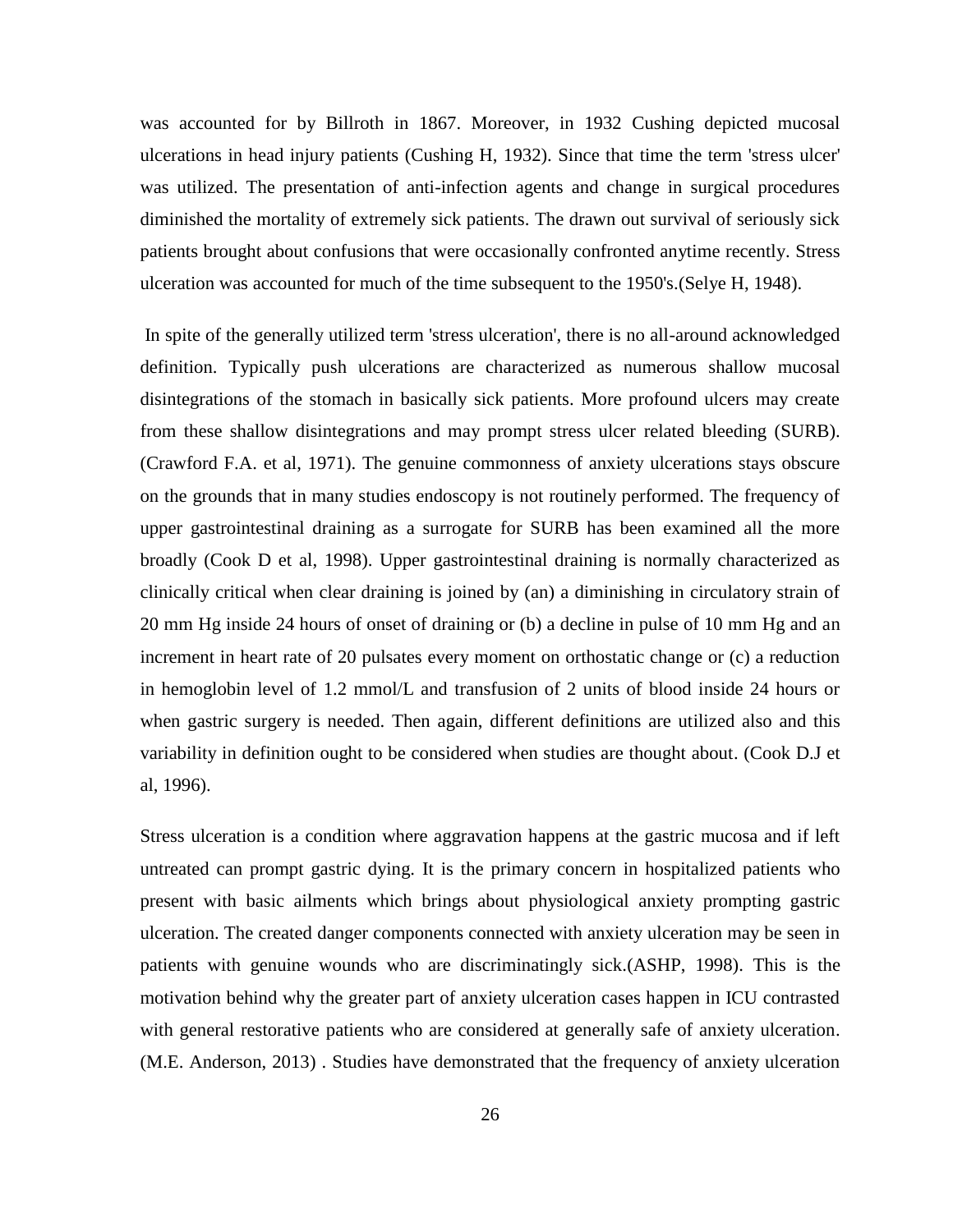is low particularly in non-ICU settings. One multicenter planned associate study demonstrated that patients at okay of gastrointestinal (GI) draining represented 0.1% of clinically critical dying. (D.J. Cook, 1994).

Regardless of the low rate of GI draining in non-ICU settings, SUP has been accounted for to be overprescribed without legitimate evidence. A study by Jain et al. (2013) demonstrated that out of the aggregate of 74.1% of non-basically sick patients endorsed with SUP, just 15% were fitting. (G Jain et al, 2013). An imminent study did in a showing clinic in the U.S. uncovered that up to 70% of okay broad prescription patients got wrong SUP and more than a large portion of them were released with the medicine. (R.J. Nardino et a, 2000). Moreover, another study in United Kingdom demonstrated that among the study populace, just around 15% of patients (mean age 68 years) recommended SUP had suitable signs. (D.G. Craig et al, 2010).

Stress ulcers, ulcerations of the upper piece of the gastrointestinal (GI) mucosa in the setting of intense ailment generally include the fundus and assemblage of the stomach. The stomach is lined with a glycoprotein mucous layer rich in bicarbonates, shaping a physiologic boundary to shield the gastric divider from corrosive affront by killing hydrogen particles. Disturbance of this defensive layer can happen in discriminatingly sick patients (e.g. those with stun or sepsis) through overproduction of uremic poisons, expanded reflux of bile salts, traded off blood stream, and expanded stomach sharpness through gastrin incitement of parietal cells. More than 75% of patients with real smolders or cranial injury create endoscopic mucosal anomalies inside 72 hours of damage. In discriminatingly sick patients, the danger of ulcer-related obvious draining is evaluated to be 5% to 25%.Furthermore, 1% to 5% of anxiety ulcers can be sufficiently profound to dissolve into the sub mucosa, creating clinically huge GI dying, opposed as draining convoluted by hemodynamic bargain or a drop in hemoglobin that obliges a blood transfusion. Interestingly, in inpatients, which are not basically sick, the danger of obvious draining from anxiety ulcers is under 1%. (Naseem Eisa et al, 2014).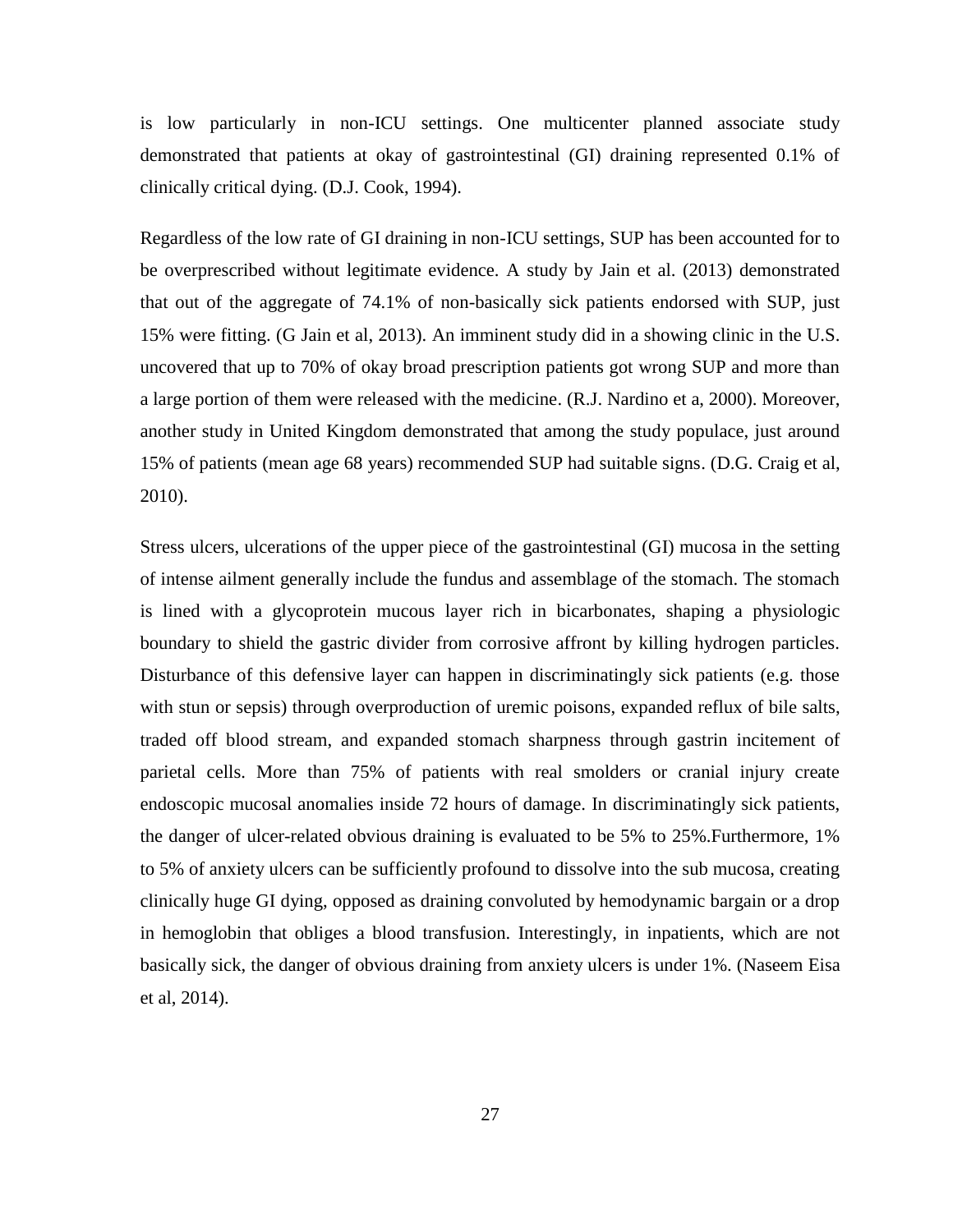#### **6.1 Types of stress ulcer**

There are two sorts of ulcer. Ischemic ulcer grows inside hours of an occasion, for example, discharge, multisystem injury, extreme copies, heart disappointment, or sepsis that causes ischemia of stomach and duodenal mucosa. Stress ulcer that grows as a consequence of smolder harm are habitually called twisting ulcer. The stun, anoxia, and thoughtful reactions delivered by the encouraging occasion diminish mucosal blood stream, prompting ischemia. As the digestion system of the mucosal cell decays as a consequence of absence of blood vessel blood, the mucosal coating ruffians. Acid diffuses again into mucosa, bringing about aggravation, ulceration, discharge, and putrefaction. The ulcerative methodology is quickened if bile or pancreatic chemicals are spewed from the duodenum. Cushing ulcer is an anxiety ulcer connected with serious head injury. This ulcer results from hyper discharge of corrosive brought on by overstimulation of the vagal cores. (Kathryn L.McCANCE et al, 1990).

# **6.2 Prevalence of stress ulceration, upper gastrointestinal bleeding and stress ulcer related bleeding**

Routine endoscopy in chose patient gatherings uncovers mucosal injuries in the lion's share of basically sick patients. Cocoa depicted mucosal sores in 91 % of the patients after head trauma. (Brown TH et al, 1988). In surgical patients a pervasiveness of 82% was found. (Bank S et al, 1989). A range of sores can be found from hemorrhagic gastritis to disintegrations and ulcerations. Lucas and colleagues indicated movement from petechiae to disintegrations and dying. (Lucas C.E et al, 1971). These discoveries were affirmed by Eddleston who discovered mucosal injuries and haemorrhagic gastritis which formed into disintegrations and ulcerations in 88.9% of placebo and 37.5% of treated patients. (Eddleston J.M et al, 1994). Just a minority of the sores will bring about plain or critical dying. The frequency of upper gastrointestinal draining in discriminatingly sick patients shifts from 0.6 to 8.9% and has demonstrated a critical decrease in commonness from 12 to 5% in the course of the most recent years brought about by a change all in all serious consideration treatment and conceivably by anxiety ulcer prophylaxis.(Navab F et al, 1995). Upper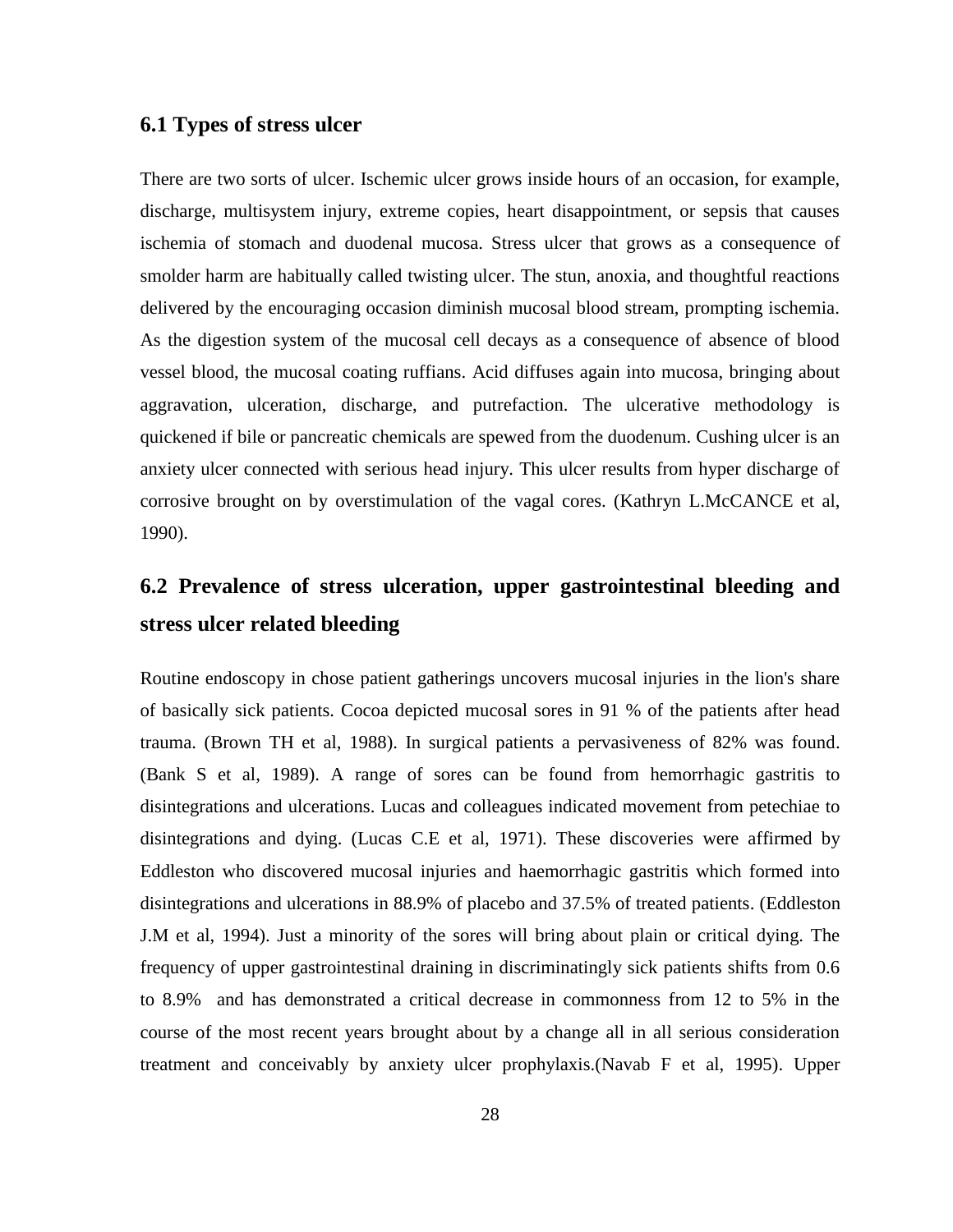gastrointestinal draining may be because of different reasons than anxiety ulceration. Draining from esophagitis, tumors and varies may be mistaken for SURB when upper gastrointestinal endoscopy is not performed. Hence, the definite recurrence of SURB stays obscure in many studies, however is most likely lower than the rate of UGIB.

#### **6.3 Pathogenesis**

The gastric mucosa is presented to a low intraluminal pH under ordinary physiologic conditions, the uprightness of this tissue relies on upon a harmony between forceful variables (i.e. gastric corrosive discharge, protein emission, and disease) and countervailing mucosal resistance components. (Beejay U et al, 2000). Studies in creature models have demonstrated that mucosal resistance is personally identified with satisfactory microcirculation through tissues of the upper GI tract (This flow gives supplements and uproots waste items, especially oxygen free radicals. In a rodent model, Itoh and Guth found that oxygen determined free radicals, especially O2–, seem to assume an imperative part in the arrangement of gastric sores created by ischemia in addition to hydrochloric corrosive. In another study in rats (Itoh M et al, 1985), Yasue and Guth found that even without intragastric hydrochloric corrosive, systemic ischemia took after by retransfusion of shed blood brought about histologic mucosal harm in the corpus and antrum. They likewise found that a restricted time of ischemia alone (systemic hypotension for 20 minutes without retransfusion) brought about no more histologic sores than happened in controls not subjected to discharge. These specialists reported that a more drawn out time of ischemia created more injuries and that reperfusion (retransfusion) was a discriminating calculate injury improvement. (Yasue N et al, 1988). In a canine model, Chung et al found that neighborhood ischemia and blockage went before the improvement of gross mucosal ulcerations. These studies point to a multifactorial etiology for stress ulcers in which the breakdown of mucosal guards as a rule by ischemia and reperfusion, permits forceful physiologic methods, especially gastric corrosive emission, to create damage and ulceration (Chung SC et al, 1991).

The pathogenesis of stress ulceration in discriminatingly sick patients is unpredictable and multifactorial. (Stoutenbeek Ch.P et al, 1993). Ischemia prompts intramucosal acidosis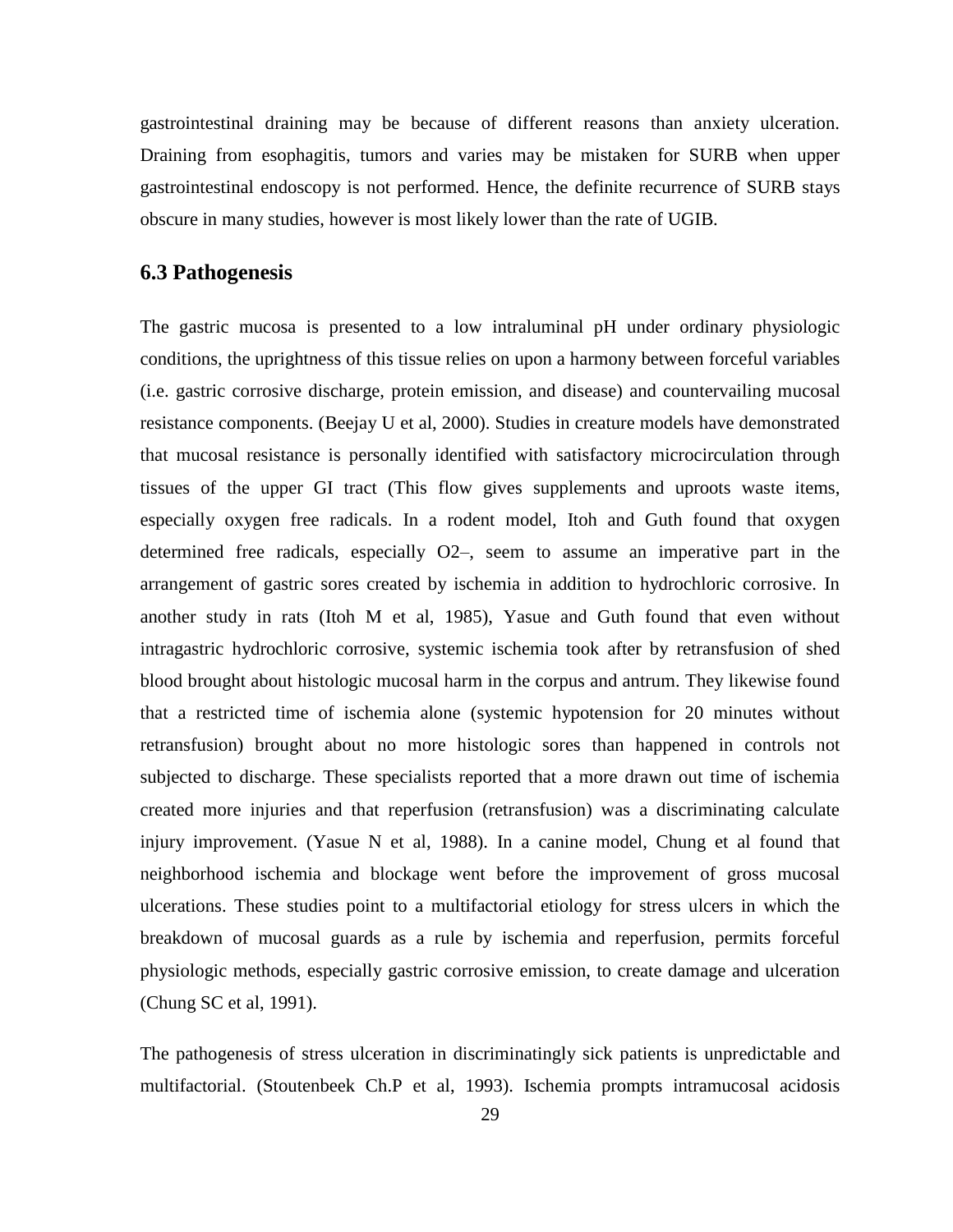which, at present, must be measured by tonometry. Fiddian-Green exhibited that 30% of post-heart surgery patients have mucosal acidosis utilizing gastric tonometry. It was likewise demonstrated that gastric intramucosal acidosis was a danger element for upper gastrointestinal dying.(Fiddian-Green R.G et al, 1983). Intramucosal acidosis controlled by gastric tonometry is identified with disabled gastric mucosal blood stream. (Brinkmann An et al, 1998). Mucosal cell ischemia and hypoxia lead to cell brokenness and at last mucosal sores. (Menguy R et al, 1974). Amid hypovolaemic stun vasoconstriction of the splanchnic dissemination prompts submucosal shunting and ischaemia of the intestinal mucosa. These impacts will proceed for quite a long time, even after adequate volume substitution. (Edouard A.R et al, 1994). Dynamic vasodilation restores blood stream to the splanchnic territory which may be helpful for the ischemic mucosa. On the other hand, reperfusion incites free oxygen radical generation which may further expand mucosal harm. (Flynn R et al, 1993). Degranulation of pole cells assumes a vital part in reperfusion harm and goes before tissue damage (Kubes P, 1996). Since the 1960's the vicinity of sepsis at the season of onset of draining was accounted for 30%. (Fogelman M.J et al, 1966). The diminishment in gastric mucosal blood stream in septic stun is more noticeable than in hypovolaemic stun. Richardson and Sales depicted a decline in mucosal. blood stream of 62% amid septic stun where the heart yield diminished by 12%. They and others found that endotoxins and vasoactive atoms delivered amid septic stun like histamine, serotonin and (nor) adrenaline, impeded splanchnic blood stream more broadly than the vasoconstriction without endotoxins in different types of stun. (Nicoloff D.Met, 1964). Also, endotoxins apply a direct dangerous impact on the mitochondria of mucosal cells. Accordingly, oxygen extraction and usage hinders prompting mucosal damage. (Haglund U et al, 1989). Also, actuated leukocytes in sepsis will stick to the vascular endothelium by the selectine group of bond particles which further debilitates microcirculation by stopping and luminal obstruction. (Bevilacqua MP et, 1993). It was demonstrated that aversion of fine luminal deterrent by hostile to platelet aggregators restrains the improvement of anxiety ulcers in rats. (Kumashiro R et al, 1985). To sepsis related coagulopathy may build the danger of draining from the mucosal sores that have grown by ischaemia. Gastric corrosive encourages stress ulcer development in the vicinity of ischaemia. The ischaemic mucosa will permit back dispersion of corrosive which makes further mucosal damage. (Skillman J.J et al, 1965). Subsequently corrosive decrease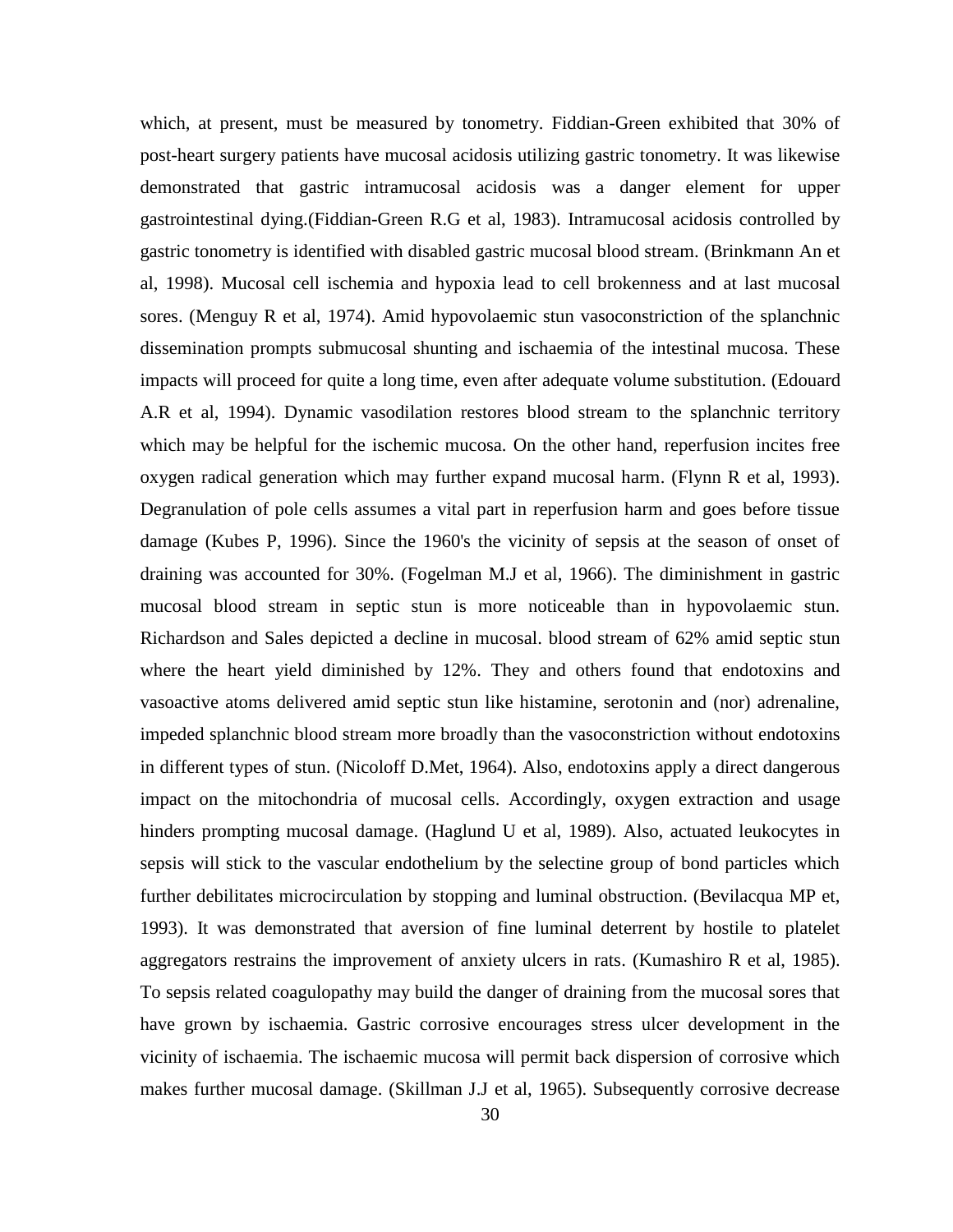by H2RA and acid neutralizers is utilized for aversion and treatment of anxiety ulceration. However 20-50% of basically sick patients treated with H2RA achieves a gastric acid pH over 4. (Harrison A.M et al, 1998). Also, this treatment may not be vital in all patients as in roughly 45% of discriminatingly sick patients hypo secretion of gastric corrosive is available. These outcomes show that gastric corrosive cannot be the main element prompting anxiety ulceration and related dying. (Stannard V.A et al, 1988).

### **6.4 What are the danger elements for bleeding?**

A huge planned companion study including discriminating consideration patients demonstrated that respiratory disappointment (requirement for mechanical ventilation for no less than 48 hours) and coagulopathy (platelet check <50,000/cubic millimeter, universal standardized proportion >1.5, or actuated fractional thromboplastin time >2 times the furthest reaches of ordinary) were the main components connected with expanded danger of CIB. Of 847 patients who had one or both danger variables, 3.7% created CIB, while just 0.1% of 1405 patients without both of those danger elements created CIB.

In an ensuing planned multicenter accomplice investigation of 874 patients in the ICU, 79 patients (9%) created clear GI bleeding (the rate of CIB was not reported in this study). (Cook DJ et al, 1994) In that second study, a few components were discovered to be connected with expanded danger of unmistakable draining in multivariate examination: intense hepatic disappointment, nasogastric tube situation for more than 5 days, history of liquor misuse, interminable renal disappointment, and a positive Helicobacter pylori serology. In mechanically ventilated patients, intense renal disappointment was connected with expanded danger of draining in a multivariate examination performed amid yet another study. Different elements that have been connected with expanded danger of draining include: extreme head or spinal string harm, warm damage including more than 35% of the body surface.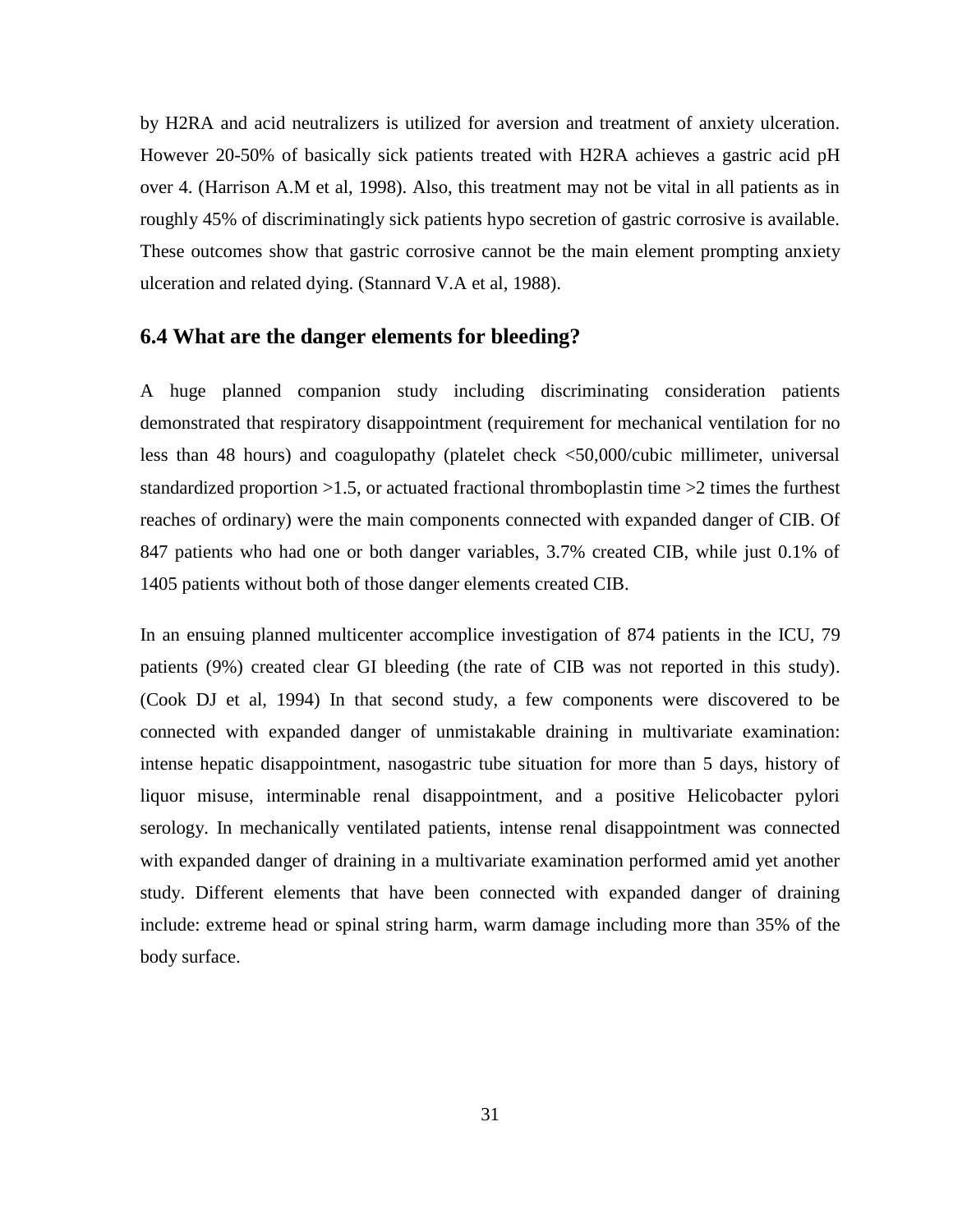#### **6.5 Risk Factors**

Several factors contribute to stress ulcer formation, including acid hyper secretion; alteration of normal protective mechanisms such as mucus and bicarbonate secretions; release of mediators such as arachidonic acid metabolites, cytokines, and oxygen free radicals; and ischemia to the GI system. These erosions may occur quickly (£24 hours of admission) or take longer to develop  $(>10-14 \text{ days})$ .<sup>2</sup> Stress ulcers and related bleeding cause significant morbidity and mortality in critically ill patients. One study reported a mortality rate of 46% in critically ill patients with GI bleeding compared with 21% in those without bleeding (*P*  $\leq 0.001$ ).<sup>3</sup> Other studies have confirmed this high mortality rate. (Zuckerman et al. 1987).

Large studies have indicated that the strongest risk factors for stress-related GI bleeding are prolonged mechanical ventilation and coagulopathy.(cook et al, 1994). The risk increases with increasing number of days of mechanical ventilation and length of ICU stay.( Harris et al,1977). Other risk factors include recent major surgery, major trauma, severe burns, head trauma, hepatic or renal disease at admission, sepsis, and hypotension.<sup>1</sup> **TABLE 1** provides a complete list of risk factors. (Lindsay E. Kaun, 2011).

#### Table 1. Risk Factors for Stress-Related Bleeding **Very High Risk** Prolonged mechanical ventilation (>48 h) Coagulopathy (INR >1.5 or platelet count  $< 50.000$  mm<sup>3</sup>) **High Risk** Sensis Renal failure **Hepatic failure** Hypotension Trauma Major surgery (lasting  $>4$  h) Severe burns (>35% of body surface area) Anticoagulation Severe head or spinal cord injury Myocardial infarction Neurologic surgery Multiple organ failure **Illeus** High-dose corticosteroids History of gastrointestinal bleeding Low intragastric pH INR: international normalized ratio. Source: References 1, 7.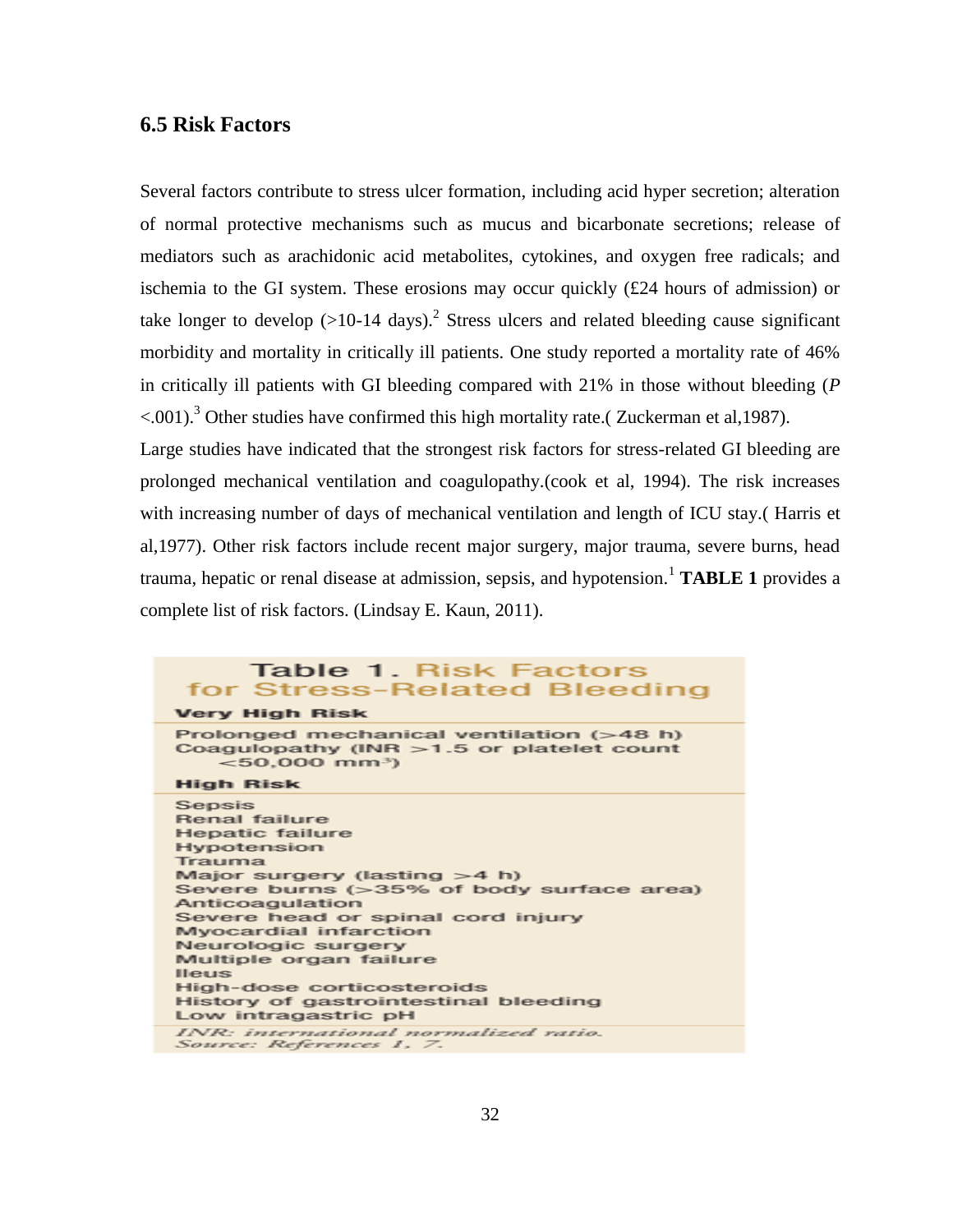# **6.6 Stress ulcer prophylaxis;-**

Upper gastrointestinal tract bleeding (UGIB) is a typical spin-off of discriminating sickness. Although just 1.5 to 6.0% of patients admitted to the emergency unit will have plain UGIB, the vast majority of them will display clinical danger variables, particularly mechanical ventilation for more than 48 hours and the vicinity of a coagulopathy. (Ben-Menachem T et al, 1994).Up to 50% of patients will kick the bucket as a consequence of stress ulcer bleeding, generally from multi-organ disappointment and weakening of the fundamental condition. It is generally acknowledged that stress ulcer prophylaxis (SUP) is demonstrated for ICU patients at high hazard for dying. (Spirt MJ et al, 2006).

Stress ulcer prophylaxis has truly been an ailment process with a high level of commonness in the setting of smolders and injury. Numerous conventions exist for prophylaxis of stress ulcer; however there are no generally acknowledged regiments. This has prompted across the nation confusion in current practice an stress ulcer prophylaxis. There likewise remains no all-inclusive determination of requirement for stress ulcer prophylaxis in the injury populace. The advancement of clinically critical gastrointestinal discharge has been connected with noteworthy increment of grimness and mortality. Expansion of mortality may be expanded as high as 50%. (Oscar D. Guillamondegui et al, 2008).

The high chaperon mortality and horribleness connected with the advancement of draining from stress ulceration has brought about a mixed bag of procedures intended to keep its event. Disregarding eight all around planned meta-examinations straightforwardly tending to this question, the perfect prophylactic regimen remains a matter of debate. The regimens vary in their system of activity, adequacy, side effects, ease of administration and expense. (Cook D.J et al, 1995).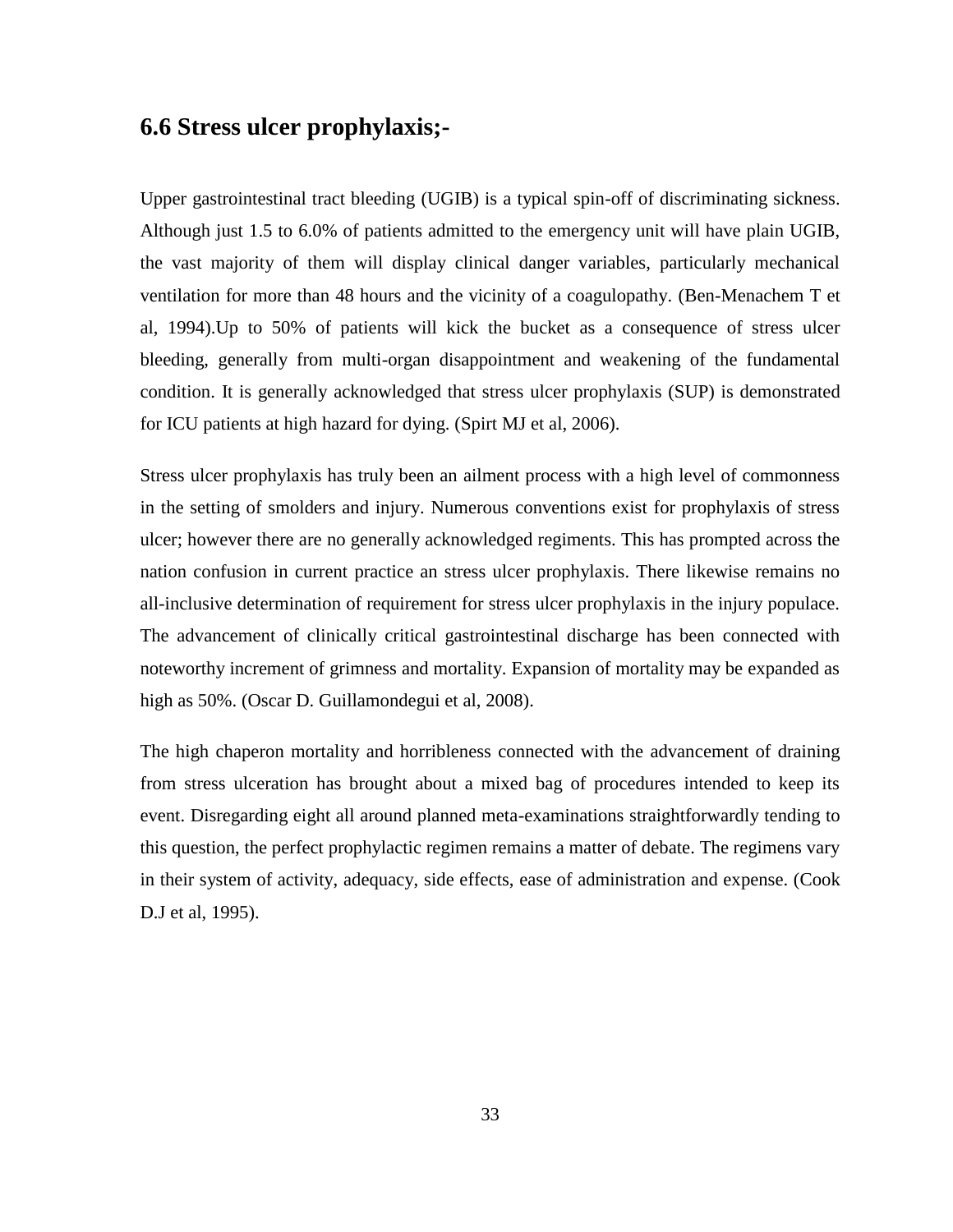#### **6.7 Current Guidelines & Evidence**

### **Key guideline points**

#### **6.7.1 The major four (start SUP if patient has one of these four factors):**

1 – Coagulopathy, Platelet count of <50,000mm3, INR>1.5, PTT of >2 times the control

2 - Mechanical Ventilation Longer than 24 hours

3 - Recent GI ulcers/bleeding Within 12 months of admission

4-Traumatic brain injury, traumatic spinal cord injury, or thermal injury (>35 percent of the body surface area)

#### **6.7.2 The minor: 2 or more of the following:**

1-sepsis, 2-shock, 3- ICU>1 week, 4- Occult Bleeding within 6 days, 5-High dose corticosteroids (250mg Hydrocortisone ,50mg Methyl prednisone), 6- hepatic failure, renal failure, 7- organ transplantation, 8-administration of no steroidal anti-inflammatory agent, 9- ISS>15 .(Injury severity score).(Gerald L et al, 1995) as shown in Table no 2.

Pharmacological anticipation of stress ulcer has been performed by Antacids, pirenzepine, H2RA, sucralfate and proton pump inhibitors (PPI). The point of acid suppressive medications is to decrease back dispersion of corrosive in ischaemic mucosa and accordingly counteractive action of further harm. (Skillman J.J et al, 1970).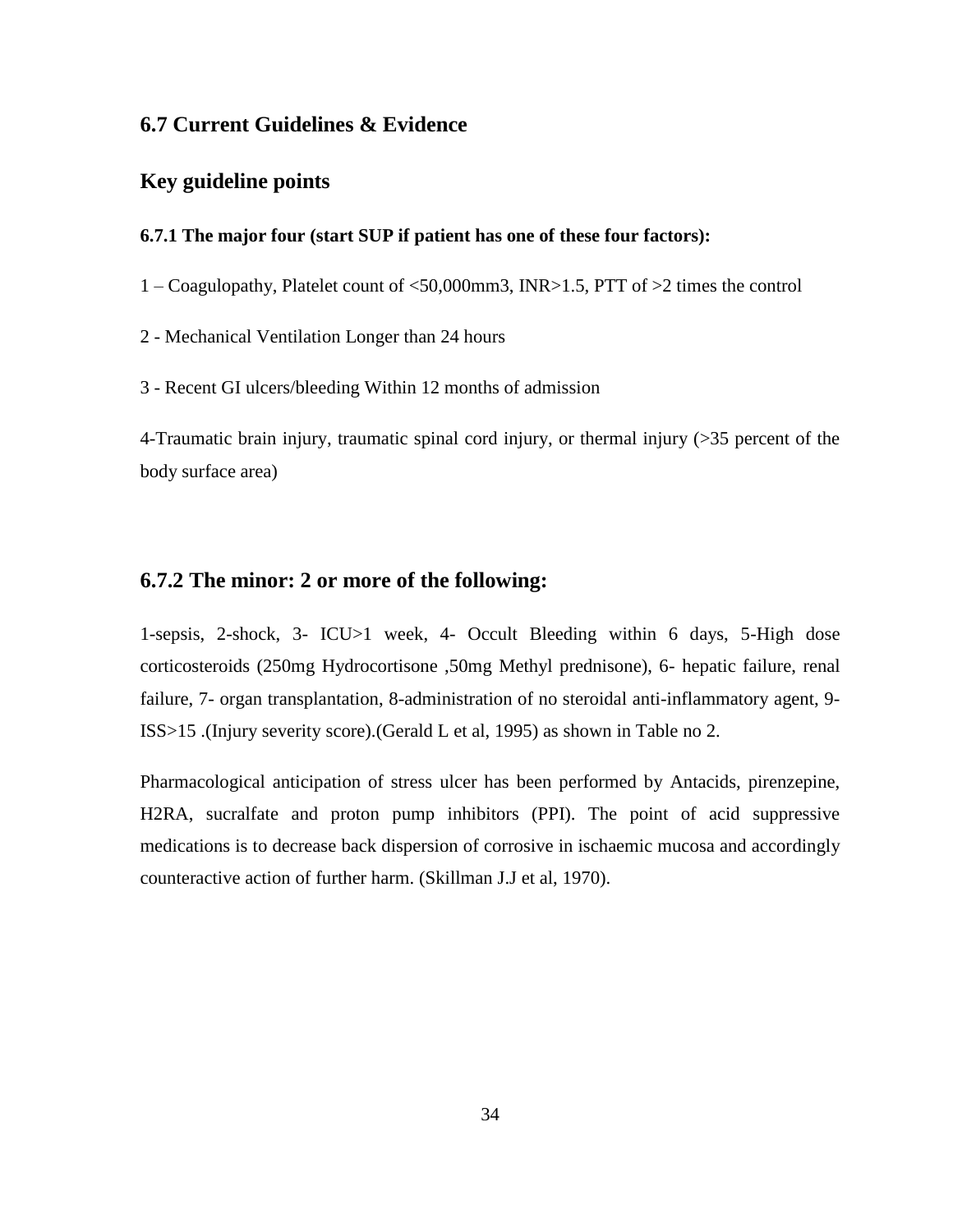# **American society of health system pharmacist Guidelines**

# **Table 2**

| <b>Absolute Indication</b>                         | Relative indication 2 or more of the following      |
|----------------------------------------------------|-----------------------------------------------------|
| Intensive care unit (ICU) patient plus one         | <b>Respiratory Failure</b>                          |
| of the following.                                  | <b>Renal Failure</b>                                |
| Coagulopathy (i.e, platelet count of               | <b>Heart Failure</b>                                |
| <50,000 mm3, international normalized              | Hepatic Dysfunction                                 |
| ratio (INR) $>1.5$ , or an activated partial       | Jaundice                                            |
| thromboplastin time (aPTT) $> 2$ times<br>control) | Sepsis                                              |
|                                                    | <b>Stroke</b>                                       |
|                                                    |                                                     |
| <b>OR</b>                                          | Hypertension                                        |
|                                                    |                                                     |
|                                                    | <b>Previous Gastrointestinal Disease</b>            |
|                                                    | High-Dose Corticosteroids (>250 Mg/Day<br><b>Of</b> |
|                                                    | Hydrocortisone)                                     |
| Mechanical ventilation for >48 hours               | Thermal Injury To>35%                               |
|                                                    | Heparin Or Warfarin                                 |
|                                                    | Kidney Or Liver Transplant                          |
|                                                    | Head Injury                                         |
|                                                    | Spinal Cord Injury                                  |
|                                                    |                                                     |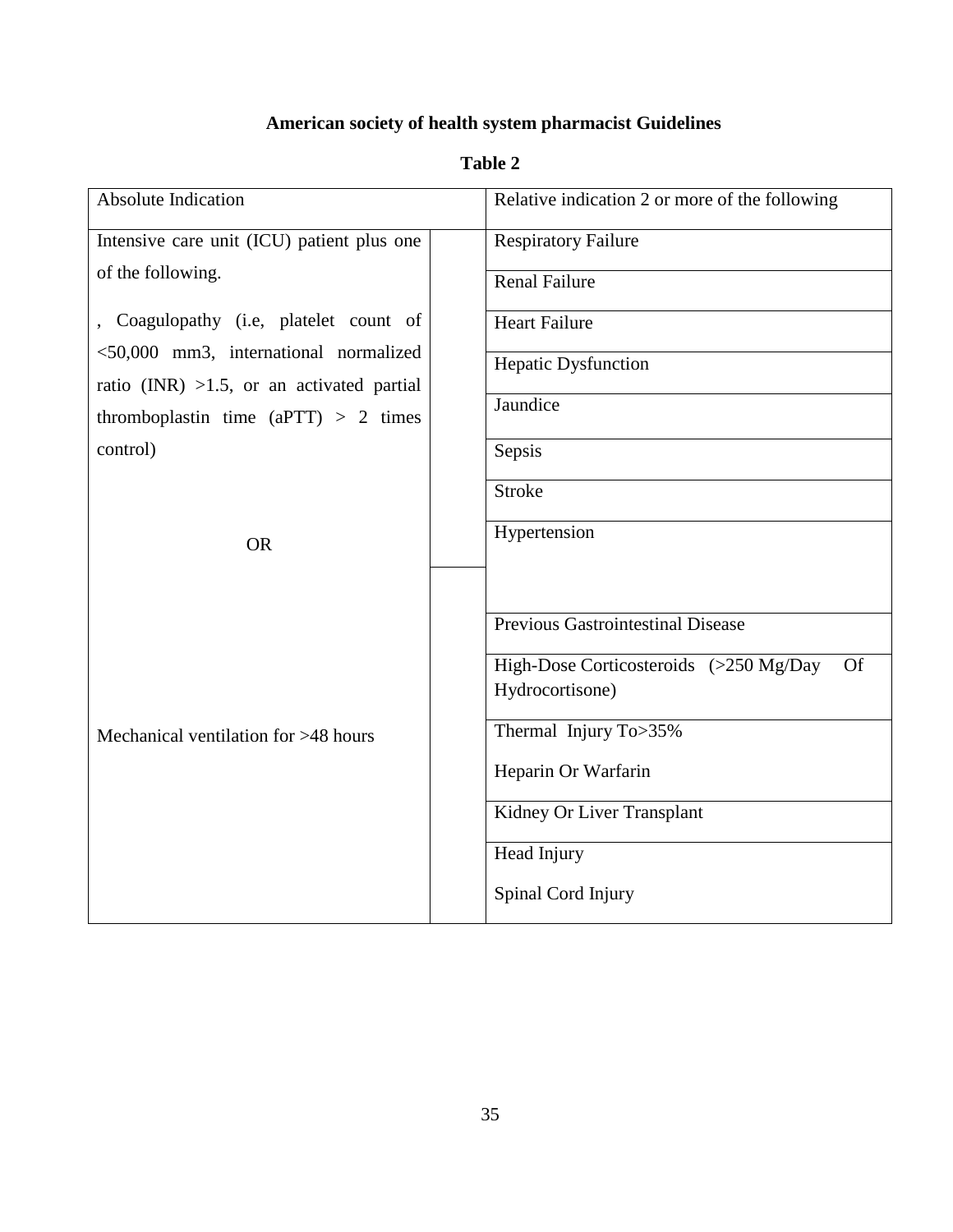#### **6.7.2.1 Antacids;**

The soonest prophylactic regimens comprised of acid neutralizers managed through nasogastric tube and titrated to keep up an intragastric  $pH > 3.5$ . Stomachs settling agents or antacids are generally given as a 20–40 ml bolus with extra boluses as needed to accomplish a pH > 3.5. Although moderately cheap, the necessity for rehashed evaluation of gastric pH and the recurrence of administration make this an extremely asset serious regimen. The huge volumes of directed stomach settling agents or antacids expanded the danger of aspiration, especially in the vicinity of a nasogastric tube. At last, the vast measure of aluminum or magnesium may bring about loose bowels, hypophosphatemia, hypomagnesaemia or metabolic alkalosis. (Avery B Nathens et al, 2001).Antacids kill gastric acids in extensive measurements, yet low dosages can likewise be viable. The advantage may be identified with the release of endogenous prostaglandins. By instigating creation of prostaglandins antacids expand bodily fluid and bicarbonate emissions, which is the under stress. Finding here are for the most part from exploratory studies, though in human studies the viability of acid neutralizers has not been so unmistakably illustrated. The onset of activity of these medications is not sufficiently quick for utilization as monotheraphy. (cannon et al, 1987). Since these medications must be directed enterally and this is frequently troublesome not long after conception, their utilization is uncommon in neonatology. In grown-ups studies they have been utilized as a prophylactic treatment with great results. (Tryba, 1991).

#### **6.7.2.2 Pirenzepine**

Pirenzepine, a M1-cholinoceptor antagonist, has been demonstrated to reduce gastric causticity during discriminating sickness. Correlation of pirenzepine, 10 mg, with ranitidine exhibit that both build the pH of gastric suctions adequately, in spite of the fact that ranitidine is marginally more powerful.l (Takakura K et al, 1994). One potential issue with its utilization in basically sick patients is its generally low receptor specificity. Accordingly, quick infusion prompts a critical tachycardia because of blockage of M2-cholinoceptors. Further, its viability in decreasing the rate of clinically significant gastrointestinal draining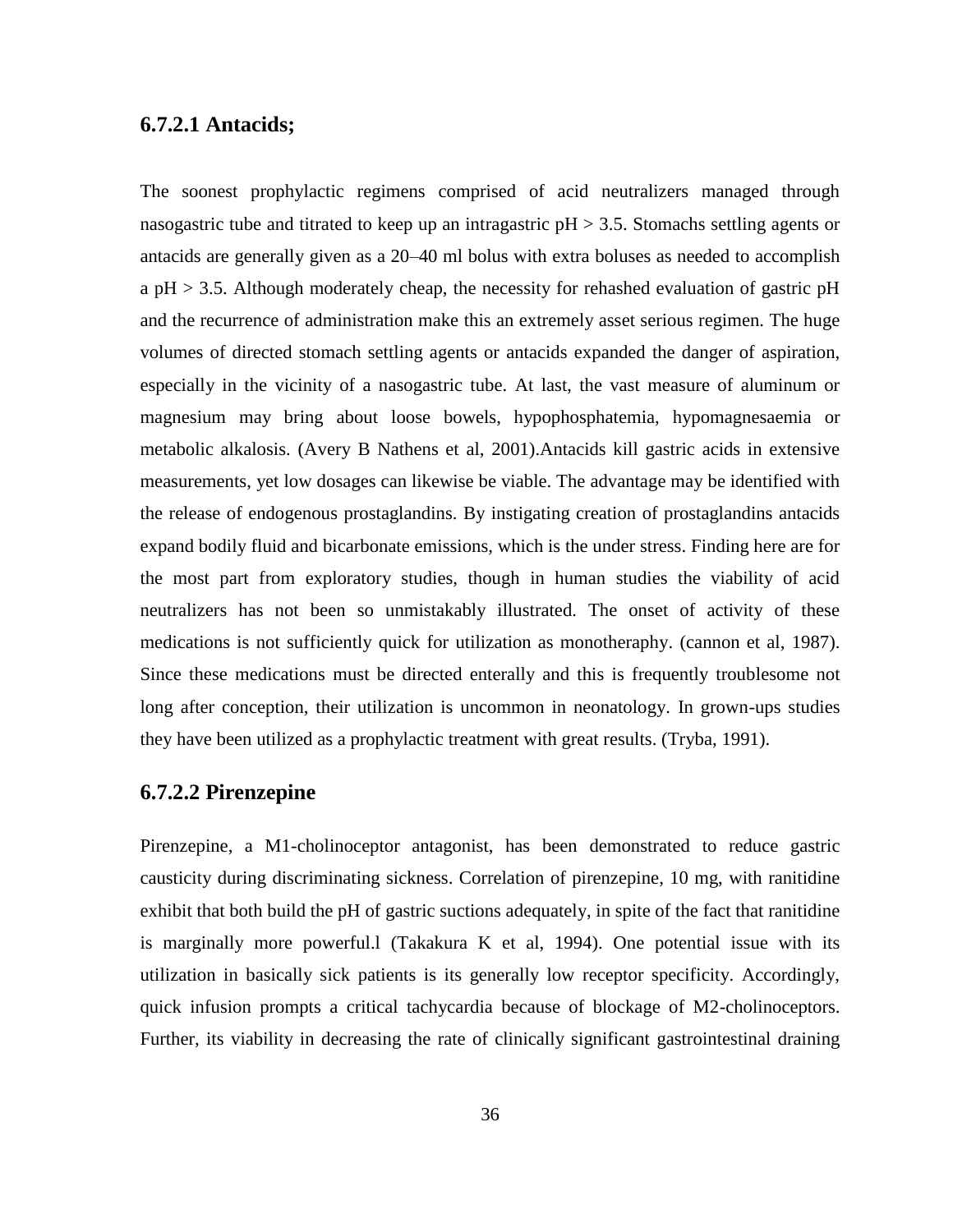has not been evaluated to any incredible degree. Thus, it has discovered just constrained utility in stress ulceration prophylaxis. (Tryba M et al, 1985).

# **6.7.2.3 Proton Pump Inhibitors (PPIs) vs H2RAs**

Phillips et al. performed an imminent, open-label trial assessing the adequacy of omeprazole suspension for stress ulcer prophylaxis in 75 basically sick patients. Patients were considered for the study in the event that they were admitted to the surgical or smolder ICU with an intact stomach, a nasogastric tube, and an expected ICU length of stay  $> 48$  hours. They likewise needed to have a gastric  $pH < 4$ , be on mechanical ventilation, and have an extra hazard element for stress ulceration. Patients were prohibited in the event that they were getting enteral feedings through the nasogastric tube. Omeprazole suspension was regulated as 40 mg, trailed by a second 40 mg measurement 6 to 8 hours later, then 20 mg every day until there was no more a requirement for stress ulcer prophylaxis. Ten patients got H2RAs before omeprazole suspension. Of the 65 patients who got omeprazole suspension as their starting prophylaxis, none created plain or clinically critical upper gastrointestinal bleeding. Omeprazole fundamentally expanded the mean gastric pH inside of 4 hours of begin of treatment (3.5 to 7.1). (Phillips JO et al, 1996). PPIs and H2RAs present diverse pharmacological efficacies in forestalling anxiety ulcer draining in the ICU. One study found that the probabilities of stress ulcer draining and ventilator-helped pneumonia were 1.3% and 10.3%, individually, for PPIs versus 6.6% and 10.3%, separately, for H2RAs. (Barkun AN et al, 2013). In one methodical audit and meta-examination of 1720 patients admitted to ICUs, PPIs were more compelling than H2RAs at lessening unmistakable UGIB (relative hazard, 0.35; 95% certainty interim, 0.21 -0.59;  $p < 0.0001$ ; I Z 15%). However, there were no contrasts in between PPIs and H2RAs as to the danger of nosocomial pneumonia, ICU mortality, or ICU length of stay (Alhazzani W et al, 2013). In another overview of 100 physician (39 attending physician, 61 occupants) with respect to SUP, all inhabitants favored a PPI for SUP compared with 85% of attending physicians ( $p < 0.05$ ).however, more attending physicians than occupants concurred that utilizing PPIs expanded the danger of group procured pneumonia ( $p < 0.05$ ) (Koczka CP et al, 2013). A meta-examination pooled an aggregate of 936 patients from seven randomized, controlled trials to think about the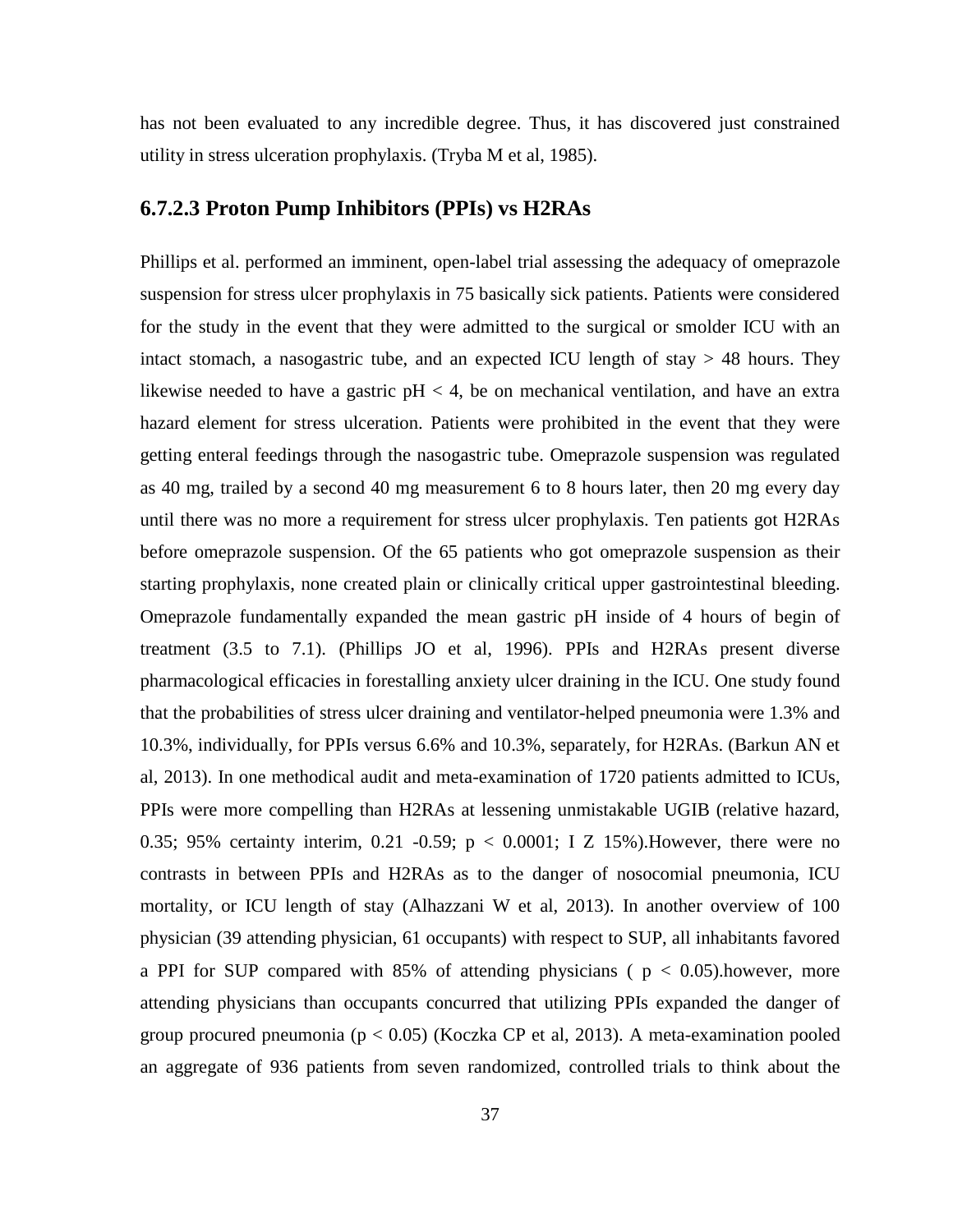viability and safety of H2RAs to PPIs for stress ulcer prophylaxis. There was not a factually huge distinction found in the occurrence of upper gastrointestinal draining in between PPIs and H2RAs. Also, no critical distinction was found in the safety results of pneumonia and ICU mortality. (Lin PC et al, 2010).

Levy et al. analyzed the viability of omeprazole versus ranitidine for prophylaxis against clinically vital gastrointestinal drain in 67 patients admitted to an ICU who had no less than one danger component for stress ulceration. Patients were randomized to get ranitidine (50 mg bolus took after by 150 mg day by day by continuous infusion or irregular administration) or omeprazole (40 mg every day orally or through nasogastric tube). Clinically critical draining happened in fundamentally more ranitidine patients contrasted with omeprazole patients  $(31\%$  versus 6%; p=0.013). It ought to be noticed that the ranitidine patients had altogether more hazard variables for stress ulceration than the omeprazole patients did. The utilization of enteral sustenance was not addressed. (Levy MJ et al, 1997).

Clearly, the most ideal approach to avert mucosal harm is to anticipate ischemia and vasoconstriction of the splanchnic circulation. Inotropes don't fundamentally enhance splanchnic perfusion (Silva E et al, 1998). Conversely, it is estimated that discriminatingly sick patients may benefit by the standard utilization of vasodilators (Zandstra D.F et al, 1994). In animals studies vasodilators enhance splanchnic perfusion by lessening vasoconstriction, thereby anticipating stress ulcers. (Cullen J.J et al, 1994). Disease, endotoxaemia and sepsis all lead to vasoconstriction and mucosal harm. Prevention of disease ought to in this manner get the most astounding conceivable consideration in the emergency unit. Selective decontamination of the digestive tract (SDD) is a successful approach to avert essential and auxiliary endogenous contamination (D'Amico R.D et al, 1998). Notwithstanding SDD an exclusive expectation of cleanliness ought to avert exogenous diseases. It was indicated in animal studies that gut sterilization diminished the rate of stress ulceration. (Goldman H et al, 1964). In this proposal the theory is made that H. pylori assumes a part in stress ulcer development and concealment of this smaller scale creature by SDD might hence add to the counteractive action of stress ulceration. To decrease the systemic inflammatory reaction in basically sick patients, corticosteroids may be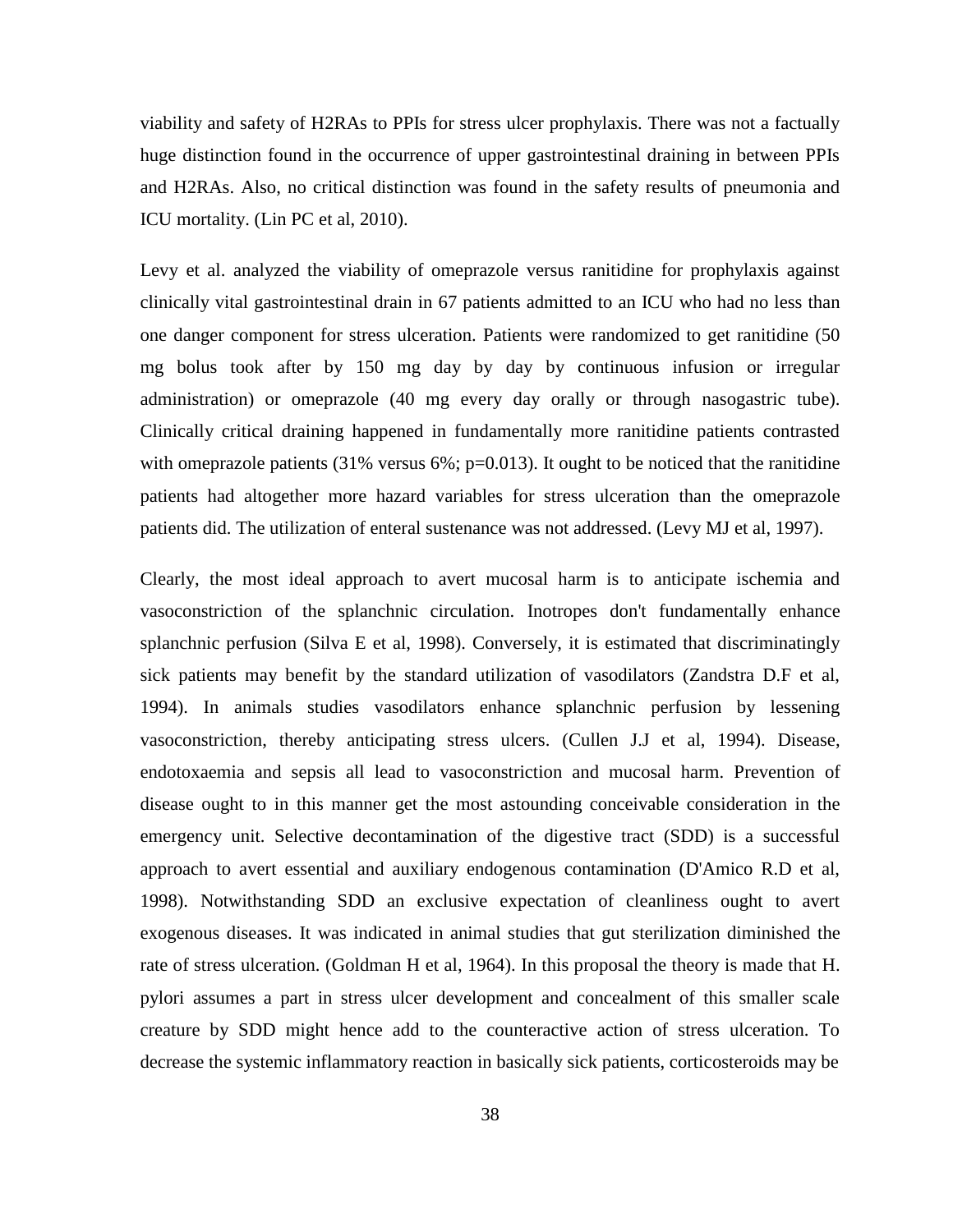utilized. The utilization of corticosteroids is not a danger variable for stress ulceration and may even lessen stress ulcer formation. (Cook DJ et al, 1994). Dexamethasone lessens inducible nitric oxide synthetase (iNOS) generation, which applies lethal impacts on mucosal cells. Enteral encouraging enhances mucosal blood stream viably. Furthermore, gastric pH increments during persistent enteral encouraging which may decrease ulcer development. Sander and colleagues demonstrated that orally sustained rats were less susceptible to stress ulcer formation than parenterally encouraged rats. In addition, a well working stomach specially prevent against back diffusion of H+ particles, pepsin and bile acids into the gastric mucosa. (van der Voort, 1999).

Patients receiving SUP should be assessed daily and when their risk factors resolve and clinical condition improves, discontinuation of SUP should be considered. Enteral nutrition may have prophylactic benefit in patients who are critically ill by optimizing splanchnic blood flow, enhancing secretion of cytoprotective prostaglandins, buffering acid, or other mechanisms .Thus, many clinicians discontinue stress-related ulcer prophylaxis when patients begin enteral feeding; however, the efficacy of enteral nutrition in this regard is controversial and further studies are warranted. Discontinuation of SUP should also be considered when patients are transferred from the ICU. Outside of the ICU, the only indications for initiation of PPI in the inpatient setting are GI diagnoses that warrant treatment, therefore there is an FDA approved indications for PPIs use (Marik et al. 2010) as mentioned in Table 3.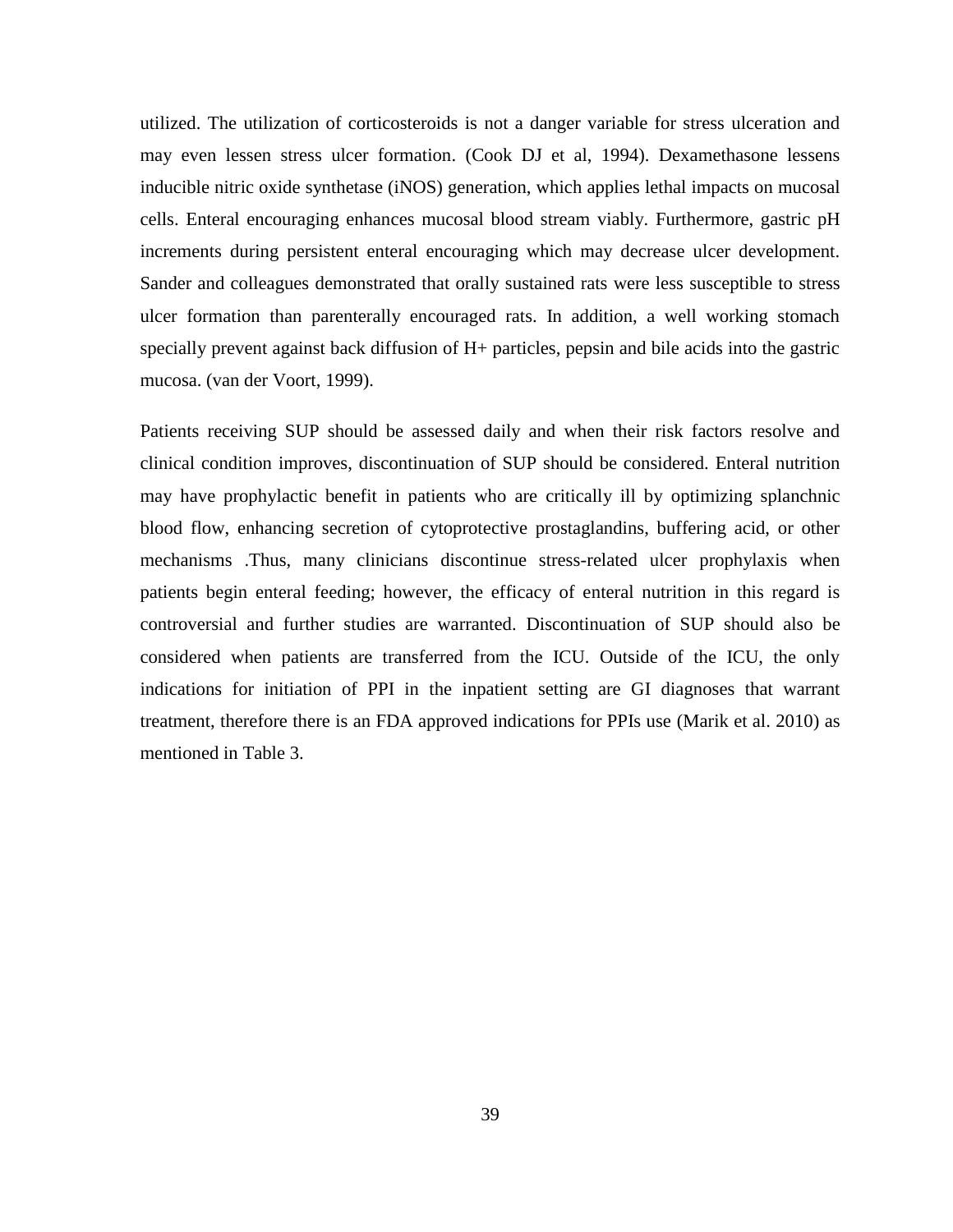#### **FDA approved indication for PPIs use**

| <b>Table 3</b> |  |
|----------------|--|
|                |  |

| FDA approved indication for PPIs use.                                        |
|------------------------------------------------------------------------------|
| Healing of erosive esophagitis                                               |
| Maintenance of healing of erosive esophagitis                                |
| Symptomatic gastro esophageal reflux disease<br>$\bullet$                    |
| Helicobacter pylori eradication in combination with antibiotics              |
| Short-term treatment of active gastric ulcer                                 |
| Short-term treatment of active duodenal ulcer                                |
| Maintenance of healed duodenal ulcer                                         |
| Healing of NSAIDs associated gastric ulcer                                   |
| Risk reduction of NSAIDs associated gastric Ulcer                            |
| Risk reduction of upper gastrointestinal bleeding in critically ill patients |
| Pathological hypersecretory conditions including Zollinger-Ellison syndrome  |

# **6.8 Treatment**;-

The standards of administration are the same with respect to the chronic ulcer. (Bailey  $\&$  love 23rd Edition). The objective of administration is prophylaxis. This has been demonstrated to decrease the frequency by 50% when begun on admission. Screen the pH of the gastric substance. The objective pH quality ought to be more noteworthy than 4.0. Anything less ought to incite the clinician to twofold the dose of the drug used if the patient was previously on prophylaxis. (Rohan C Clarke et al, 2014).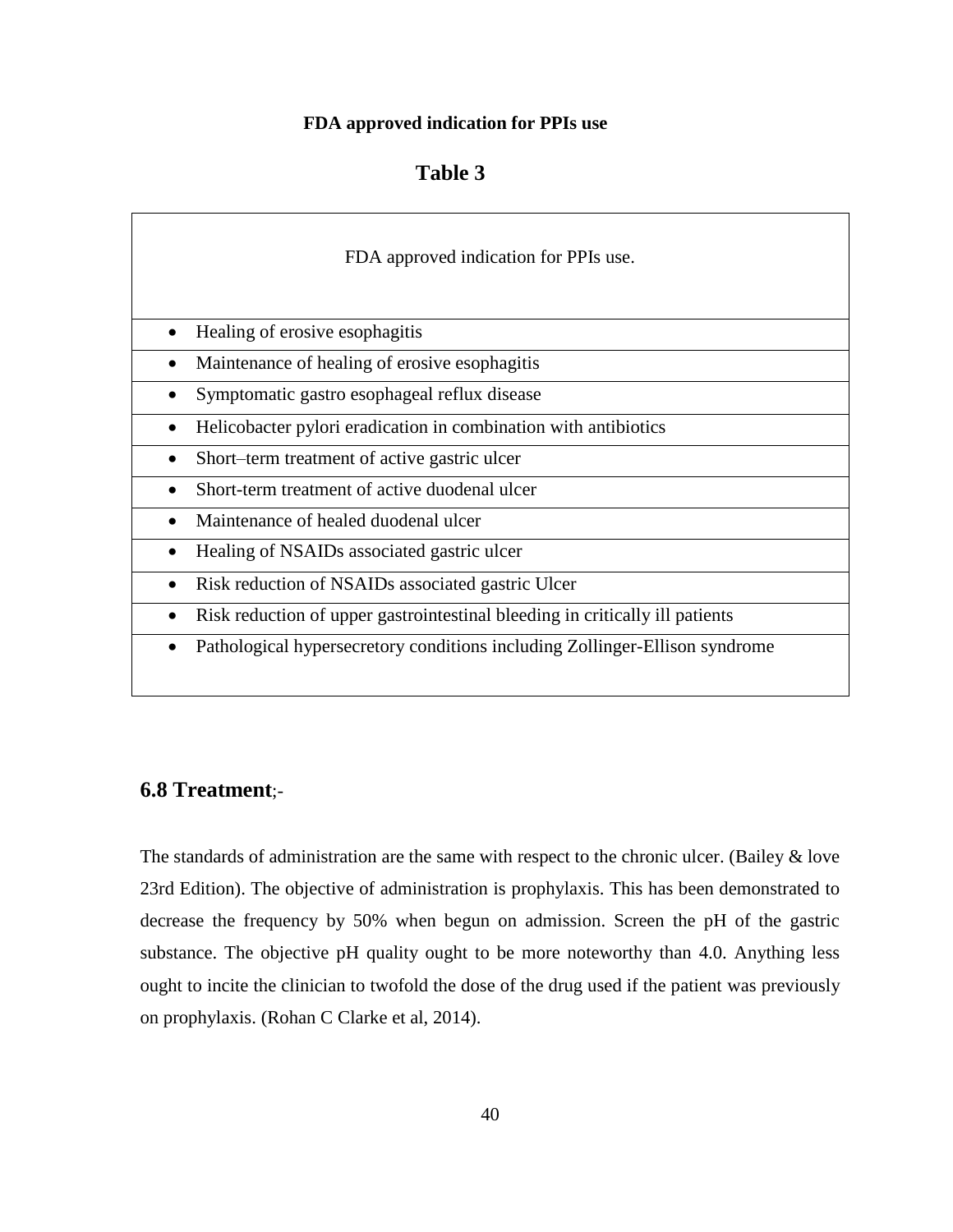Treatment of stress ulceration usually not starts with counteractive action, but start with prevention. Watchful regard for respiratory status, acid base equalization, and treatment of different sicknesses aides keep the conditions under which stress ulcers happen. Patients who create stress ulcers normally don't discharge expansive amounts of gastric acid; then again, corrosive or acids does seem, by all accounts, to be included in the pathogenesis of the sores. In this way it is sensible either to kill acids or to repress its discharge in patients at high hazard. (L.Eastwood, 1994).

Sucralfate is the essential operators for prophylaxis of stress gastritis. It has long been utilized as a method for diminishing the occurrence of gastritis. This medication is promptly accessible, simple to manage, and economical. Sucralfate (complex salt of sucrose aluminum hydroxide and sulfate) has a positive charge and ties to the negative charge of the ulcer base to shape a gel, which acts to viably plug the ulcer base and to counteract declining of the gastritis. For patients on mechanical ventilation, this activity has been indicated to lessening the danger of nosocomial pneumonias by aspiration. ( Huang et al, 2010).

Histamine 2 (H2) receptor blockers (e.g., ranitidine, famotidine) have additionally been utilized for prophylaxis. Their activity specifically blocks H2 receptors on the parietal cells, consequently lessening the creation of hydrogen particles. The H2 blockers are promptly moderate and can be managed intravenously. For active drain, a persistent implantation of H2 blockers more than a 24-hour period can be utilized on the grounds that this conveys a consistent focus to the gastric mucosa, thus improving healing. The major unfavorable impact of this class of medications is the danger of nosocomial pneumonia, which is thought to result from the concealment of gastric corrosive and which prompts colonization by secondary organisms and consequent desire pneumonia. The part of proton pump inhibitors (PPIs) in prophylaxis has not been completely assessed. The value has been exhibited in a couple of little studies; however no substantial randomized, clinical studies have been done to date. PPIs are prodrugs and ordinarily require an acidic medium to be activated. Consequently, in the fasting stressed patient, this may not be the situation. PPIs obstruct the last normal pathway of acid discharge by obstructing the H-K-ATPase enzyme. PPIs are accessible in different structures (e.g., tablets, microspheres, fluid [IV]). In patients who are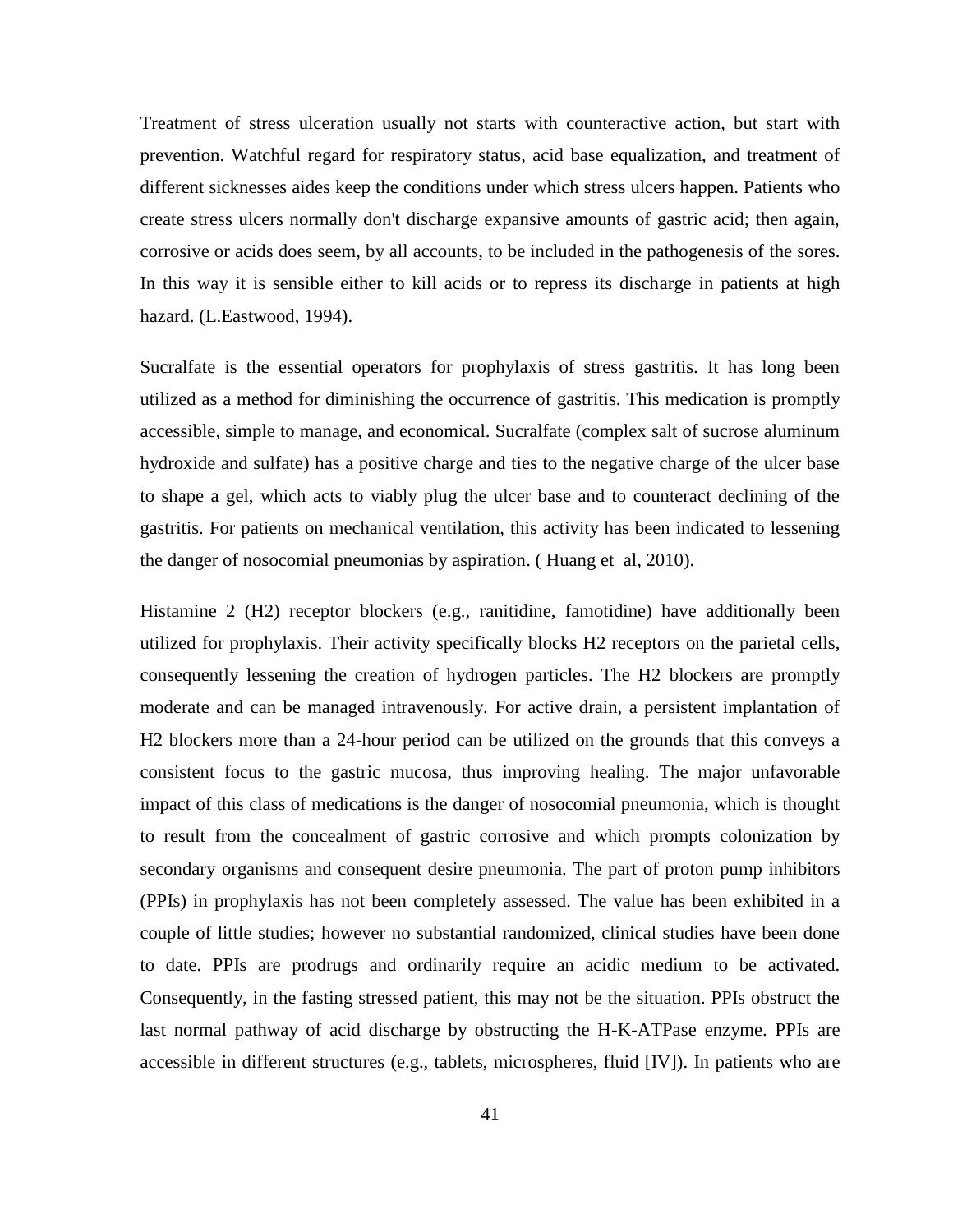basically sick and intubated for nasogastric tube or percutaneous endoscopic gastrostomy (PEG) nourishing, the administration of microspheres or intravenous arrangements can be helpful if the patients are thought to be draining from stress gastritis, particularly if they have not reacted to any of the already talked about measures.( Rohan C Clarke et al, 2014).

Little studies have demonstrated the viability of PPIs in mechanically ventilated patients to diminish stress gastritis furthermore to be safe and practical. A correlation of PPIs and placebo was performed and exhibited the predominance of PPIs over placebo in instances of draining peptic ulcer. PPIs were likewise demonstrated to be more compelling for rebleed prophylaxis versus H2 blockers. (Alhazzani W et al, 2013).

Angiography may be helpful in recognizing the site of draining when endoscopy has fizzled as a consequence of retained clump or poor perception. if the source of draining is distinguished then intra-arterial vasopressin infused by means of the celiac pivot or the left gastric corridor, this will bring about a lessening of mucosal blood stream and constriction or suspension of hemorrhage. Local infusion of 0.2–0.4 units/min forestalls the antagonistic impacts of bigger systemic doses. A nonstop implantation for 48–72 hrs may be compelling in more than 70–80% of cases. (Gomes A S et al, 1984).

If the exact draining site can be recognized then angiographic embolization utilizing autologous clump, gelfoam or curls may be considered. Ischemic ulceration with persistent drain, full thickness necrosis or puncturing are potential complications, subsequently this methodology ought to be considered when different techniques have fizzled and experienced interventional radiologists are accessible.( Eckstein M yet al, 1984).

Endoscopic means of treating stress ulceration may be ineffective and operation required. (Bailey & love 23rd Edition). It is believed that shunting of blood away from the mucosa makes the mucous membrane ischaemic and more susceptible to injury. (Hai et al, 2003).

In case of severe hemorrhagic or erosive gastritis and stress ulcers, a combination of antacids and H2-blockers may stop active bleeding and prevent re bleeding. In selected patients, either endoscopic therapy or selective infusion of vasopressin into the left gastric artery may help control the hemorrhage. (Robert J et al, 1994).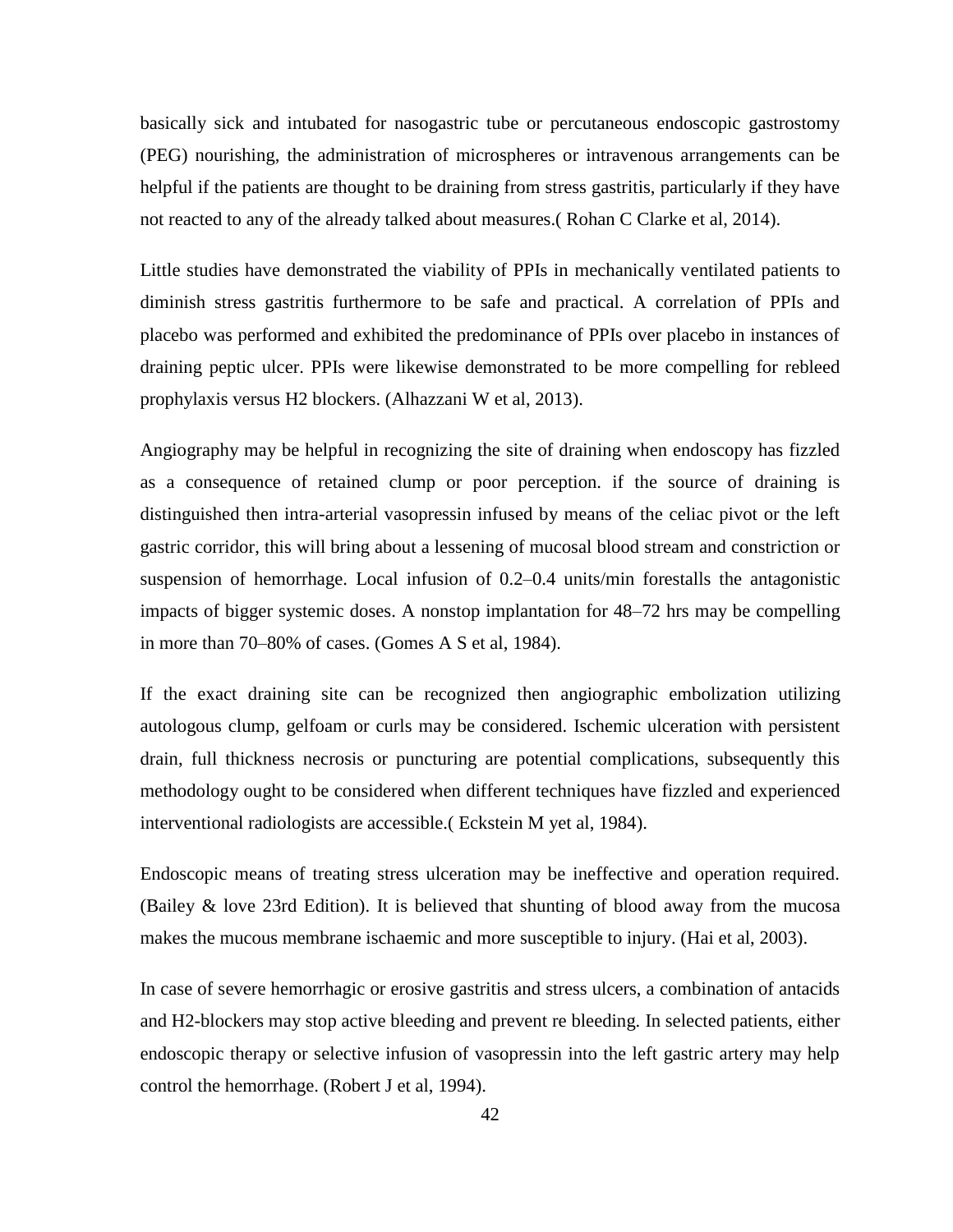#### **6.9 Role of clinical pharmacist;-**

The clinical pharmacist is an expert in the therapeutic use of medications. The clinical pharmacist is recognized as providing a unique set of knowledge and skills to the health care system and is therefore qualified to assume the role of drug therapy expert. In addition, this expertise is used proactively to ensure and advance rational drug therapy, thereby averting many of the medication therapy misadventures that ensue following inappropriate therapeutic decisions made at the point of prescribing. Stating that the clinical pharmacist is a primary source of scientifically valid information and advice on the best use of medications emphasizes that the clinical pharmacist serves as an objective, evidence-based source of therapeutic information and recommendations. This expertise extends beyond traditional medications to include nontraditional therapies as well. Finally, indicating that clinical pharmacists routinely provide therapeutic evaluations and recommendations underscores the fact that their daily practice involves regular consultation with patients and health care professionals regarding medication therapy evaluations and recommendations.

The drug specialist can make a noteworthy commitment to the prevention and treatment of UGIB. The redesigned global consensus rules ought to be deliberately inspected with the goal that drug specialist can give proper medication treatment proposals. Patients at danger of UGIB ought to be recognized in all practice settings, and the ideal treatment arrangement ought to be concocted for individual patients. Patients at danger of UGIB in light of H. pylori infection ought to be screened, and H. pylori sign treatment ought to be offered who test positive. Drug specialist can assume a vital part in patient guiding for adherence and good remedial results. Patient obliging long term NSAIDs treatment ought to be referred to their PCP (primary care physician) for suitable gastroprotective drugs to anticipate GI lethality. For people obliging aspirin for cardioprotective impacts, the danger of GI inconvenience ought to be evaluated and direction gave on the need to GI-protective agents. Patients ought to likewise be directed on modifiable danger variables for UGIB (e.g. smoking). Drug specialist ought to recognize discriminatingly sick patients at danger of SRMD and prescribe proper prophylaxis. Furthermore, antagonistic impacts, especially with PPIs (e.g. pneumonia, C.difficile infection), can be minimized by drug specialist who are cautious about the proper sign for prophylactic agents. At the point when patients no more oblige PPIs for the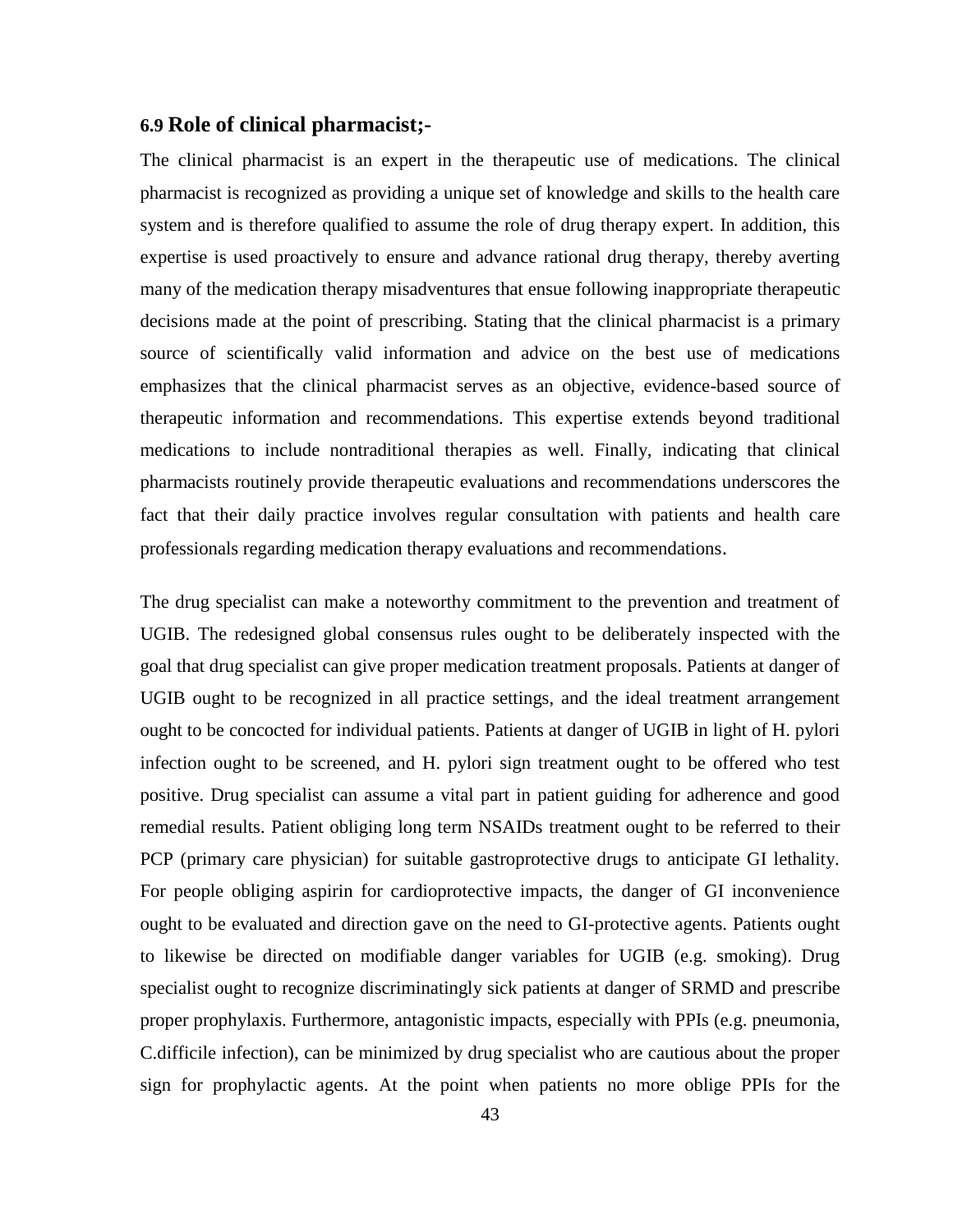anticipation of UGIB, the agents ought to be suggested for stopping, and discharge counseling should be advocated to prevent the long term use of PPIs without substantial sign.

Efforts by clinicians to check the utilization of ASDs in non-ICU patients can prevent significant patient morbidity and diminish both doctor's facility expenses and expenses to the general human services framework. It is vital to precisely measure the risks and advantages of ASDs before utilizing these medications as a part of the inpatient setting. special considerations must be given to patients as of now at danger for pneumonia, for example, the elderly, those with endless lung sickness, and those taking immunosuppressant. Each exertion ought to be made to critically assess AST treatment in inpatients and to suspend treatment at whatever point possible. At the point when SUP is indicated, the patient ought to get the most reduced measurements possible.

Drug specialists can help stem the utilization of ASDs by distinguishing patients who are improperly prescribed these medicaments, and they can be instrumental in instructing doctors about which patients ought to get SUP. Drug specialists included in preparing release medicines can help guarantee that patients are not sent home on acid suppressive treatment without an appropriate sign. Shockingly, the measures taken to counteract stress ulcers in hospitalized patients have made another issue, and by cooperating the human services group can help prevent further unnecessary morbidity by enforcing guideline proposals at their institution.

#### **7. Background Aims & Rationale**

Clinical pharmacists are a primary source of scientifically valid information and advice regarding the safe, appropriate, and cost-effective use of medications having wide scope in drug therapy management and optimization using evidence based tools and recommendation. Regarding stress ulcer one of the main cause of morbidity and mortality despite the presence of effective strategies for prevention of stress ulcer, a considerable proportion of patients at risk for stress do not receive prophylaxis during hospitalization while others receive it irrationally though not candidates according evidence based recommendations.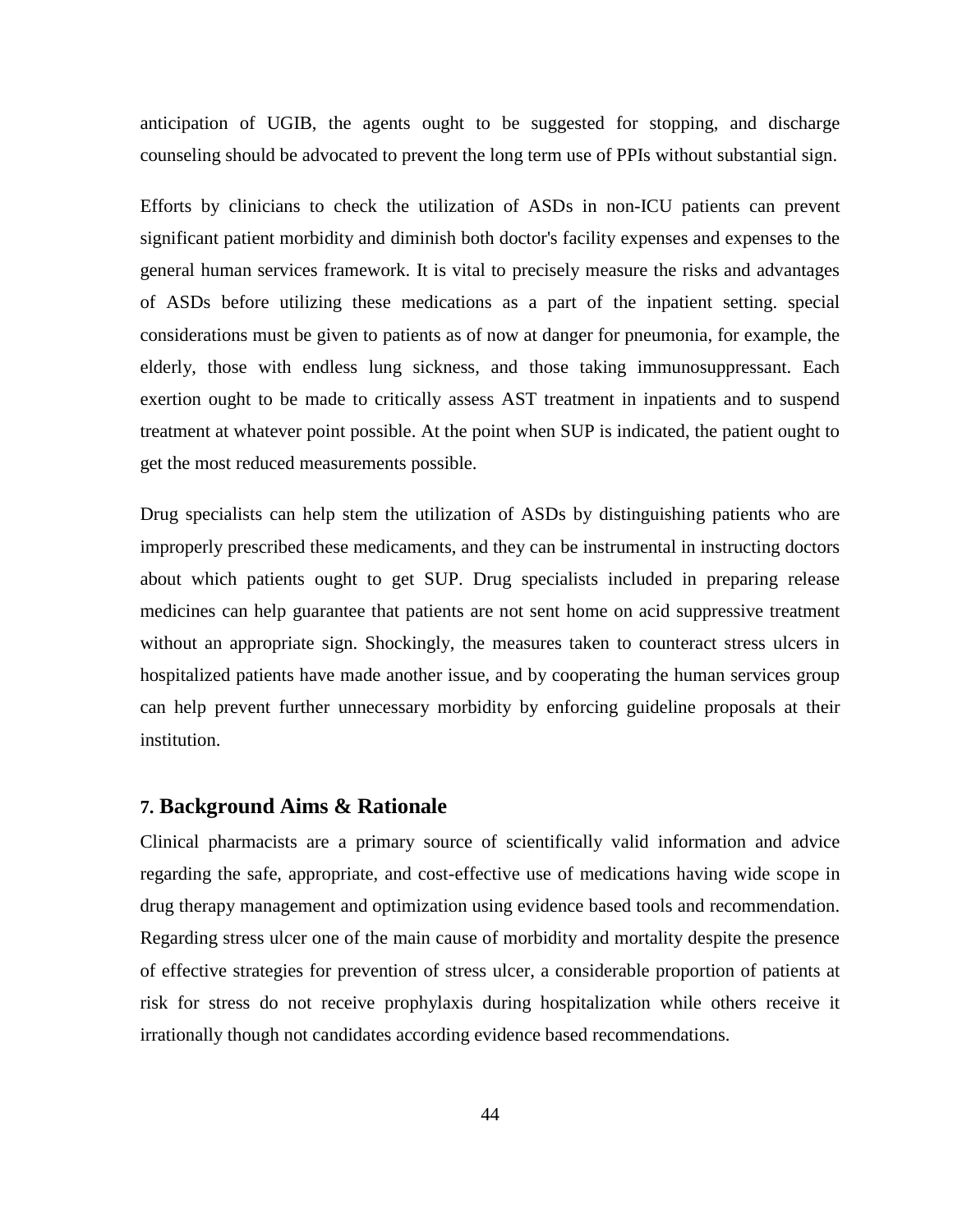Stress ulcers are acute mucosal ulceration of the gastric or duodenal mucosa that occurs after physiologically stressful events such as shock, burn, severe sepsis and multiple organ traumas and if it is not treated properly it leads to upper gastro intestinal bleeding and hemodynamic instability. Up to 50% of patients will die as a result of stress-ulcer bleeding, mostly from multi-organ failure and deterioration of the underlying condition. Stress ulcer is common in ventilator-dependent patients after trauma or surgery. Endoscopy within 24 hours after injury reveals shallow erosions of the stomach wall by 72 hours, multiple gastric erosions are observed. When the patient recovers the lesions are reversed. It is widely accepted that stress ulcer prophylaxis (SUP) is indicated for ICU patients at high risk for bleeding.

Appropriate utilization of stress ulcer prophylaxis (SUP) should be limited to high-risk, intensive care unit (ICU) patients. However, the improper utilization of stress ulcer prophylaxis among all hospitalized patients remains a concern.

The primary purpose of this study was to evaluate the trends of prescribing stress ulcer prophylaxis in ICU and general ward patients in North Cyprus hospitals and inspect rational use of AST (Acid Suppressive Therapy) in preventing stress ulcer in hospitalized patients.

Several studies from the globe, have reported that AST is prescribed improperly in most of hospitalized critically and non-critically ill patients. In medical wards most prescriptions of acid suppressive therapy are prophylaxis of stress ulcer or they are prescribed without any licensed indication. Improperly prescribed AST has potential for drug-drug interaction and drugs specific adverse events. Beside this, AST can increase the risk of hospital acquired pneumonia and clostridium difficile infection. Furthermore, The cost of using medicaments like proton pump inhibitors (PPIs), Histamine 2 receptor blocker (H2R blocker) for an individual person, particularly for long-term is of utmost concern. In north Cyprus, where data on the suitability of AST in general wards was available scarcely. Therefore, we carried this study to see the appropriateness of acid suppression therapy and to avoid such kind of complication in the patients admitted to general wards of NEU hospital.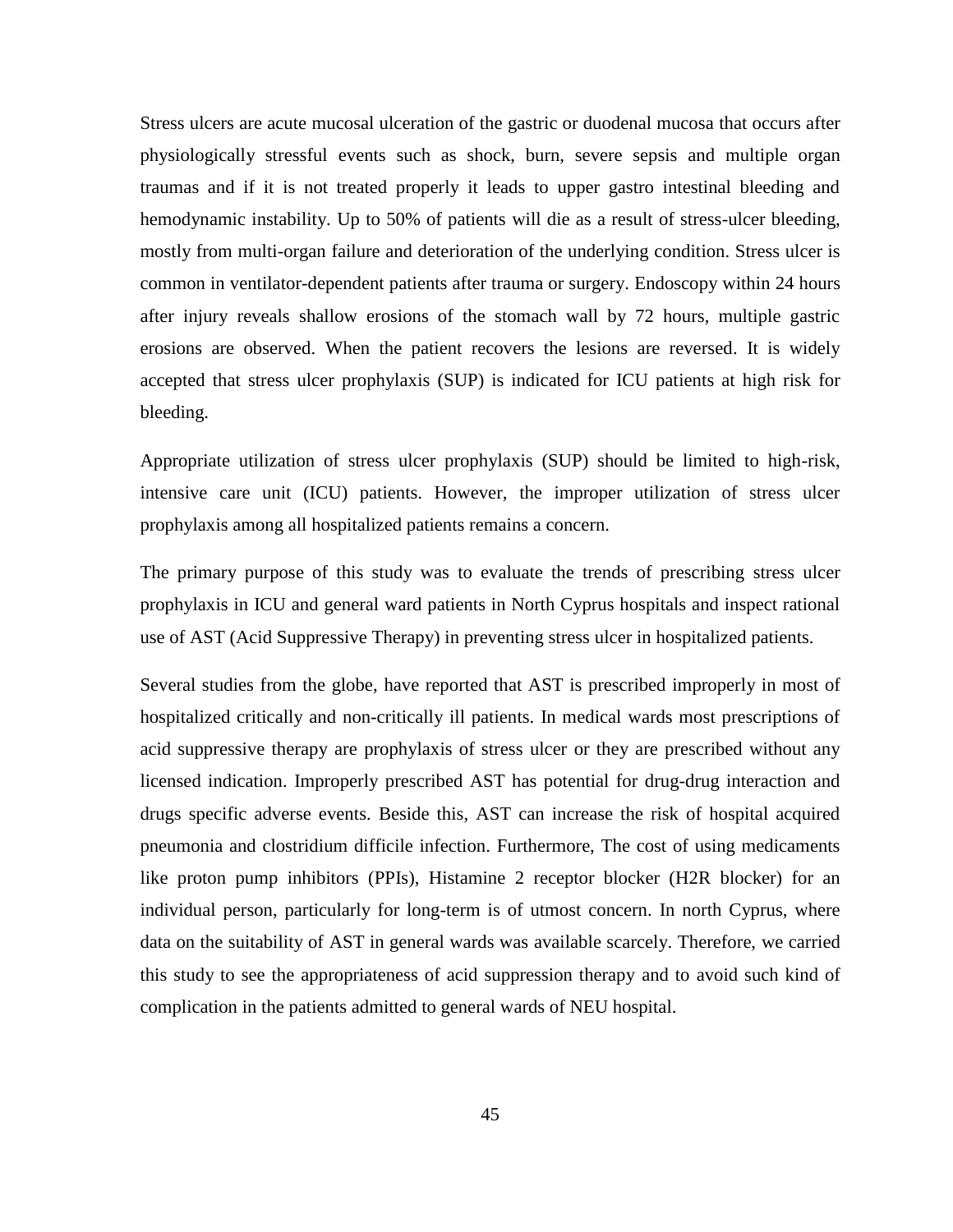Yet to our knowledge this is the first study done to inspect trends of stress ulcer prophylaxis prescribing in turkey and north Cyprus, where many of the hospitals don't have a clearly defined protocol on use of AST for prophylaxis purposes.

#### **8. Materials and methods**

This 70 days study was carried out in the general wards from 14 July 2015, to 25 September, 2015 at Near East University Hospital, which is one of the tertiary teaching care Hospital in private sector, and also the largest and one of the leading medical facilities in Nicosia, North Cyprus. It offers extensive medical services with its highly experienced specialist staff to patients from all over the world. The Hospital of Near East University has a 56,000 squaremeter closed area comprising 209 private, single patient rooms, 8 operating theatres, 30-bed Intensive Care Unit, 17-bed Neonatal Intensive Care Unit and more than 30 different clinics and departments. The study is carried out in the general wards including patients from cardiology, internal medicine, neurology, orthopedics and traumatology and geriatric clinics. All inpatients admitted to general wards were included except some patients of physicians not intending to participate with their patients and those who refused to give personal information were also excluded from the study. Cases from all medicine wards were collected on their respective admission day. All the Patients who were prescribed AST after admission in the medical ward were included in the study. 8 physicians' four consultants and four senior residents were in charge of the patients. Details were taken regarding age, sex, height, weight, primary diagnosis, chief complaints, other morbidity, drug used for AST and on a specifically designed Proforma. All the patients were categorized into 3 groups A, B, and C respectively. Group A included those patients who were prescribed AST for stress ulcer prophylaxis. Group B included those who were started with AST for a FDA approved indications. Group C included those patients who were given AST without any licensed indication. Patients receiving SUP were defined as patients prescribed AST indicated for stress ulcer prophylaxis only and not for other indications such as treatment of peptic ulceration and other GI problems. We followed ASHP Guidelines to judge the fittingness of AST for SUP. prescription of AST for SUP was viewed correct if the patient had 1 supreme sign i.e. Coagulopathy (characterized as platelet count <50 000 mm or an international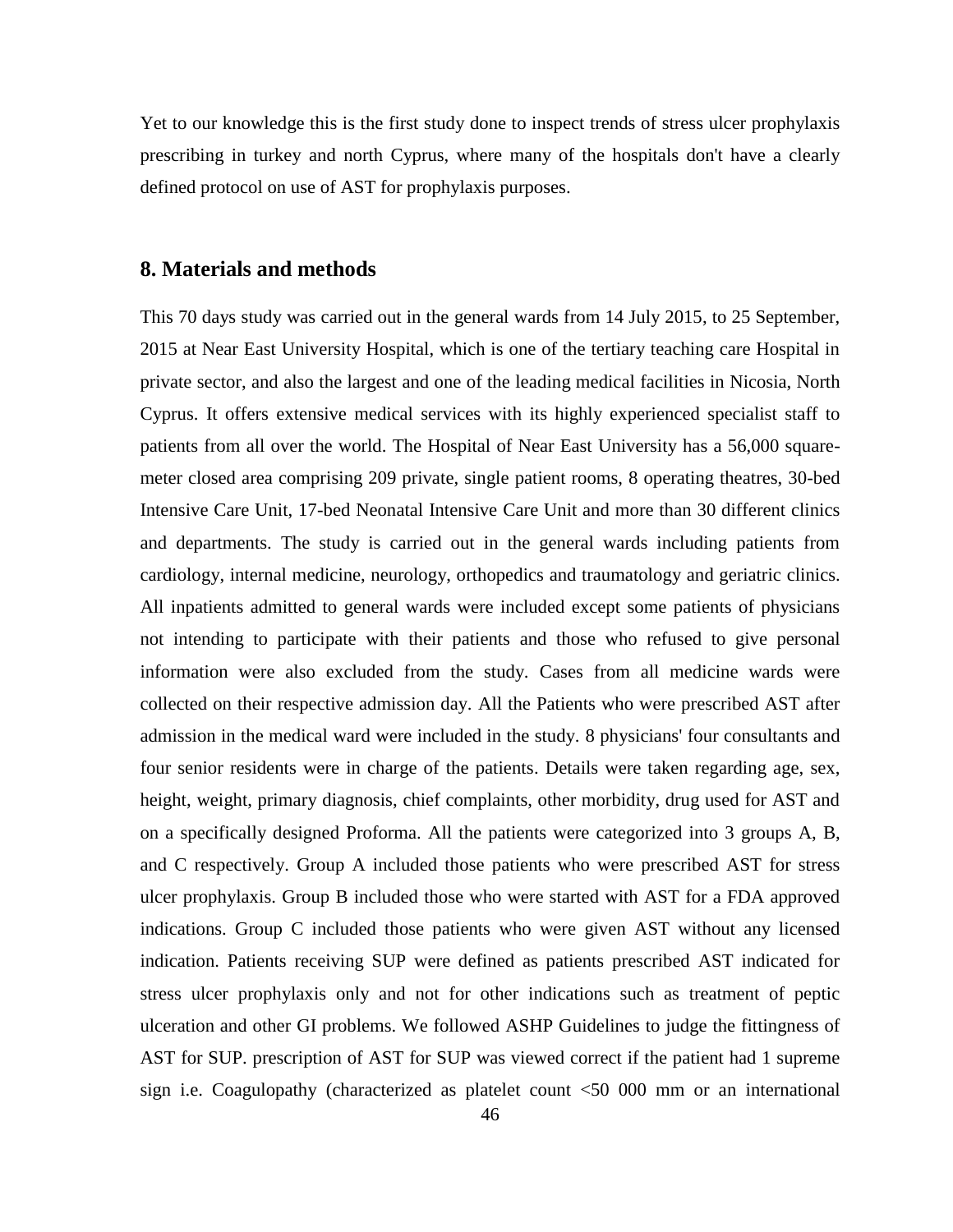normalization ratio of  $> 1.5$ , or a partial thromboplastin time  $> 2$  times the control esteem, or requiring mechanical ventilation for> 48 h), or 2 or more relative signs (Respiratory Failure ,Renal Failure, Heart Failure ,Hepatic brokenness ,Jaundice ,Sepsis, Stroke ,Hypotension ,Previous Gastrointestinal Disease, High-Dose Corticosteroids (>250 Mg/Day Of Hydrocortisone),Thermal Injury To > 35%, Heparin Or Warfarin, kidney or liver transplant, head harm). Treatment for Non-SUP was viewed as proper if patient had any of the FDA endorsed signs for AST that includes,(Healing of erosive esophagitis, Maintenance of healing of erosive esophagitis, Symptomatic gastro esophageal reflux sickness, Helicobacter pylori destruction in blend with anti-infection agents, Short-term treatment of active gastric ulcer ,Short-term treatment of active duodenal ulcer, Maintenance of healed duodenal ulcer, Healing of NSAID-Associated gastric ulcer, Risk diminishment of NSAIDs related gastric Ulcer, Pathological hypersecretory conditions including Zollinger-Ellison disorder) . AST was viewed as inappropriate in every one of those patients who had no FDA endorsed signs for AST and in addition had no sign said in ASHP rules for SUP. Suitability was assessed by evaluating the sign, right decision of AST specialists, route of administration, term of treatment and the dosage given in light of the ASHP rules. Patients who were given SUP with less than two major risks components were likewise viewed as inappropriate.

#### **8.1 Study design**;

The Study is an observational review study conveyed at a tertiary near east university hospital for inpatients and archived over a time of 70 days. Those patients who were recently endorsed SUP were enlisted in the study. Patients were enrolled from the general wards with various pathologies and enlisted to determine hazard for stress ulcer and to investigate rational utilization of stress ulcer prophylaxis for inpatients in this health services setting utilizing the FDA sanction signs for PPIs use, and AHSP (American society of health system pharmacist) rules for stress ulcer prophylaxis in adult hospitalized patients.

#### **8.2 Data collection**;

69 Patients were enrolled in this study. Data was collected from the patients' therapeutic records and pharmaceutical outline, laboratory information system (LIS) and pharmacy information system (PIS). Patient information in regards to vicinity of stress ulcer danger components were gathered reported and enlisted in a work sheet alongside the included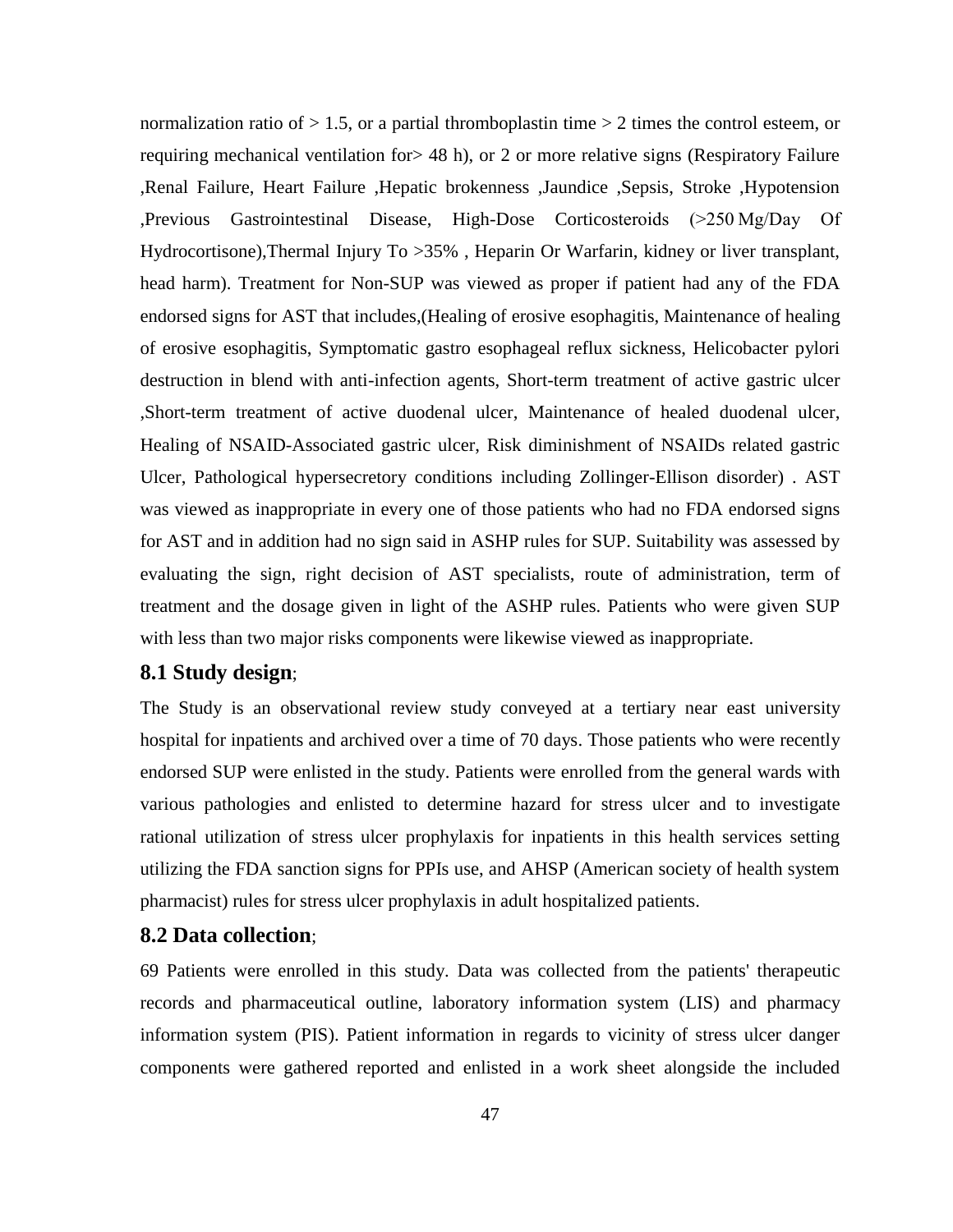patient data and current clinical status. Uniquely composed forms were filled for every patient, gathering demographic data of patient age, sex, height, weight, date of conception, ward admission information including date of admission, date of discharge and length of doctor's facility in hospital. Clinical information gathered included finding upon admission and prior comorbidities. Prescription information gathered were the drug history, surgical history, past medicinal history, sensitivities, start of SUP including type, dosage and recurrence of AST. The level of rank of the prescribing doctor was additionally extracted from the therapeutic record. Labs taken and pharmaceuticals given during their clinic stay and on discharge were gathered. The information was gathered by utilizing the table (Appendix).

#### **8.3 Data analysis and validation:**

Distinct investigation was utilized to analyze the study's consequences. An information collection form was utilized to facilitate the information extraction process. All gathered information was examined statistically by utilizing Statistical Package for the Social Science (SPSS) programming version 22.0 and Graph pad prism version 6.07. The values are given as a percentage of total case number. Chi square test or fisher's exact test was used as an appropriate for categorizing the data.  $P < 0.05$  was accepted as statistically significant. Continuous data was expressed as mean  $(±$  standard deviation) or median (range), while absolute information was communicated as frequency and percentage (%).

#### **8.4 Ethical Considerations:**

Confidentiality was guaranteed during the study and furthermore patient's persistent privacy, a Letter of moral clearance was submitted to the Institutional Review Board (IRB) of Near East University Hospital that assigned this research as being just observational study and hence viewed as not requiring moral regard. Just Initials were utilized during the study without recording patient's location or other related not clinical essential individual data.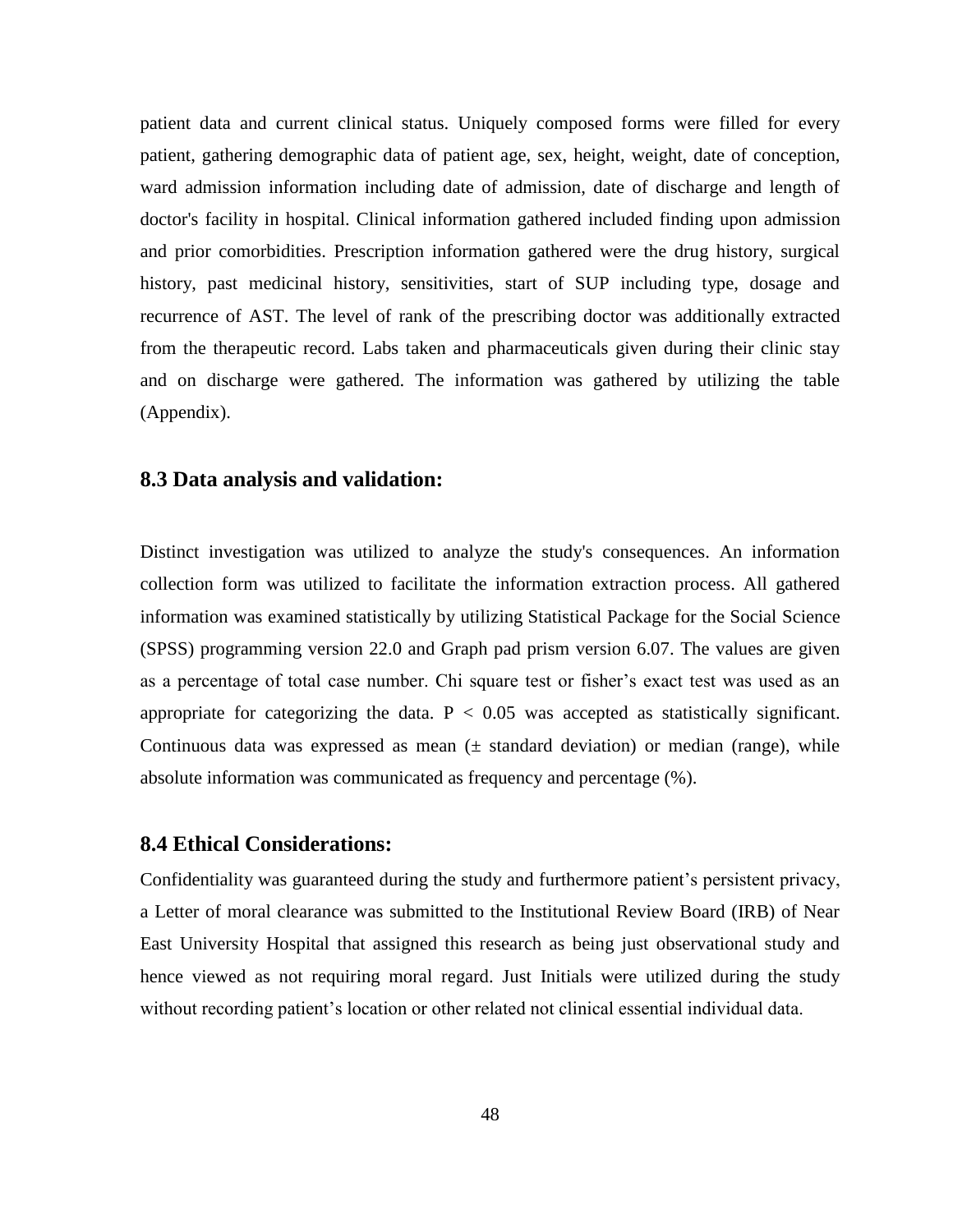#### **RESULTS**

We included 69 patients in our study. Patients were enrolled from patients of five physicians from five clinics that accepted to carry the study. All patients in our study were given AST at the time of admission to Internal Medicine ward, cardiology, geriatrics, allergy and chest diseases and orthopedics & traumatology. The average number of medications is almost 9 medications for each patient. 38 (55.07%) patient's received less than & equal to 8 medications while 31 (44.92%) patients received more than 8 medications for each prescription. Nearly 45 (65.21%) patients were male and 24 (34.78%) patients were female. Their mean age was  $67.50 \text{ kg} \pm 13.41$  (mean in kg  $\pm$  SD). Their mean weight and height was (70.72 kg) and (168.65 cm) respectively. 51 (73.91%) cases were considered rational and 18 (26.08%) cases were considered irrational. In rational cases 9 (13.04%) patients received AST therapy that had an FDA approved indication while 42 (60.86%) patients received AST therapy for SUP (stress ulcer prophylaxis). Out of 42 cases 13 (18.84%) patients had an absolute indication for SUP, 29 (42.02%) patients had 2 or more relative indications for SUP. 18 (26.08%) patients received AST without any appropriate indication. The main cause of hospitalization was heart diseases 26 (37.68%), followed by geriatrics 19 (27.53%), followed by allergy and chest diseases 11 (15.94%) as shown in Table 4. The major concurrent disease was diabetes mellitus and hypertension 17 (24.63%), followed by hypertension 10 (14.49%) as shown in fig no 6. The most common risk factor was hypertension and heart failure 13 (18.84%) patients. Omeprazole was the most frequently used AST 25 (36.23%), followed by pantoprazole 18 (26.08%), followed by lansoprazole 11 (15.94%). Table No 5 shows the main demographic and clinical characteristics of study patients while Fig no 7 show the rationality of cases according to FDA (Federal drug authority) and ASHP (American society of health system pharmacist guidelines) for SUP (stress ulcer prophylaxis in percentage).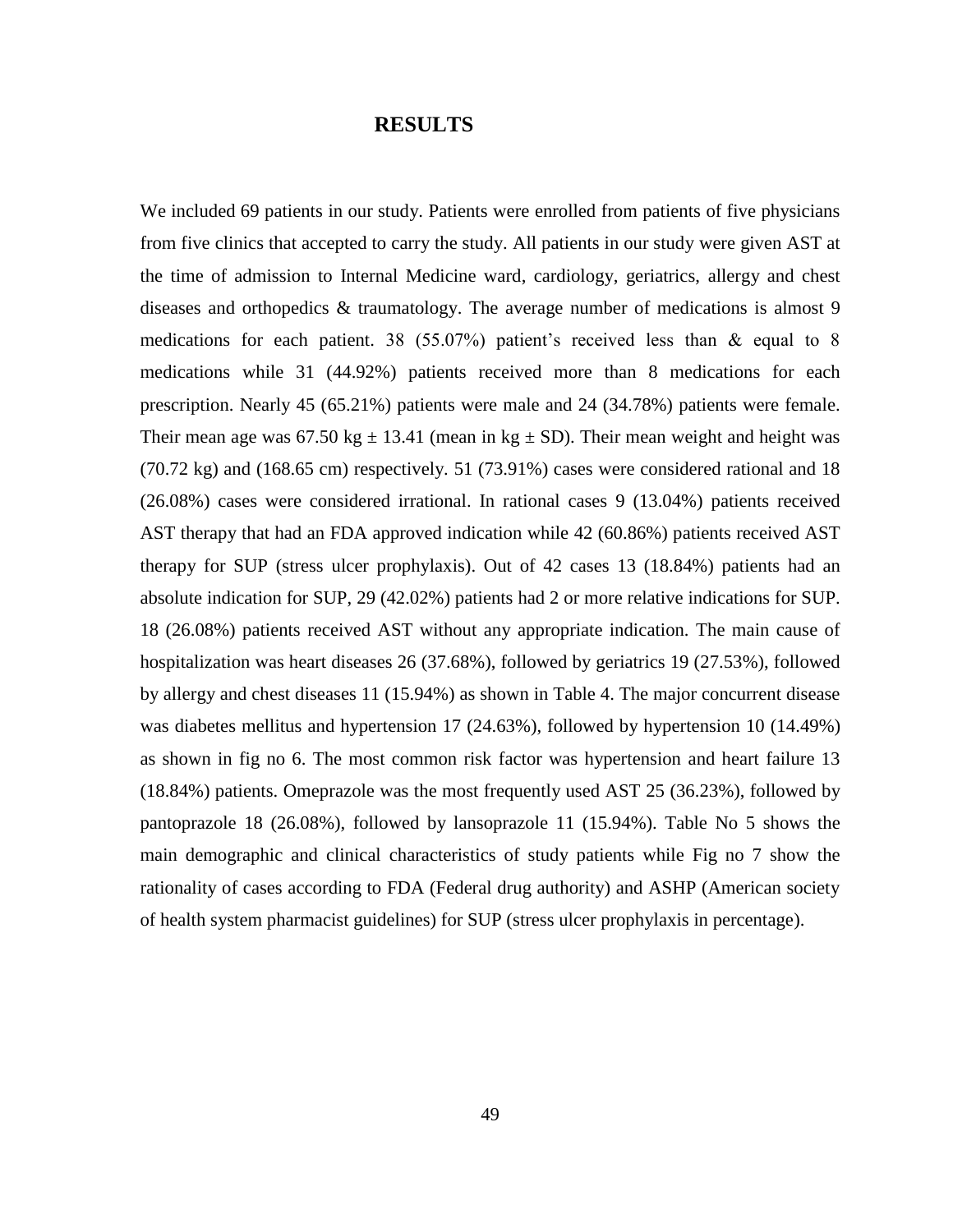|  |  |  | <b>Table No.4 Main Cause of Hospitalization</b> |
|--|--|--|-------------------------------------------------|
|--|--|--|-------------------------------------------------|

| Main cause of Hospitalization      | <b>Number of Patients</b> | Percentage of total |
|------------------------------------|---------------------------|---------------------|
|                                    |                           |                     |
| Heart Diseases ****                | 26                        | 37.68               |
| Geriatrics                         | 19                        | 27.53               |
| Allergy and chest diseases         | 11                        | 15.94               |
| Diabetes Mellitus and Hypertension | 03                        | 4.34                |
| Cerebrovascular diseases           | 05                        | 7.24                |
| Hypertension                       | 01                        | 1.44                |
| Liver and heart failure            | 01                        | 1.44                |
| Allergy and chest disease          | 01                        | 1.44                |
| Orthopedics                        | 01                        | 1.44                |
| Pneumonia                          | 01                        | 1.44                |

Heart diseases were significantly higher as the main reason for hospitalization compared to other groups ( $p < 0.0001$ ).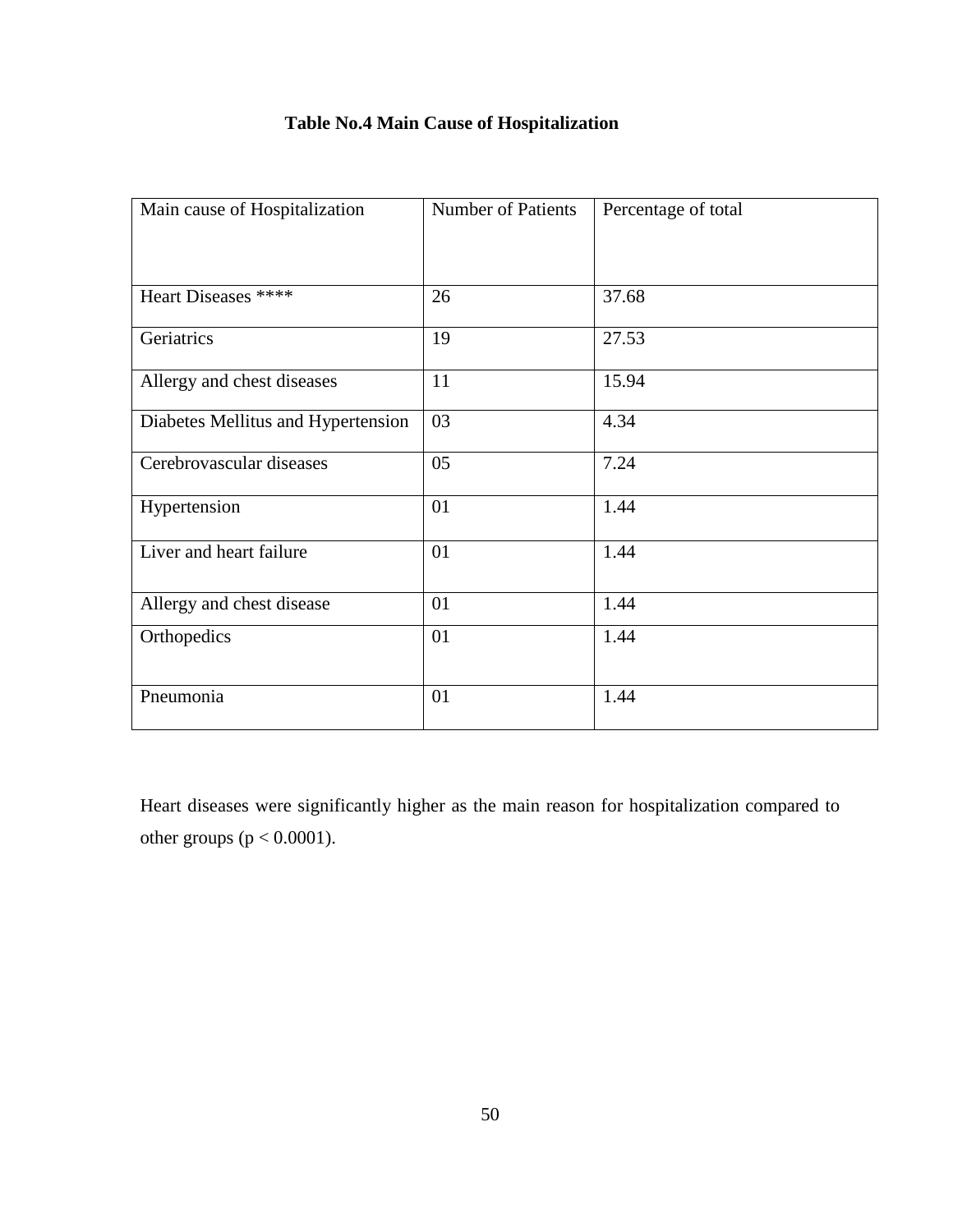### **Fig No.6 Concurrent Disease**



Similarly hypertension & diabetes mellitus were significantly higher as concurrent diseases within sampled patients.  $(P < 0.05)$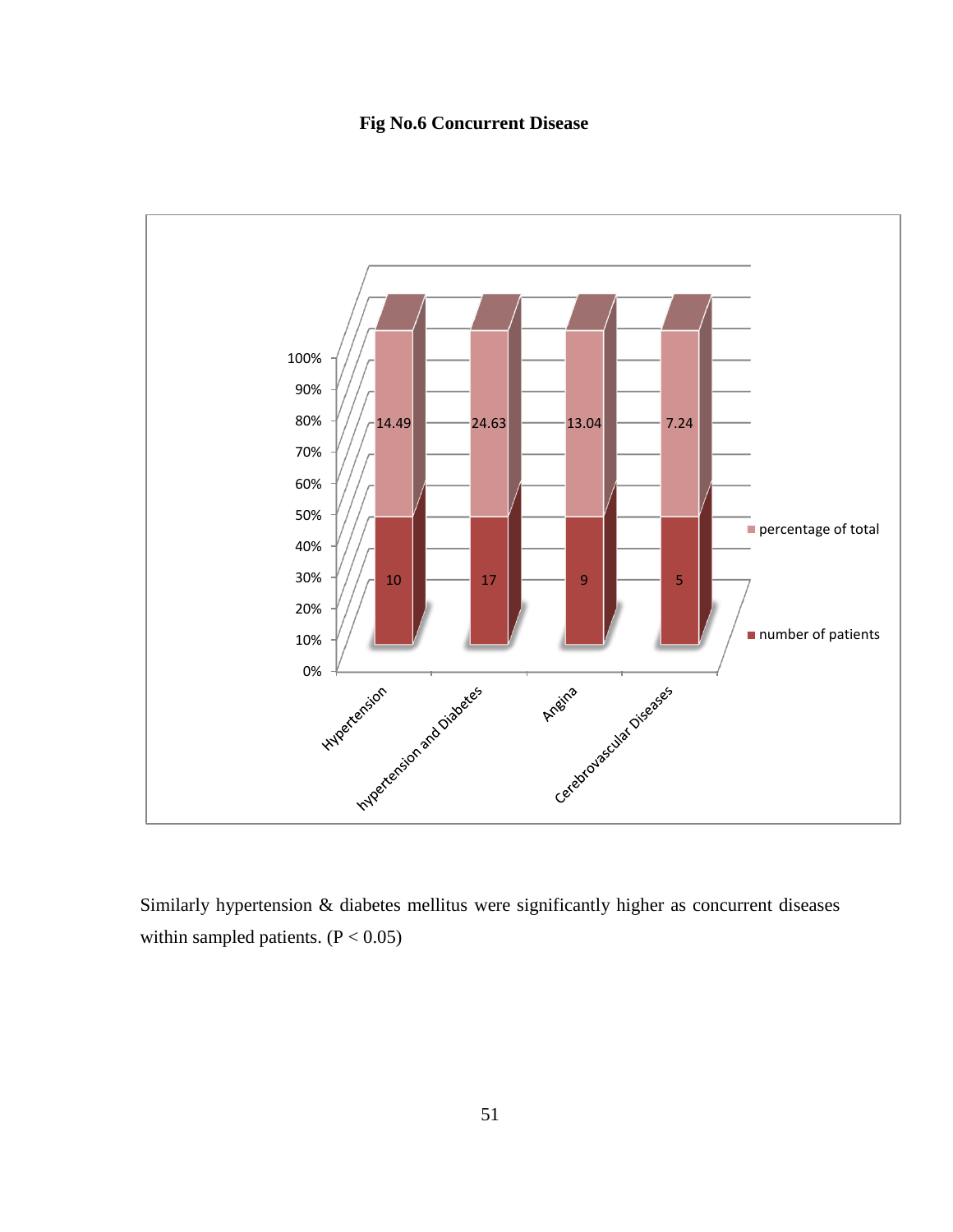# **Table No 5. Demographic and rationality according to FDA and ASHP guidelines**

| Table 5. Demographic and rationality according to FDA and ASHP guidelines |                             |                            |                                         |                   |             |  |
|---------------------------------------------------------------------------|-----------------------------|----------------------------|-----------------------------------------|-------------------|-------------|--|
| Clinics                                                                   | Cardiology                  | Allergy & chest<br>disease | Geriatrics                              | Internal medicine | Orthopedics |  |
| Number                                                                    | n(26)                       | n(11)                      | n(19)                                   | n(6)              | n(7)        |  |
| Average age                                                               |                             |                            | $67.50$ years                           |                   |             |  |
|                                                                           | Average number of drugs     |                            | 8.82                                    |                   |             |  |
| Total number of patients                                                  |                             |                            | n(69)                                   |                   |             |  |
|                                                                           | Rational managed cases****  |                            | n(51)                                   | $(73.91\%)$       |             |  |
| <b>Irrational cases</b>                                                   |                             | n(18)<br>$(26.08\%)$       |                                         |                   |             |  |
| Average weight                                                            |                             | 70.72 kg                   |                                         |                   |             |  |
| Average height                                                            |                             |                            | 168.65 cm                               |                   |             |  |
| Males                                                                     |                             | $(65.21\%)$<br>n(45)       |                                         |                   |             |  |
| Females                                                                   |                             | n(24)<br>(34.78%)          |                                         |                   |             |  |
| FDA approved indications                                                  |                             | n(9)<br>$(13.04\%)$        |                                         |                   |             |  |
|                                                                           | ASHP Guidelines for SUP**** |                            | n(42)                                   | $(60.86\%)$       |             |  |
| Absolute indications $n(13)$ (18.84%)                                     |                             |                            | Relative indications*** $n(29)(42.02%)$ |                   |             |  |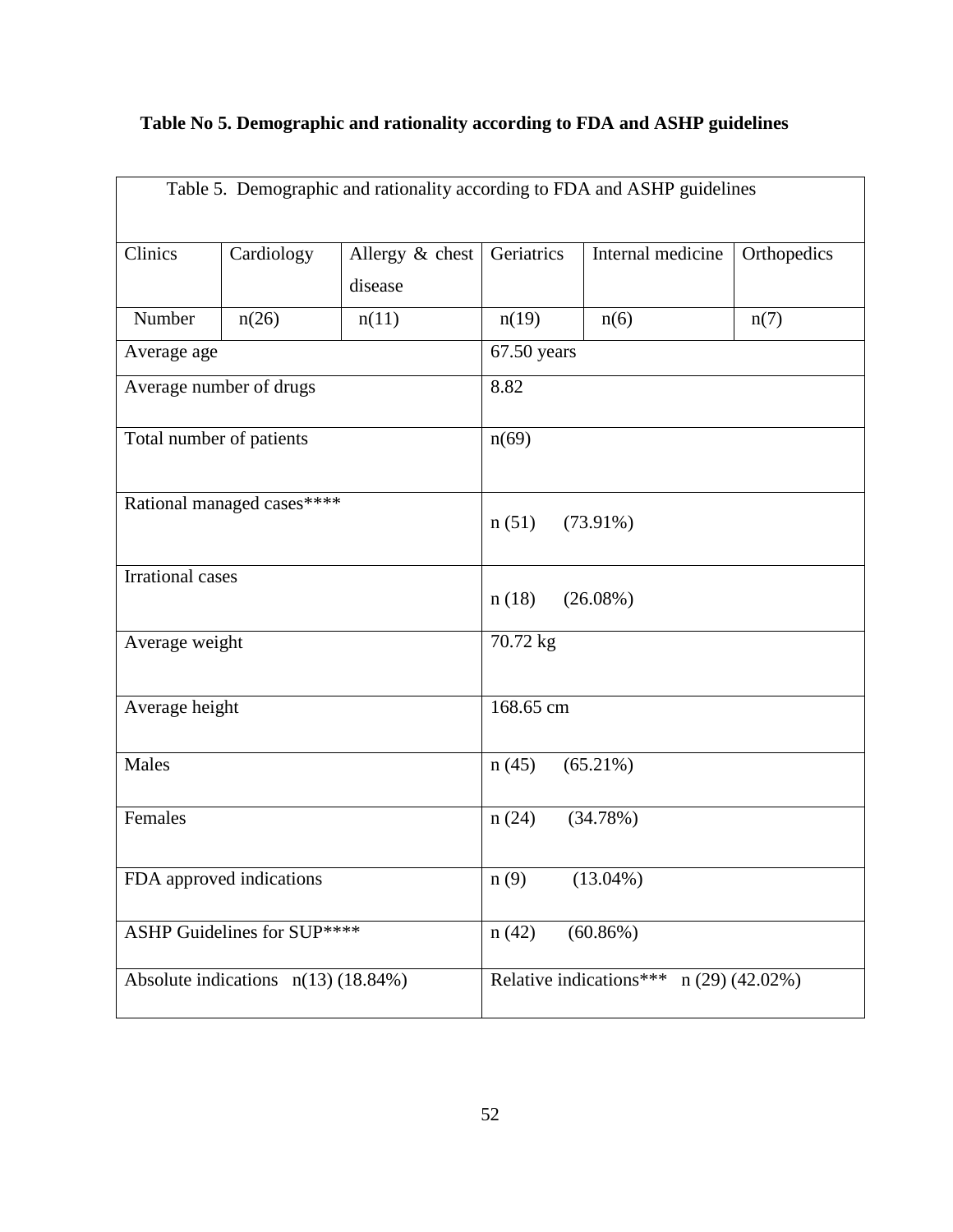

 **Fig no.7 Rationality according to FDA and ASHP guidelines in percentage**

Though irrationally managed patients for stress ulcer prophylaxis were significantly less than rational managed cases within sampled groups (p< 0.0001), yet 26% of the sampled patients received irrational AST during their hospitalization.

Out of 51 rational cases in which AST was used 17.64% were using AST for an FDA approved indication while the significantly higher portion,  $82.35\%$  (p<0.0001) were using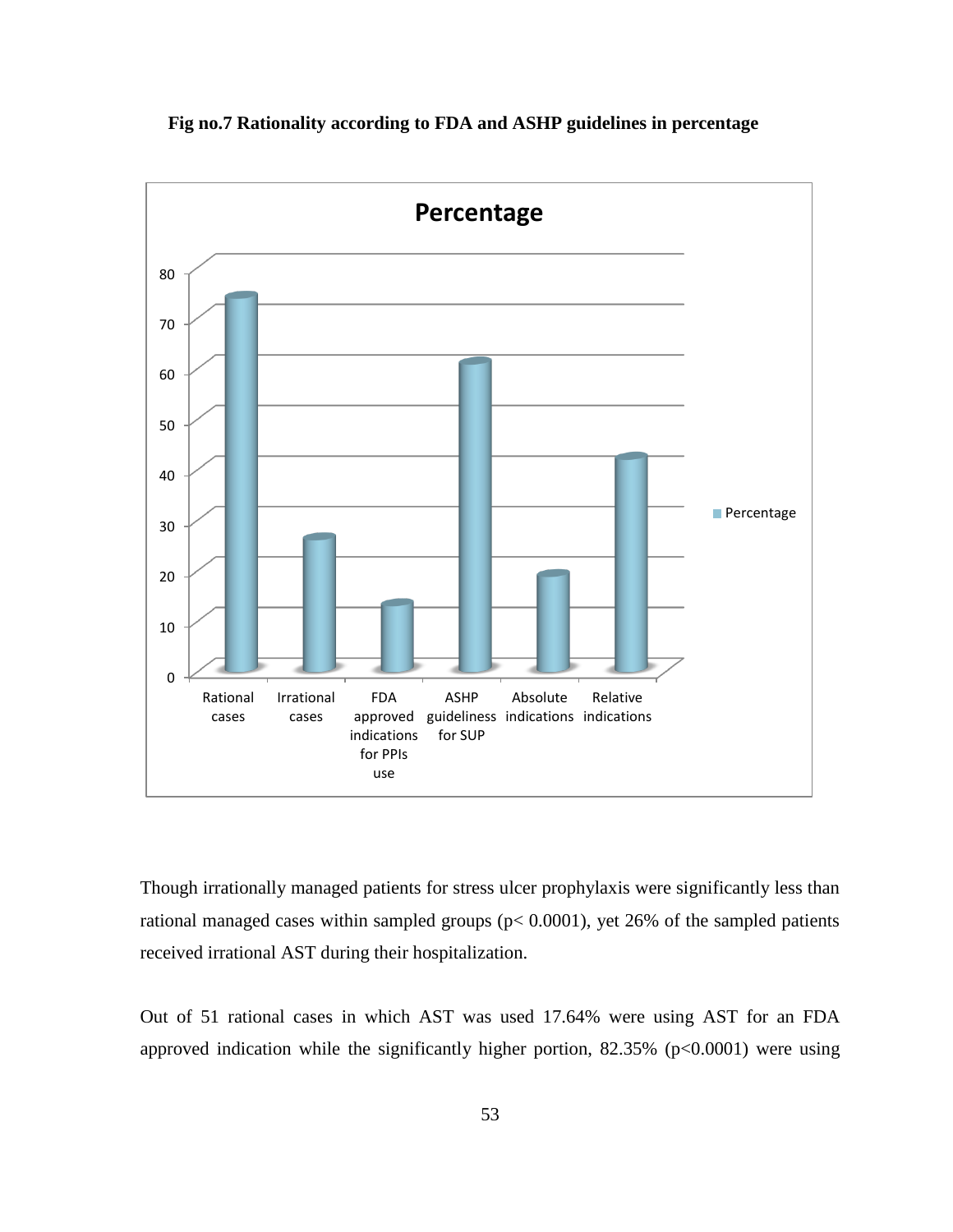AST for stress ulcer prophylaxis, of these 31% were due to an absolute ASHP indication while 69% were due to relative indication.

| Characteristics     | Number of Patients | Percentage of total |
|---------------------|--------------------|---------------------|
| <b>All Patients</b> | 18                 | 100                 |
| Cardiology****      | 10                 | 55.55               |
| Geriatrics          |                    | 27.77               |
| Other clinics       | 3                  | 16.66               |

#### **Table no.6 Irrationally Managed Cases**

Out of 18 irrational cases (55.55%) from cardiology were considered statically significant having  $(p < 0.0001)$  when compared to other clinics, i.e.,  $(27.77%)$  were from geriatrics, while (  $16.66\%$ ) were from other clinics, 56% were using  $> 8$  drugs per patients. 38.88% patients had HTN + DM as a concurrent disease while (27.77%) were hospitalized due to cerebrovascular diseases.

Omeprazole was most commonly used AST in parenteral dosage form which was 3 times costly when it was compared to oral dosage form.

Stress ulcer prophylaxis was provided rationally to only about 73.91% of patients who received adequate prophylaxis, alone or associated with compression elastic stockings during the hospitalization period according to ASHP guidelines; while 13.04% of patients received treatment according to FDA approved indications for PPIs. 13 (18.84%) of patients received stress ulcer prophylaxis although there were only one major risk factor instead of two or more which was considered irrational and 5 (7.24%) of patients received prophylaxis of stress ulcer although there were no indications and risks factors for its use.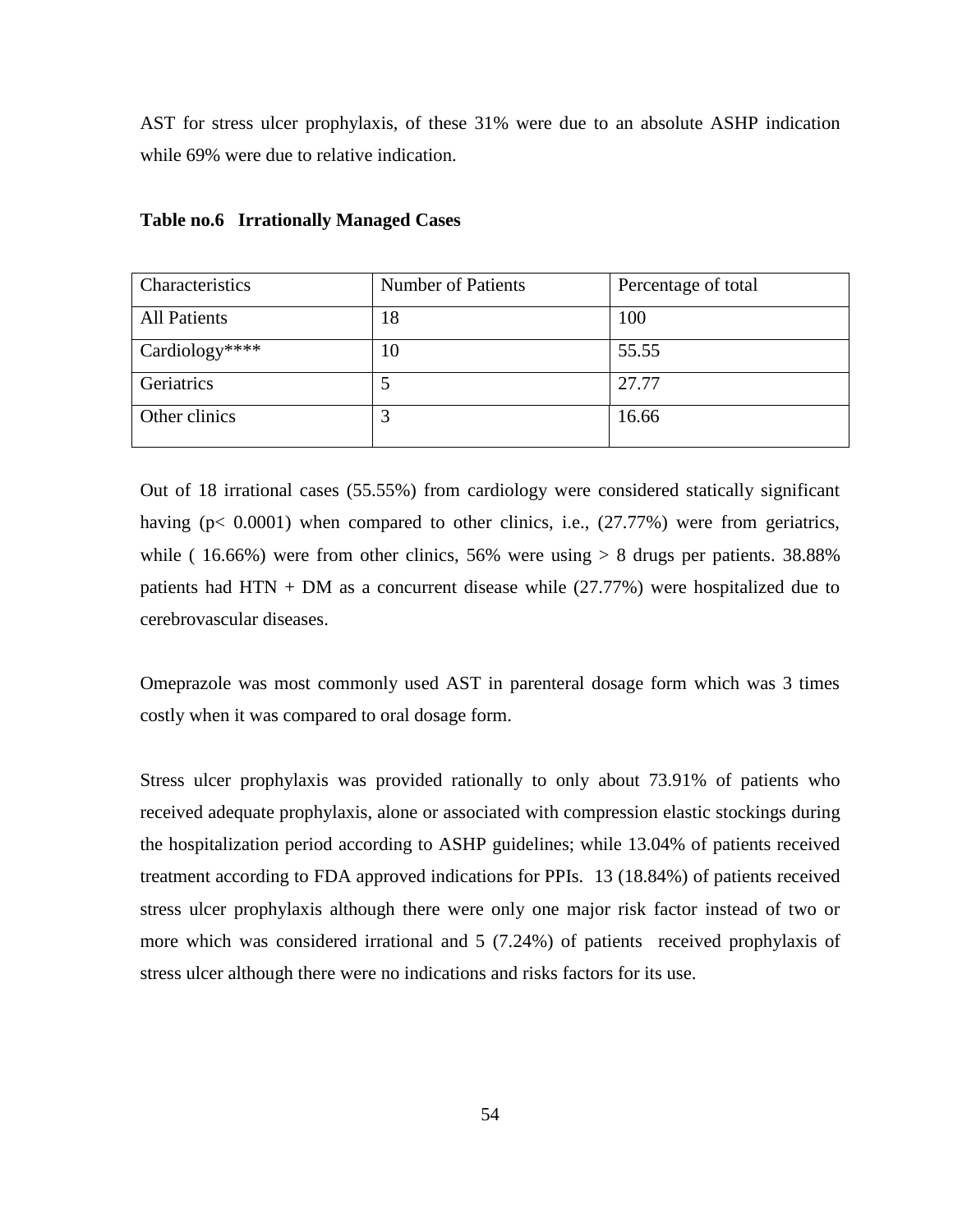#### **Discussion**

Stress ulcers are single or various gastro duodenal mucosal imperfections that cause an expansive scope of clinical appearances from shallow mucosal disintegrations or gentle serious ulceration to life-threatening bleeding dying. At the point when patient are hospitalized, the hazard of stress ulcers increments. This is especially valid for patients admitted to ICU following after the physiologic stress of genuine ailment, for example, surgery or injury. (Anderberg B et al, 1985). Inside of 24 h of admission to the emergency unit), (endoscopic confirmation of stress related mucosal disease (SRMD) was archived in 75% to 100% of critically sick patients. Although mucosal disintegrations may be of minimal clinical significance due to fast healing, they can't be disregarded. Stress ulcers introduce a risk of clinically critical bleeding, which is connected with hemodynamic instability, for example, hypotension, tachycardia or respiratory distress, or results in iron deficiency (anemia) or the requirement for transfusion. (Fennerty MB, 2002). Clinically significant bleeding happens in around 1% to 4% of fundamentally sick patients with a death rate that approaches 50%. (Ben-Menachem et al, 1996).

Right now, A little data is accessible on the medicine of anti-suppressive therapy (AST) in North Cyprus. In our study we aimed to evaluate the appropriateness of prescription of AST & Rational Drugs Use in Treatment and Prophylaxis of Stress Ulcer Therapy at NEU Hospital patients admitted to different wards of Internal Medicine, cardiology, Geriatrics and Orthopedics & traumatology in Northern Cyprus.

Our study recommends that AST is normally prescribed improperly in Internal Medicine ward, geriatrics, cardiology, neurology, and Orthopedics and traumatology. We incorporated an aggregate number of 69 patients in our study. All patients in our study were given AST at the time of admission to Internal Medicine ward, cardiology, geriatrics, neurology and orthopedics and traumatology. 45 (65.21%) patients were male and 24 (34.78%) patients were female .Their mean age was  $67.50 \text{ kg} \pm 13.41$  (mean in kg  $\pm$  SD). 9 (13.04%) patients had a FDA approved indication (Table 3). 42 (60.86%) patients got AST treatment for SUP (stress ulcer prophylaxis). Out of that 13 (18.84%) patients had an absolute sign for SUP, 29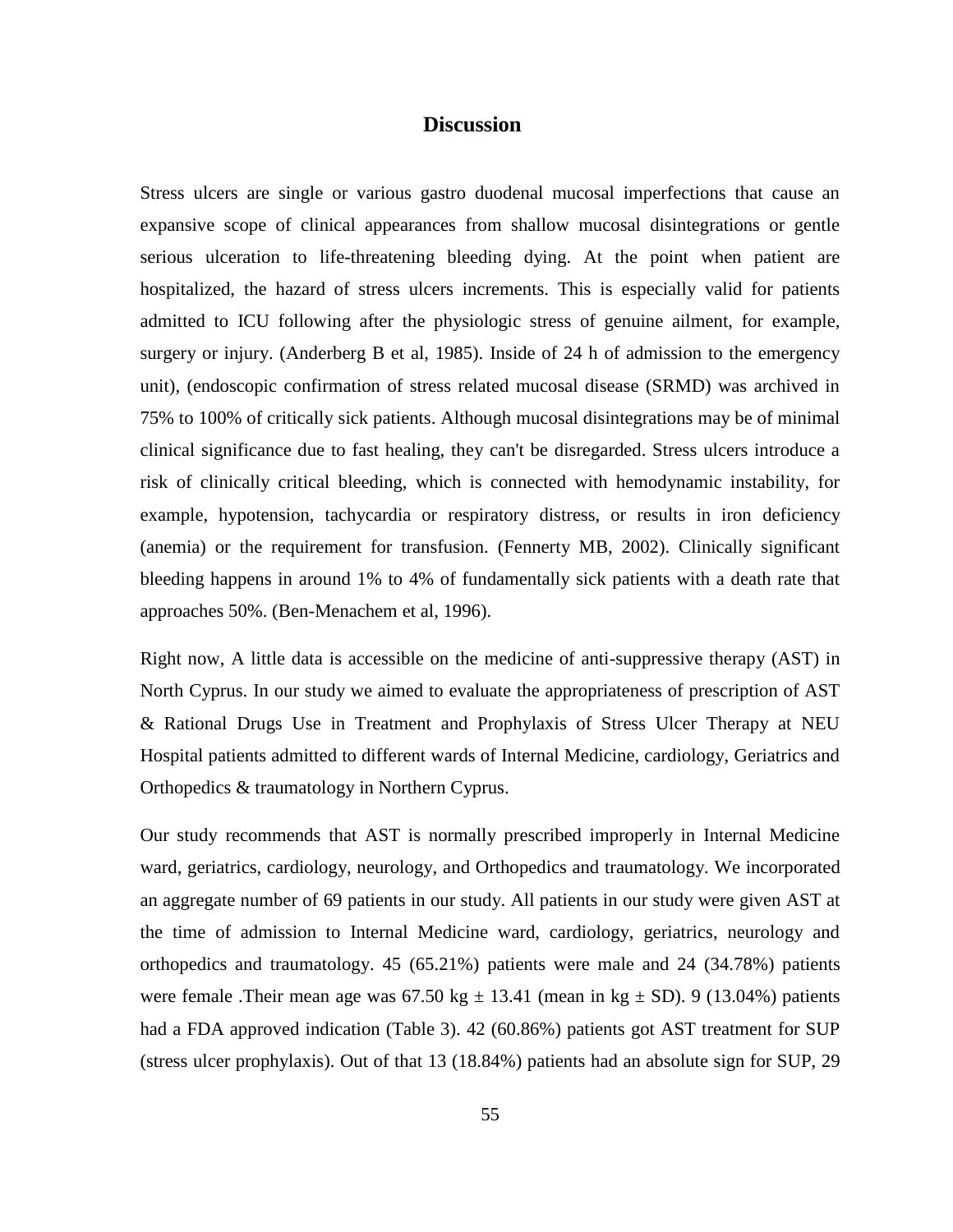(42.02%) patients had 2 or more relative signs for SUP (Table 2). 18 (26.08%) patients got AST with no proper sign. Omeprazole was the most frequently utilized AST 25 (36.23%), followed by pantoprazole 18 (26.08%), followed by lansoprazole 11 (15.94%).

The present study showed that 65.21% of patients admitted to NEU Hospital got stress ulcer prophylaxis (SUP). Our study concur with the past studies did on the same subject with slight variations inside of the outcomes. A study led in USA in a huge group clinic reported that 54% of the hospitalized patients got AST of which 65% were inappropriate. (Nardino et al, 2000). Inappropriate utilization of SUP was accounted for in a study led in Iran with a rate of 54% improper SUP medicine. (M. Mousavi et al, 2013). In addition, Hwang et al likewise directed the comparable study in non-critically hospitalized patients in a teaching hospital reported that 54.9% got AST of which 58.5% were improper. Moreover, In Italy gullotta et al completed a single day review of hospitalized patients at 20 focuses and found that 27% got AST of which 51% was improper. In another study by Abeer Zeitoun et al, A sum of 1004 patients was incorporated. 67% of the patients who got prophylaxis did not have a sign for SUP. In contrast, in one study, 96.4% of patients endorsed SUP had inappropriate prescriptions with absence of danger elements. (M.S. mohamad et al, 2014). Comparative discoveries were accounted for in a study in Switzerland and US, where inappropriate utilization of SUP was accounted for to be 97% and 85%, separately. (G. Jain et al, 2013) and (C. Bez et al, 2013). Treatment with AST in a large portion of the patients who got AST unnecessarily was ascribed to SUP. In spite of the fact that rules of ASHP (Table 2) are accessible to choose the patient to manage AST for SUP and accessible medical literature likewise support sign of SUP just in ICU patients Nevertheless, routine of beginning AST for SUP in non-fundamentally sick patient admitted to therapeutic ward has been expanding day by day with no experimental writing to support this practice. This is a critical discovering in light of the fact that wrong prescriptions may prompt antagonistic medication responses, potential medication collaborations and unnecessary polypharmacy, particularly in older patients who are more defenseless against these issues. (M.A. Koda-Kimble et al, 2012).

The ASHP rules published, in 1989, do exclude PPIs for SUP yet in our study Omeprazole was the most widely recognized AST utilized for this reason (36.23%). Other restorative sources likewise reported that PPIs are all the more ordinarily endorsed drugs for SUP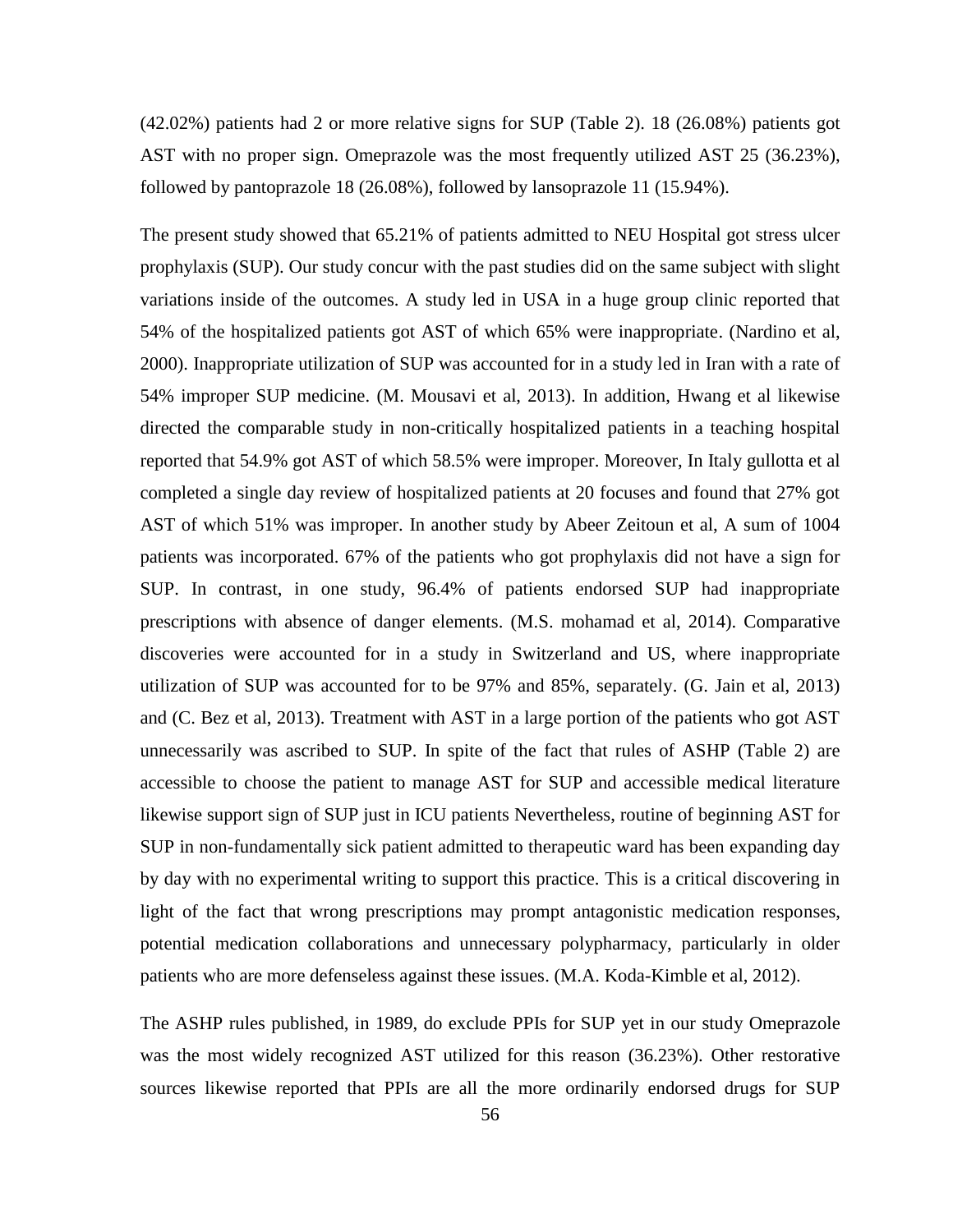regardless of limited information is accessible to support this practice (ASHP, 1999). Our concentrate additionally demonstrate that proton pump inhibitors (PPIs) was the most frequently recommended SUP agent (36.23%), with omeprazole being the most endorsed. This was affirmed by another study by Qaisar et al. (2013) revealed that the most regular medication utilized was omeprazole (55%), followed by ranitidine (45%).In contrast, a study by Parente et al. (2003), which revealed that most regular medication utilized was ranitidine (44.4%), trailed by pantoprazole (31.8%) and omeprazole (23.0%). In other study it was inferred that ranitidine (60.3%) was the most ordinarily endorsed drug for stress ulcer prophylaxis. (M.S mohamad et al, 2014). Proton pump inhibitors were the ruling corrosive suppressive medications in our study. Just 8% of the selected patients got H-2-receptor antagonists. Different studies led in the US and England on the use of AST, have exhibited that H-2-receptor drug entities were more utilized than PPIs. Diverse results were noted between the studies that may be due to differences in local drug strategies or inclinations between nations. This is presumably might likewise be clarified by varying prescriptions traditions in diverse nations. Why PPI have been the ruling acid suppressive medications in Sweden may be because of the way that the first PPI (omeprazole) was produced in Sweden. Powerful promoting may additionally be an imperative component. An impressive monetary advantage is liable to be picked up by the health care system by recommending H-2-receptor antagonists rather than PPI. Despite the fact that it would have been interesting to perceive what number of our patients who had been treated with a H-2-receptor antagonists preceding PPI treatment, this data was not accessible in our study.

It was also investigated in our study that the number of omeprazole injections 19 (27.53%) used was 3 time more as compared to omeprazole capsule 6 (8.57%) out of 69 patients (100%). The cost of omeprazole injection is more than 5 dollars while that of omeprazole capsule is 1.23 dollars. Again our study agrees with the previous studies carried out on the same topic with slight variations within the results. A study by Abeer Zeitoun et al investigated 1004 patients accepting AST, Out of 1004 patients 771 (76.8%) patients were administered the medication parentally, of which 551 (71.6%) patients had the capacity to tolerate oral course. The route of administration was lacking in most of the patients so our study proposes that the insufficiency in directing the medications is because of the misguided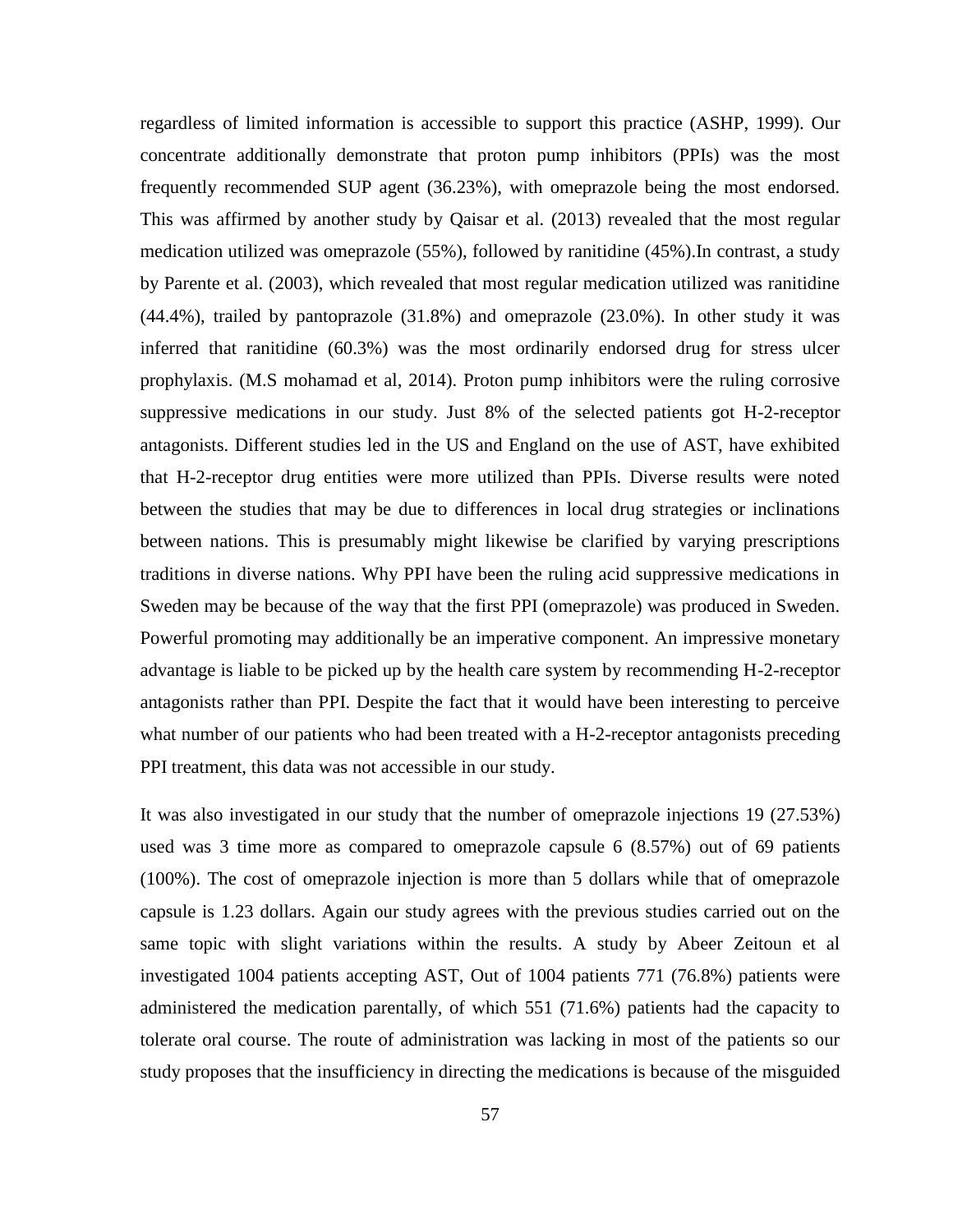judgment that parenteral meds are more successful that oral ones. Then again, studies failed to demonstrate any safety or efficacy of interest of one dosage form over the other. Accordingly, to minimize the potential antagonistic impacts and extra expenses of parenteral route, the parenteral course ought to be held for patients who can't endure oral medicines.

This study fortifies the consequences of past studies embraced in the Middle East. Recently an observational study by Mayet ( $n = 661$ ) was done at King Khalid University Hospital, a tertiary showing healing center in Saudi Arabia. Its goal was to assess the inappropriate utilization of pantoprazole and ranitidine. Additionally Khudair et al, in a MUE study directed at Hamad General Hospital in Qatar (389 patients) evaluating the recommending pattern of acid suppressive therapy in restorative inpatients, found that the use of SUP was unjustified in 66% of patients. The outcomes demonstrated that inappropriate utilization of these medicines was seen in 43% of the patients, underscoring the need to implements guidelines keeping in mind the end goal to lessen the abuse of AST.

#### **Strength and Limitations**

This study, assessing the practical example of stress ulcer prophylaxis in NEU hospital which is the first study of its kind in North Cyprus. The quality of our examination lies in that beside of being the first of its kind in North Cyprus, the ASHP rules for stress ulcer prophylaxis utilized is a world generally all around accepted and validated. Besides, the study assessed the suitability of stress ulcer prophylaxis and was not restricted to critically ill patients. One important thing which was noted in the study was that, to majority of patients (AST) was prescribed in parental form as compared to oral form which is 3 times costly as compared to oral form. Clinical drug specialists in guiding and managing treatment have the benefit of being medication specialists had some expertise in defending medication use and in this way can to a great extent characteristic in directing stress ulcer treatment which is not yet assessed in North Cyprus. Patients were selected in this study from different centers served by more than 15 doctors, while the study discoveries were practically identical to others conveyed somewhere else in US, Canada, Sweden, Europe and Pakistan. This study had a few limitations. Because of time requirement, the study was done for a period of ten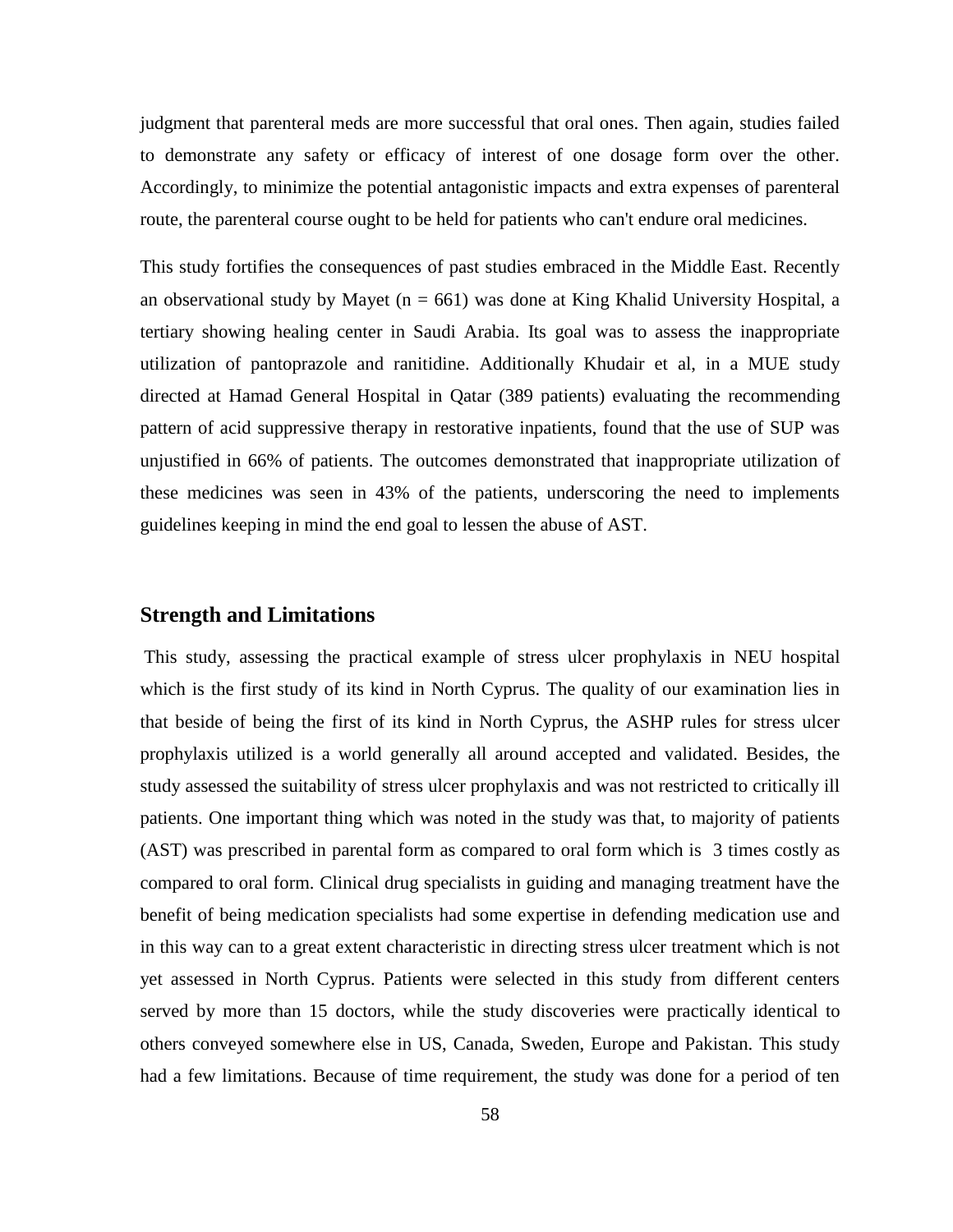weeks, which brought about a little number of looked into patients. Missing information was a noteworthy limitation, particularly data about the continuation of SUP after discharge, which was inadequate in majority of the sample. Also, the relationship between proper SUP practice and clinical results, as far as safety and efficacy of AST, were not evaluated in our study. Another limitation also deserves attention. Firstly and most importantly, patients were not followed up for complications post hospital discharge , the numbers sampled also were few compared to the numbers enrolled in other comparable studies ,this could be overcome in the future by recruiting patients also from other centers in Turkey and North Cyprus so to achieve more precision and validity for our findings. Despite that, every single qualified patient was effectively surveyed and the patients included represented typical older adults admitted to different medical wards (cardiology, neurology, geriatrics, orthopedics and traumatology) in our setting. It is additionally beneficial to note that the study depends on a single hospital and may not represent the same SUP routine of different doctor's facilities from distinctive cities of North Cyprus.

#### **Conclusion**

Taking everything into account, this study evaluated the propriety of SUP practice in relationship with the main accessible guidelines, the ASHP guidelines. Our outcomes propose that the ASHP rule is a commonsense and powerful instrument to survey the risk of SUP among hospitalized patients in North Cyprus. The outcomes of this study highlight the requirement for the usage of amendment measures and practice rules in ICU and additionally non-ICU settings. So for this clinical drug specialist at hospital, will be an essential source of logically substantial data and guidance with respect to the protected, suitable, and cost effective utilization of meds .More mindfulness and training ought to be considered in NEU hospital, and different hospital in non-teaching areas where the act of evidenced based medication may be insignificant. Without firm suggestions, the non-critically sick population requires extra consideration. This can be accomplished by: (1) obviously characterizing the risk components for clinically huge bleeding in this populace; and (2) occasionally observing the practice example of SUP to further minimize its abuse in non-critically sick patients.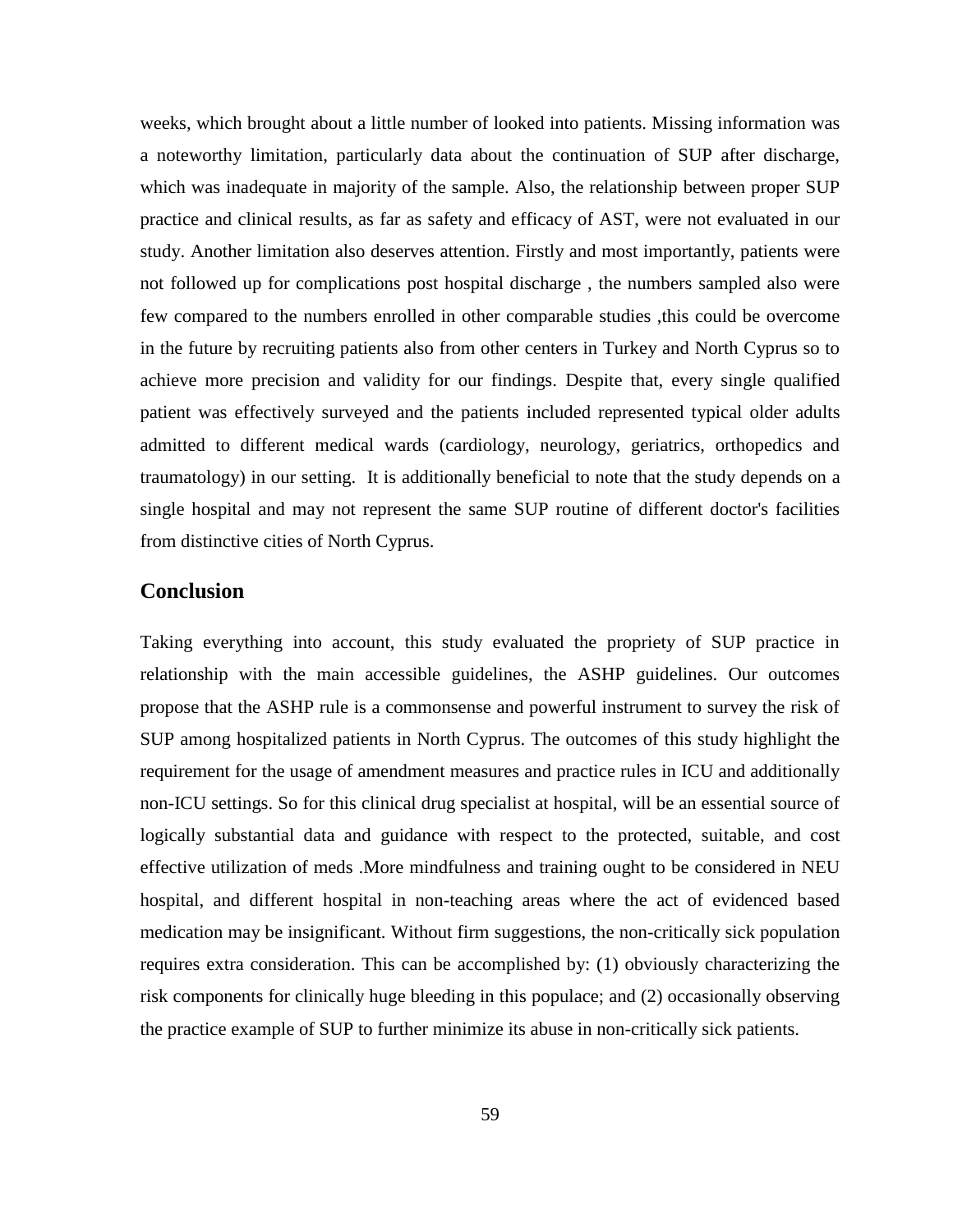PPIs have revolutionized the treatment of various upper GI tract issues. However, PPI treatment is not without danger of antagonistic impacts. The general advantages of treatment and change in personal satisfaction essentially exceed potential dangers in many patients, in spite of the fact that patients with no clinical sign for use are just presented to the dangers of PPI remedy. Risk stratification of more established, fragile, malnourished, and chronically hospitalized patients ought to direct clinicians to quantify advantages of treatment against adverse effects. It is foremost for clinicians to reassess their individual persistent requirements for continuation of PPI treatment long term, considering cost recommending practices. Large randomized, planned trials are expected to all the more firmly established direct cause and end results connections in between PPIs and antagonistic events. The present study observed that one fifth of elderly patients who were admitted to general therapeutic wards in our study were recommended with SUP and most of the SUP endorsed was improper. Consequences of this study recommend the need to actualize guidelines for stress ulcer prophylaxis for non-critically ill patients in our neighborhood setting. Instruction on confirm based practice and rules for stress ulcer prophylaxis in our nearby medicinal services settings are required with a specific end goal to lessen improper prescriptions in future. In conclusion, if the physician follows the ASHP guidelines for SUP, the number of irrationally managed patients will be significantly decreased which will lead to a decrease in inappropriate acid suppression rates during hospitalization and upon discharge as well as significant cost-savings

#### **Recommendations:**

The act of recommending AST unnecessarily can increase expenses, drug interactions, and adverse effects. It is of key significance in North Cyprus where generally patients are nonbearing. Usage of institutional conventions, confirmation based medicine practice during residency training, and incessant audit of treatment by consulting advisor during ward rounds may be useful to advance proper utilization of AST in medication ward and also clinical drug specialist will assume a fundamental part to record the sign for continuous treatment both major and minor and to stop treatment if not demonstrated, so Reduce the danger to patients, Reduce costs and to discuss the signs with the patient/supplier..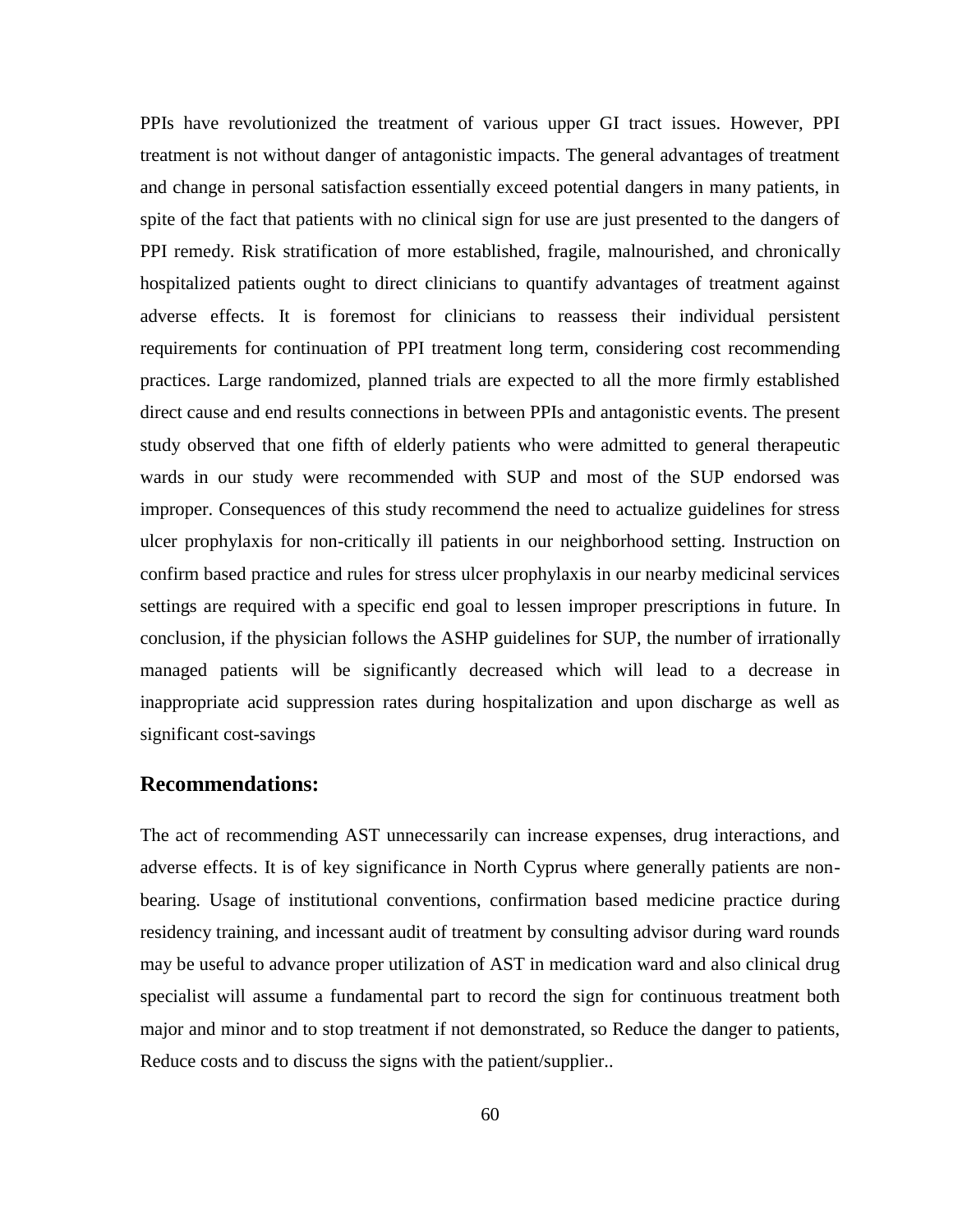Future studies ought to be conveyed in multi settings including surgery, patients could be selected from multi centers, a drug specialist intervention arm ought to be compared with normal consideration, patients must be taken after post hospitalization for three months to follow up complications of Stress ulcer or bleeding, additionally SUP could be analyzed and affirmed utilizing symptomatic methodology (diagnosing) for recognizing SUP beside clinical signs and manifestations to guarantee more surrogate endpoints.

#### **References**

- 1. A Mark Fendrick, Randall T. Forsch, R. Van Harrison, James M. Scheiman, Peptic ulcer disease, Guidelines for critical care, 2005, p 4.
- 2. A Practical Approach to Emergency Medicine by Robert J. Stine, M.D., Carl R. Chudnofsky, M.D., Cynthia K. Aaron, M.D. (1994).
- 3. Abdikarim Muhammad abdi, Introducing Clinical Pharmacy Services: Efficacy in a Respiratory Diseases Clinic and Physician's Perceptions toward the Services at NEU Hospital.
- 4. Abeer Zeitoun, Maya Zeineddine, and Hani Dimassi, Stress ulcer prophylaxis guidelines: Are they being implemented in Lebanese health care centers? August 6, 2011, p 27-28
- 5. Alhazzani W, Alenezi F, Jaeschke RZ, Moayyedi P, Cook DJ. Proton pump inhibitors versus histamine 2 receptor antagonists for stress ulcer prophylaxis in critically ill patients: a systematic review and meta-analysis. Crit Care Med 2013; 41:693-705.
- 6. Allen A, Flemstorm G, Garner A and kivilaakso E .Gastro duodenal mucosal protection,1993, v 73, 823-853.
- 7. Anderberg B, Sjödahl R. Prophylaxis and management of stress ulcers. Scand J Gastroenterol Supply 1985; 110: 101-104
- 8. ASHP Therapeutic Guidelines on Stress Ulcer Prophylaxis. ASHP Commission on Therapeutics and approved by the ASHP Board of Directors 1998. Am J Health Syst Pharm 1999; 56(4):347–79.
- 9. Avery B Nathens, M.D. and Ronald V Maier, M.D, Prophylaxis and management of stress ulceration, 2001, p 2.
- 10. Bailey & Love's Short practice of surgery 23rd Edition ISBN 0-340-75949-6 page 916.
- 11. Bank S., Misra P., Mausner D., Kurtz L., Rehman M., Wise L. The incidence, distribution and evolution of stress ulcers in surgical intensive care patients. Am J Gastroenterol 1980; 74:76?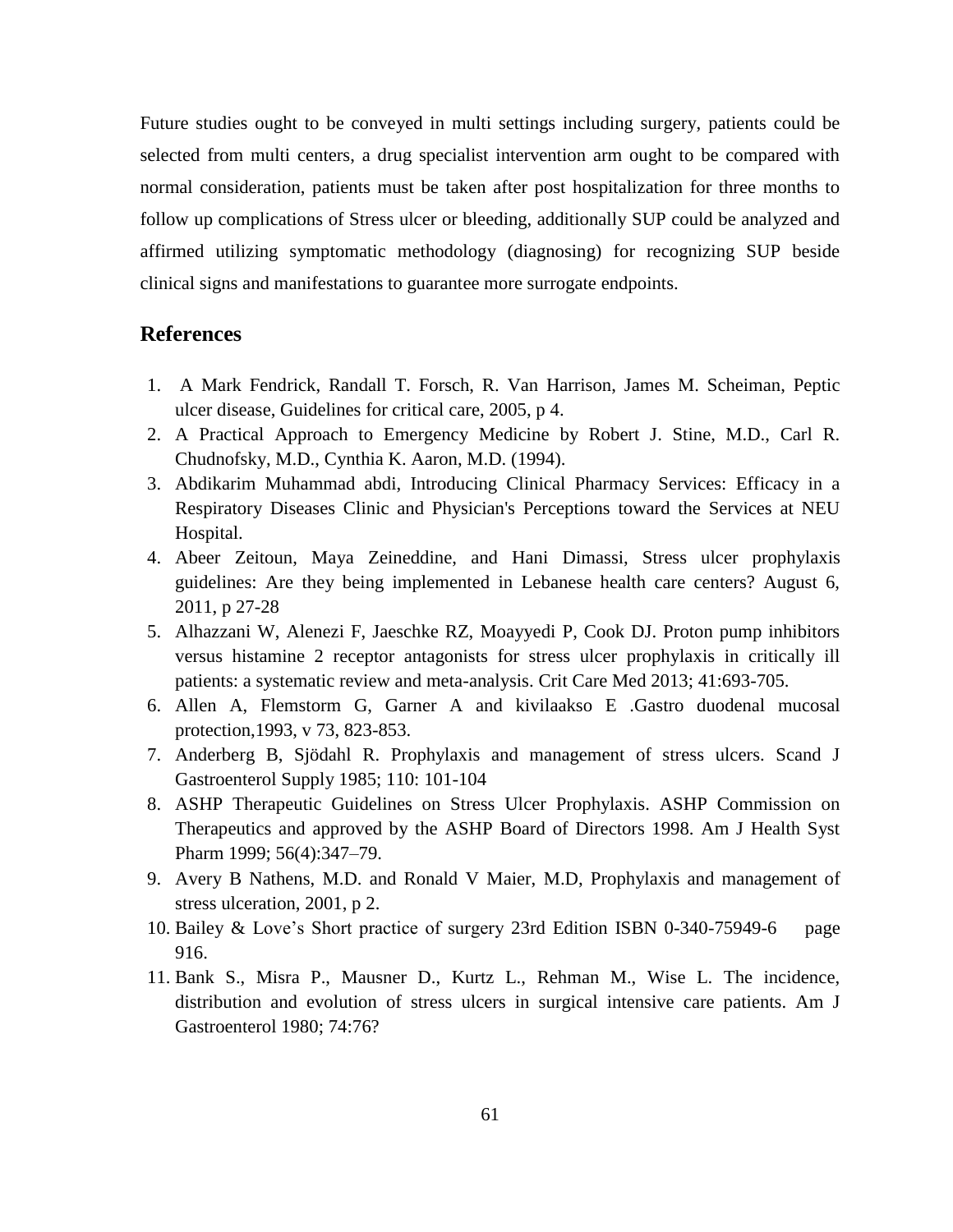- 12. Barkun AN, Adam V, Martel M, Bardou M. Cost-effectiveness analysis: stress ulcer bleeding prophylaxis with proton pump inhibitors, H2 receptor antagonists. Value Health 2013;16:14e22.
- 13. Beejay U, Wolfe MM. Acute gastrointestinal bleeding in the intensive care unit. The gastroenterologist's perspective. Gastroenterol Clin North Am. 2000; 29:309–336.
- 14. Ben-Menachem T, Fogel R, Patel RV, Touchette M,,Zarowitz BJ, Hadzijahic N, et al. Prophylaxis for stress-related gastric hemorrhage in the medical intensive care unit. A randomized, controlled, single-blind study. Ann Intern Med 1994; 121:568-75.
- 15. Ben-Menachem T, McCarthy BD, Fogel R, Schiffman RM, Patel RV, Zarowitz BJ, Nerenz DR, Bresalier RS. Prophylaxis for stress-related gastrointestinal hemorrhage: a cost effectiveness analysis. Crit Care Med. 1996;24:338–345
- 16. Bevilacqua MP. Nelson R.M. Selectins. J din Invest 1993; 91:379- 387.
- 17. Brinkmann A., Calzia E., Träger K., Radermacher P. Monitoring the hepato-splanchnic region in the critically ill patient. Intensive Care Med 1998; 24:542-556.
- 18. Brown TH., Davidson P.F, Larson G.M. Acute gastritis occurring within 24 hours of severe head injury. Gastrointest Endosc 1989; 35:37-40.
- 19. C. Bez, N. Perrottet, T. Zingg, E.L. Leung Ki, N. Demartines, A. Pannatier,Stress ulcer prophylaxis in non-critically ill patients: a prospective evaluation of current practice in a general surgery department, J Eval Clin Pract, 19 (2) (2013), pp. 374–378.
- 20. Cannon LA, heiselman D, Gardner w, and Jones J (1987); prophylaxis of upper gastrointestinal tract bleeding in mechanical ventilated patients. A randomized study comparing the efficacy of sucralfate, cimetidine, and antacids, Arch intern Med 147; 2101-2106.
- 21. Cello JP. Helicobacter pylori and peptic ulcer disease. Am J Roentgeno. 1995; 164: 283 – 286.
- 22. Chung SC, Sung JY, Suen MW, et al. Endoscopic assessment of mucosal hemodynamic changes in a canine model of gastric ulcer. Gastrointest Endosc. 1991;37:310–314
- 23. Cook D J. Stress ulcer prophylaxis: gastrointestinal bleeding and nosocomial pneumonia. Scand J Gastroenterol. (1995); 210 (supply):53–59.
- 24. Cook D., Guyatt G., Marshall J., Leasa D., Fuller H., Hall R., Peters S., Rutledge R, Griffith L., McLellan A., Wood G., Kirby A. A comparison of sucralfate and ranitidine for the prevention of upper gastrointestinal bleeding in patients requiring mechanical ventilation. N EnglJ Med 1998; 338:791-797.
- 25. Cook D.J., Reeve B.K., Guyatt G.H., Heyland D.K., Griffith L.E., Buckingham L., Tryba M. Stress ulcer prophylaxis in critically ill patients. JAMA 1996; 275:308-314.
- 26. Cook DJ, Fuller HD, Guyatt GH, et al. Risk factors for gastrointestinal bleeding in critically ill patients. Canadian Critical Care Trials Group. N Engl J Med. 1994; 330: 377‑381.
- 27. Crawford F.A., Hammon J.W., Shingleton W.W. The stress ulcer syndrome. Am J Surg 1971; 121:644-649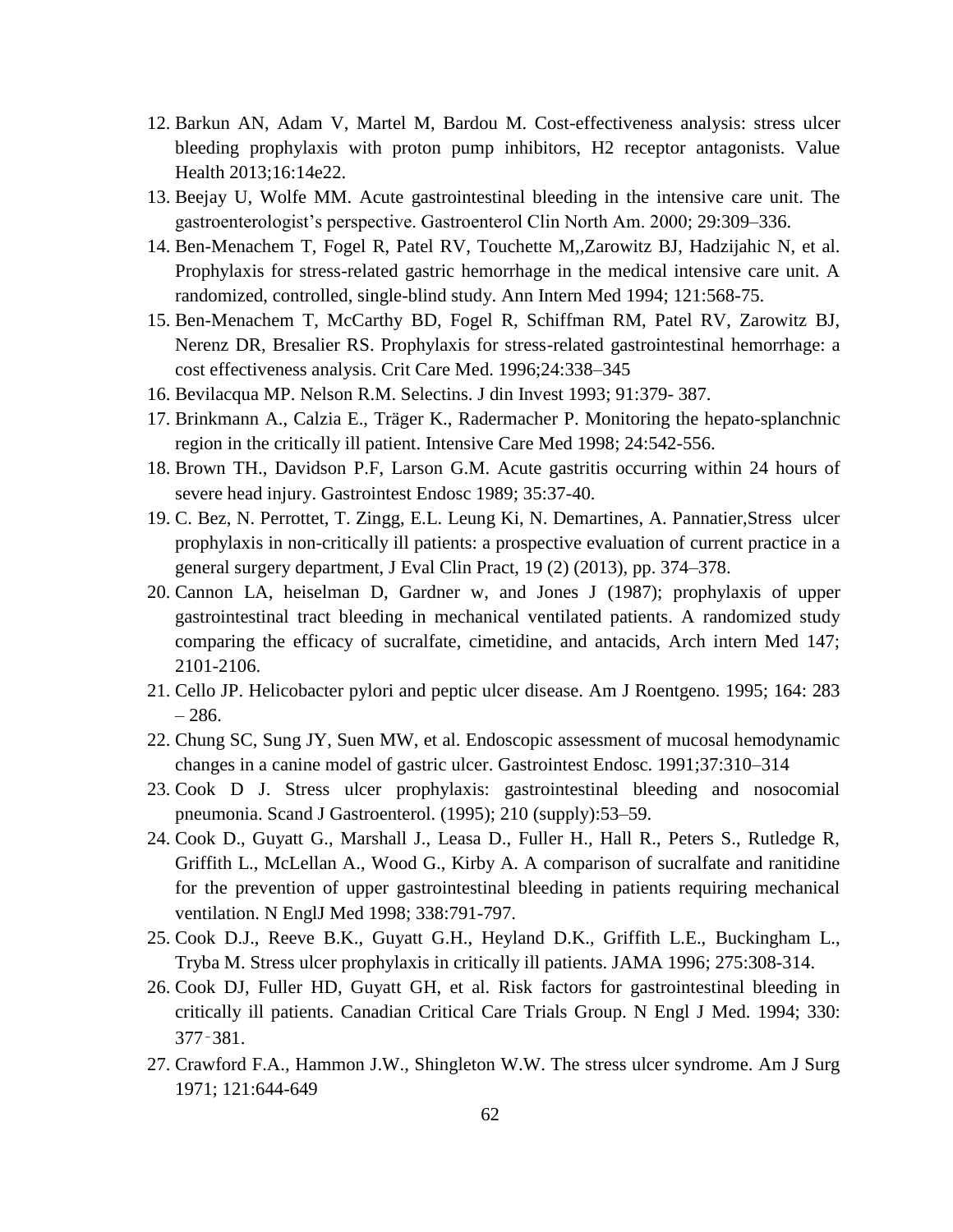- 28. Cullen J.J., Ephgave K.S., Broadhurst K.A., Booth B. Captopril decreases stress ulceration without affecting gastric perfusion during canine hemorrhagic shock. J Trauma 1994; 37:43-49.
- 29. Curling T.B. On acute ulceration of the duodenum, in cases of burn. Medico-Chir Trans (Lond) 1842; 25:260-281.
- 30. Cushing H. Peptic ulcers and the interbrain. Surg Gynec Obstet 1932; 55:1.
- 31. D.B. Nash, J.B. Koenig, M.L. Chatterton, Why the elderly need individualized pharmaceutical care,Thomas Jefferson University (2000)
- 32. D.G. Craig, R. Thimappa, V. Anand, S. Sebastian,Inappropriate utilization of intravenous proton pump inhibitors in hospital practice--a prospective study of the extent of the problem and predictive factors, QJM, 103 (5) (2010), pp. 327–335.
- 33. D.J. Cook, H.D. Fuller, G.H. Guyatt, J.C. Marshall, D. Leasa, R. Hall, et al.,Risk factors for gastrointestinal bleeding in critically ill patients, N Engl J Med, 330 (6) (1994), pp. 377–381.
- 34. D'Amico R.D., Pifferi S., Leonetti C , Torri V., Tinazzi A., Liberati A. Effectiveness of antibiotic prophylaxis in critically ill adult patients: systematic review of randomised controlled trials. Br Med J. 1998; 316: 1275-1285.
- 35. Dorland's illustrated medical dictionary.  $31<sup>st</sup>$  ed. Philadelphia; sauders; 2007
- 36. Dr Shah Nawaz, pharmacology,  $5<sup>th</sup>$  edition, p 123.
- 37. Eastwood GL. The role of smoking in peptic ulcer disease. "Clin Gastroenierol 1988; 1O:S19-S23.
- 38. Eckstein M, Kelemouridis V, Athanasoulis C A. et al. Gastric bleeding: therapy with intraarterial vasopressin and transcathter embolization. Radiology. (1984); 152:643–646.
- 39. Eddleston J.M., Pearson R.C., Holland J., Tooth J.A., Vohra A., Doran B.H. Prospective endoscopic study of stress erosions and ulcers in critically ill adult patients treated with either sucralfate or placebo. Crit Care Med 1994; 22:1949-1954.
- 40. Edouard A.R., Degremont A.C., Duranteau J., Pussard E., Berdeaux A., Samii K. Heterogeneous regional vascular responses to simulated transient hypovolemia in man. Intensive Care Med 1994; 20:414- 420.
- 41. Ernest, W.aprill. Anatomy,2nd edition, p 201
- 42. Fennerty MB. Pathophysiology of the upper gastrointestinal tract in the critically ill patient: rationale for the therapeutic benefits of acid suppression. Crit Care Med. 2002;30:S351–S355
- 43. Fiddian-Green R.G., M.C. Cough E., Pittenger G. et al. Predictive value of intramural pH and other risk factors for massive bleeding from stress ulceration. Gastroenterology 1983; 85:613-620.
- 44. Flynn R., Stuart R.C., Gorey T.F., Kay E., McBennett S., Byrne P.J., Hennessy P.J. Stress ulceration and gastric mucosal cell kinetics: the influence of prophylaxis against acute stress ulceration. J Surg Res 1993; 55:188-192.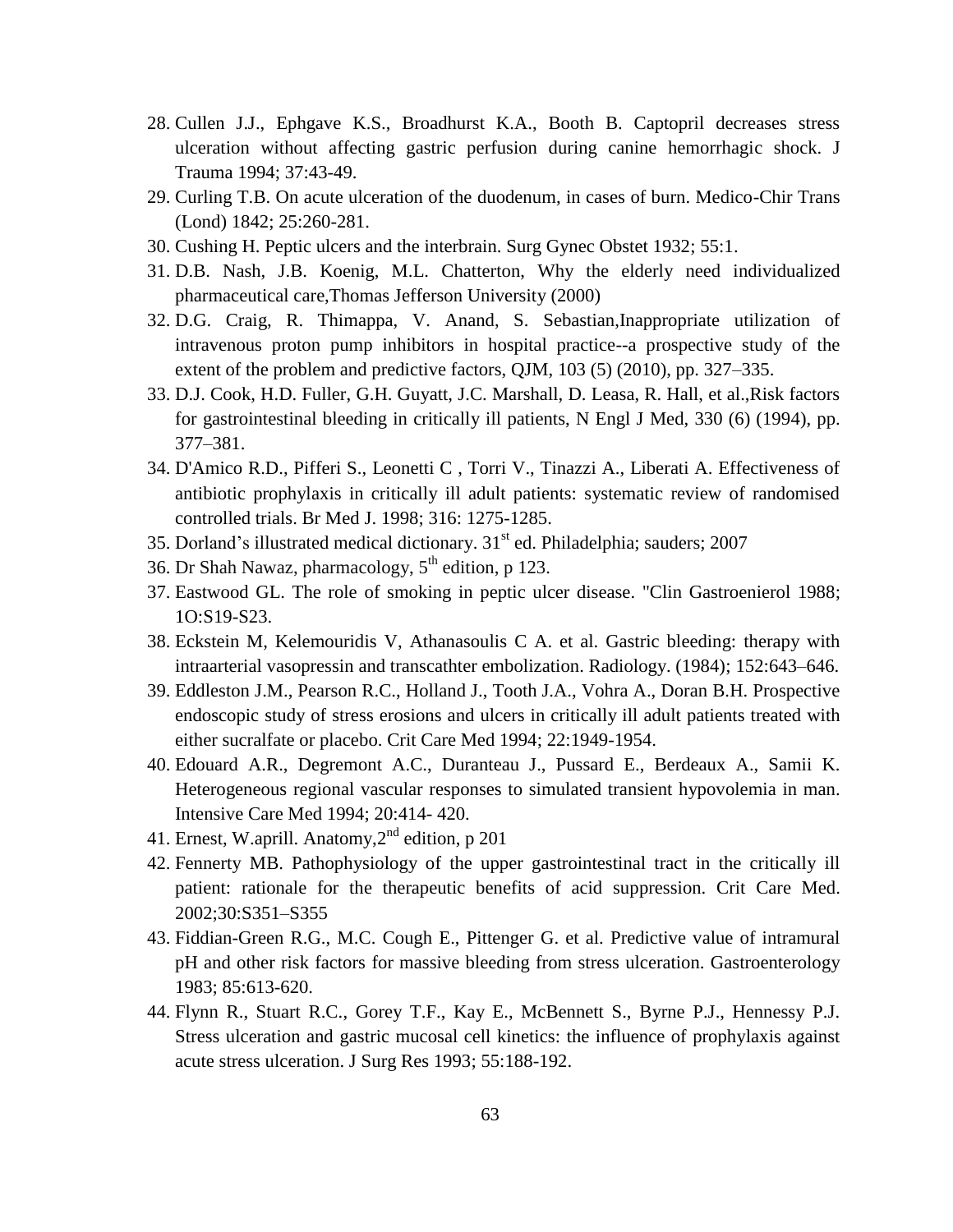- 45. Fogelman M.J. Garvey J.M. acute gastro duodenal ulcer incident to surgery and disease. Am J Surg 1966; 112:651-656.
- 46. Ford A et al. (2004) Eradication therapy for peptic ulcer disease in Helicobacter pylori positive patients. The Cochrane Database of Systematic Reviews. Issue 4, Art. No. CD003840.pub2.
- 47. G. Jain, S.A. Jabeen, S. Vallurupalli, Efforts to reduce stress ulcer prophylaxis use in non-critically ill hospitalized patients by internal medicine residents: a single- institution experience Clin Outcomes Manag, 20 (1) (2013).
- 48. Gardner- gray- o.Rahilly, Anatomy. A regional study of human structure, 2<sup>nd</sup> edition, p 488-489
- 49. Gerald L Weinhouse, MD. Stress ulcer prophylaxis in the intensive care unit.(UPTODATE.COM).
- 50. Goldman H., Rosoff C.B. Pathogenesis of acute gastric stress ulcers. Am J Path 1968; 52: 227-244.
- 51. Gomes A S, Lois J F, McCoy R D. Angiographic treatment of gastrointestinal hemorrhage: comparison of vasopressin infusion and embolization. AJR Am J Roentgenol. (1986); 146:1031–103.
- 52. Gullotta R, Ferraris L, Cortelezzi C, Minoli G , Prada A, Comin U, Rocca F, Ferrara A, Curzio M. Are we correctly using the inhibitors of gastric acid secretion and cytoprotective drugs? Results of multicenter study. Ital J Gastroenterol Hepatol. 1 997; 29:325–329.
- 53. Haglund U., Fiddian-Green R.G. Assessment of adequate tissue oxygenation in shock and critical illness; oxygen transport in sepsis. Intensive Care Med 1989;15:475-477
- 54. Hai, A.A. & Shrivastava, R.B. (2003). Textbook of Surgery. Tata/McGraw-Hill. ISBN 0074621491, page 409.
- 55. Harris SK, Bone RC, Ruth WE. Gastrointestinal hemorrhage in patients in a respiratory intensive care unit Chest. 1977; 72:301-304.
- 56. Harrison A.M., Lugo R.A., Vernon D.D. Gastric pH control in critically ill children receiving intravenous ranitidine. Cht Care Med 1998; 26:1433-1436.
- 57. Hwang KO, Kolarov S, Cheng L, G riffith RA. Stress ulcer prophylaxis for noncritically ill patients on a teaching service. J EvalClin Pract.2007; 1 3:71 6–721.
- 58. Itoh M, Guth PH. Role of oxygen-derived free radicals in hemorrhagic shock-induced gastric lesions in the rat. Gastroenterology. 1985; 88:1162–1167.
- 59. Jagruti K Desai, Ramesh K goyal\* and narayan S. Parmaar\*\* Pathogenesis of peptic ulcer disease and current trends in therapy Indian J Physiol Pharmacol 1997; 41(1): 3- 15.
- 60. Jiahao Huang, Yunfei Cao, Cun Liao, Liucheng Wu, Feng Gao, Effect of histamine-2 receptor antagonists versus sucralfate on stress ulcer prophylaxis in mechanically ventilated patients: a meta-analysis of 10 randomized controlled trials, Critical Care 2010, 14:R194, p 7.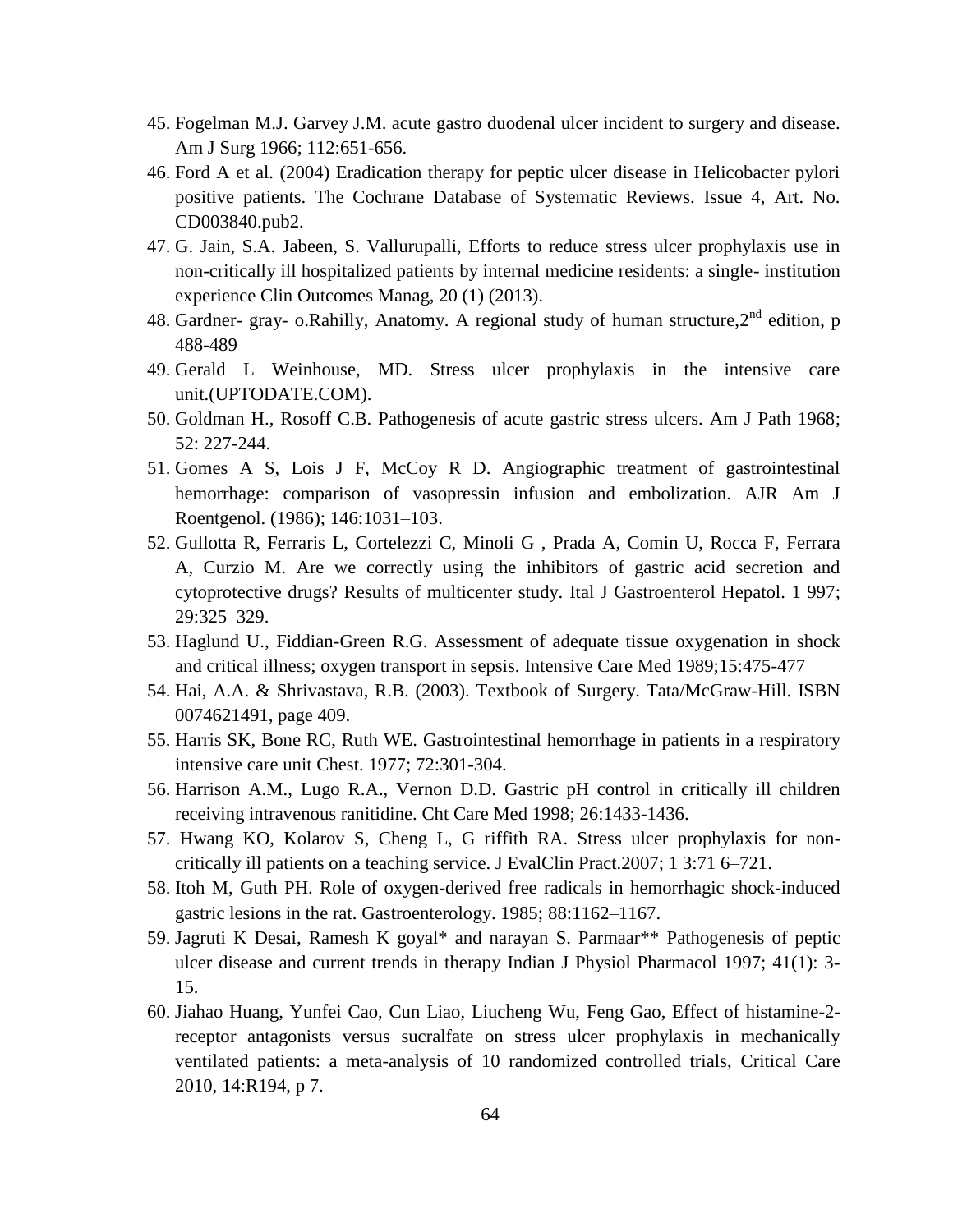- 61. Kathryn L.McCANCE, SUE E.HUETHER, Pathophysiology, The biologic basis for disease in adults and chidren, 1990.p 1228-1229.
- 62. Kaur amandeep, singh robin, sharma ramica, kumar sunil. Peptic ulcer. A review on etiology and Pathogenesis, 2012, p 35.
- 63. Kawakami E, Machado RS, Fonseca JA, Patricio FRS. Clinical and histological features of duodenal ulcer in children and adolescents. J de Pediatric. 2004; 80(4): 321-325.
- 64. Khudair IF, Sadik ND, Hanssens YI. Prescribing pattern of acid suppressive medications for medical inpatients in a teaching hospital in Qatar. Saudi Med J. 2009; 30:125–129.
- 65. Koczka CP, Geraldino-Pardilla LB, Goodman AJ. Physicians' opinions of stress ulcer prophylaxis: survey results from a large urban medical center. Dig Dis Sci 2013; 58:777- 81.
- 66. Kubes P. Intestinal ischemia/reperfusion: a role for mast cells and neutrophils. Year book of intensive care. Pg. 197-207. Ed. J.L. Vincent, Springer, Berlin 1996, p197-207..
- 67. Kumashiro R., Piotrowski J.J., Kholoussy A.M., Hashimoto N., Matsumoto T. Antiplatelet aggregators inhibit development of stress ulcers in Sprague-Dawley rats. Eur Surg Res 1985; 17:44-52.
- 68. Lauralee Sherwood, Introduction to human physiology , international edition,  $8<sup>th</sup>$  edition ,p 625
- 69. Lee DH, Park HJ, Song SY, Choi SJLW, Lee YC, Chung JB, Kang JK, Park IS, Lee YH, Kim HK. Evaluation of therapeutic regimens for the treatment of Helicobacter pylori infection. Yonsei Med J. 1996; 37(4): 270-277..
- 70. Levy MJ, Seelig CB, Robinson NJ, et al. Comparison of omeprazole and ranitidine for stress ulcer prophylaxis. Dig Dis Sci 1997; 42:1255-9.
- 71. Lin PC, Chang CH, Hsu PI, et al. The efficacy and safety of proton pump inhibitors vs. histamine-2 receptor antagonists for stress ulcer prophylaxis among critical care patients: A meta-analysis. Crit Care Med 2010; 38:1197-1205.
- 72. Lindsay E. Kaun, Stress Ulcer Prophylaxis: The Consequences of Overuse and Misuse, US Pharm. 2011; 36(10):73-76.
- 73. Lucas C.E., Sugawa C, Riddle J., Rector F., Rosenberg B., Walt A.J. Natural history and surgical dilemma of "stress" gastric bleeding. Arch Surg 1971; 102:266-273.
- 74. M. Mousavi, S. Dashti-Khavidaki, H. Khalili, A. Farshchi, M. Gatmiri, Impact of clinical pharmacy services on stress ulcer prophylaxis prescribing and related cost in patients with renal insufficiency, Int J Pharm Pract, 21 (4) (2013), pp. 263–269.
- 75. M.A. Koda-Kimble, B.K. Alldredge, R.L. Corelli, M.E. Ernst, Koda-Kimble and Young's applied therapeutics: the clinical use of drugs, Lippincott Williams & Wilkins (2012).
- 76. M.E. Anderson, Stress ulcer prophylaxis in hospitalized patients, Hosp Med Clin, 2 (1) (2013), pp. e32–e44.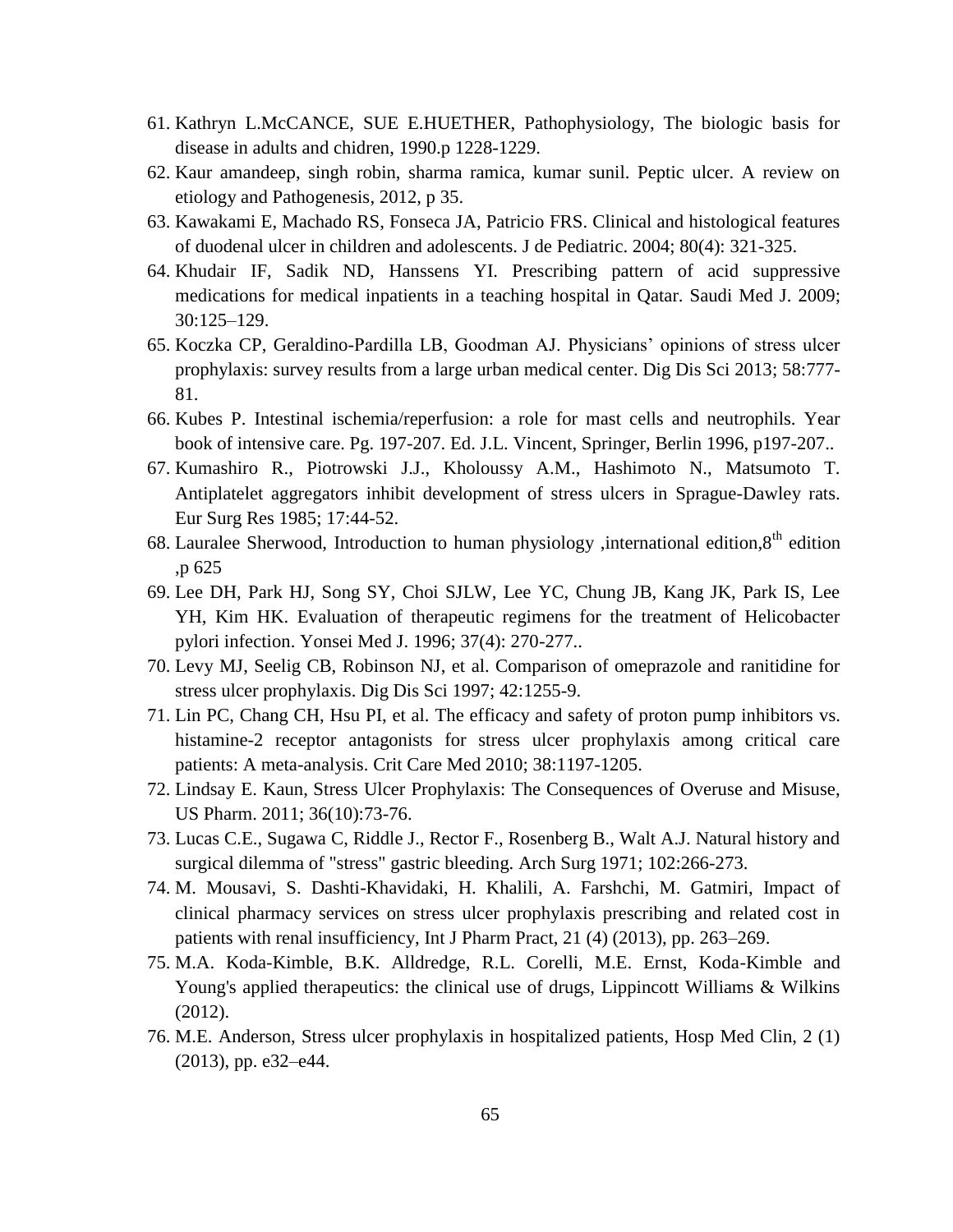- 77. M.S. Mohamada, N. Shamsuddina, , , K.M. Tanb, Appropriateness of stress ulcer prophylaxis among older adults admitted to general medical wards in a university hospital, 2014.
- 78. Manual of Gastroenterology priyank sinha Gregory L. Eastwood, M.D. & Canan Avunduk, M.D., Ph.D. (1994).
- 79. Mary anee- yee young, k- alldredge, applied therapeutics; the clinical use of drugs, eight editions 27-4 to 27-5.
- 80. Matteo Fornai, Luca Antonioli, Rocchina Colucci,,Marco Tuccori and Corrado Blandizzi Pathophysiology of Gastric Ulcer Development and Healing: Molecular Mechanisms and Novel Therapeutic Options.
- 81. Matteo Fornai, Luca Antonioli, Rocchina Colucci,,Marco Tuccori and Corrado Blandizzi Pathophysiology of Gastric Ulcer Development and Healing: Molecular Mechanisms and Novel Therapeutic Options.
- 82. Mayet AY. Improper use of Antisecretory drugs in a tertiary care teaching hospital: an observational study. Saudi J Gastroenterol. 2007; 13:124–128.
- 83. Menguy R., Besbaillets L, Masters Y.F Mechanism of stress ulcer: influence of hypovolemic shock on energy metabolism in the gastric mucosa. Gastroenterology 1974:66:46-55.
- 84. Momtaz H, Souod N, Dabri H, Sarshar M. Study of Helicobacter pylori genotype status in saliva, dental plaques, stool and gastric biopsy samples. World Journal of Gastroenterology. 2012; 18(17):2105–2111.
- 85. Muller-Lissner SA. Bile reflux is increased in cigarette smokers. Gastroenterology 1986; 90: 1205-1209.
- 86. Nardino RJ, Vender RJ, Herbert PN. Overuse of acid-suppressive therapy in hospitalized patients. Am J Gastroenterol. 2000; 95:31 1 8 –31 22.
- 87. Naseem Eisa, Fateh Bazerbachi, Do all hospitalized patients need stress ulcer prophylaxis? V81, 2014.p 23.
- 88. Navab F., Stein grub J. Stress ulcer: is routine prophylaxis necessary? Am J Gastroenterol 1995; 90:708-712?
- 89. Nicoloff D.M., Peter E.T., Stone N.H. et al. Effect of catecholamine on gastric secretion and blood flow. Ann Surg 1964; 159:32-36.
- 90. Oscar D. Guillamondegui, MD; Oliver L. Gunter, Jr., MD; John A. Bonadies, MD; Jay Coates, , Practice Management Guidelines for stress ulcer,2008, p 1.
- 91. P.H.J. van der Voort, Helicobacter pylori in the critically ill patient, 1999.
- 92. Peura, D. A., (2007) Patient information: Peptic ulcer disease.
- 93. Phillips JO, Metzler MH, Palmieri TL, et al. A prospective study of simplified omeprazole suspension for the prophylaxis of stress-related mucosal damage. Crit Care Med 1996; 24:1793-1800.
- 94. R.J. Nardino, R.J. Vender, P.N. Herbert,Overuse of acid-suppressive therapy in hospitalized patients Am J Gastroenterol, 95 (11) (2000), pp. 3118–3122.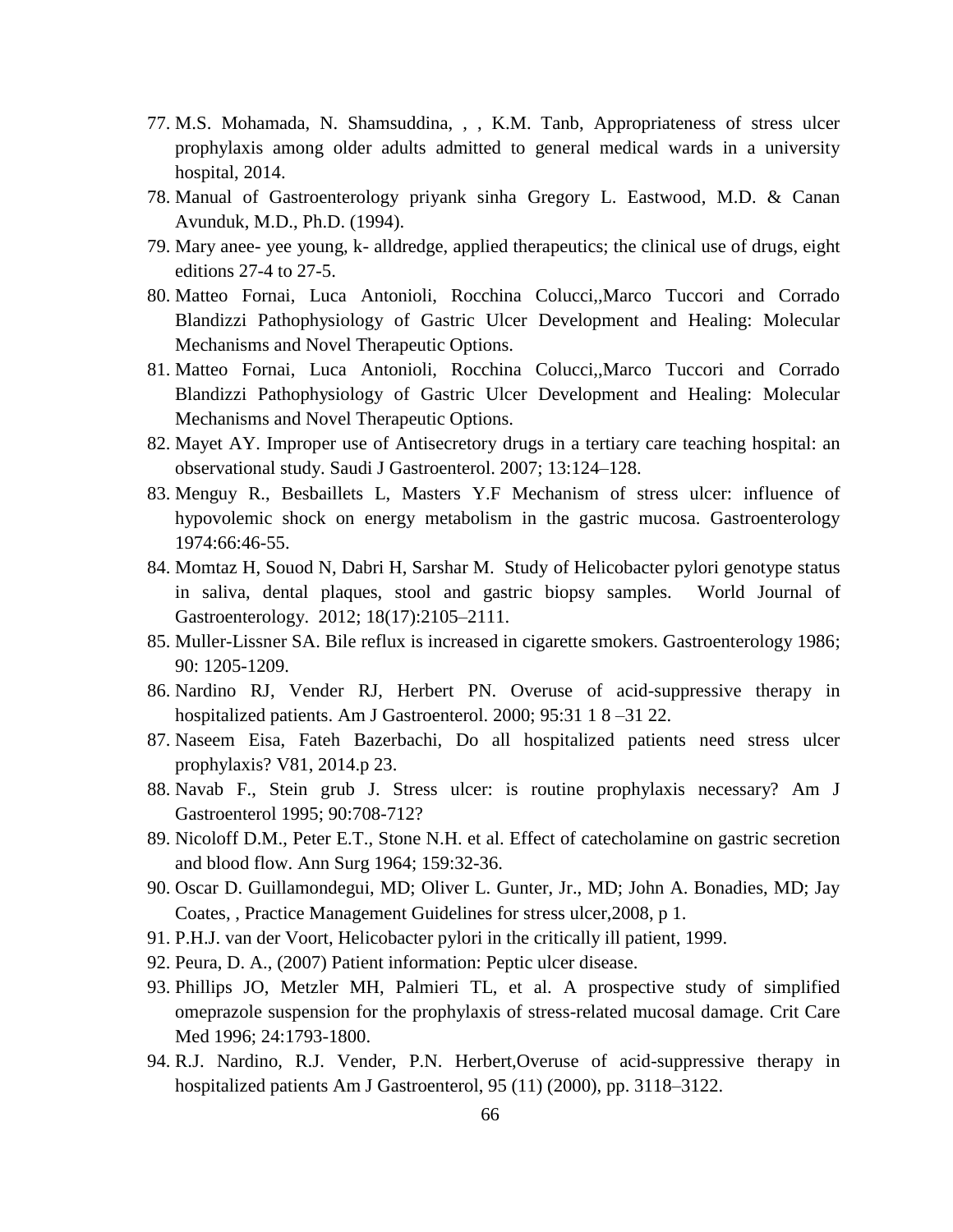- 95. Rakesh Pahwa1\*, Neeta1, Vipin Kumar1, Kanchan Kohli. Clinical Manifestations, Causes and Management Strategies of Peptic Ulcer Disease, 2010; 2(2): 99-106.
- 96. Rakesh Pahwa1\*, Neeta1, Vipin Kumar1, Kanchan Kohli. Clinical Manifestations, Causes and Management Strategies of Peptic Ulcer Disease, 2010; 2(2): 99-106.
- 97. Rohan C Clarke, Rachael M Ferraro, Emmanuel Gbadehan, Stress-Induced Gastritis Treatment & Management, p1,2014.
- 98. Selye H. The alarm reaction and the disease of adaptation. Ann Intern Med 1948; 29:403.
- 99. Silva E., DeBacker D., Creteur J., Vincent J.L. Effects of vasoactive drugs on gastric intramucosal ph. Crit Care Med 1998; 26:1749-1758.
- 100. Skillman J.J., Gould S.A., Chung R.S.K., Silen W. The gastric mucosal barrier: clinical and experimental studies in critically ill and normal men, and in the rabbit. Ann Surg 1970; 172:564.
- 101. Spirt MJ, Stanley S. Update on stress ulcer prophylaxis in critically ill patients. Crit Care Nurse 2006; 26:18e20. 22e8; quiz 29.
- 102. Stannard V.A., Hutchinson A., Morris D.L., Byrne A. Gastric exocrine 'failure' in critically ill patients: Incidence and associated features. Br Med J 1988; 296:155-156.
- 103. Stoutenbeek Ch.P, Zandstra D.F Streßläsionen in oberen MagenDarm-Trakt. In: Lawin ed. Praxis der Intensivbehandlung. StuttgartThieme 1993:905-911.
- 104. Swan J. Case of severe burn. Edinburg Med Surg J 1823; 19:344.
- 105. Sylvia Anderson Price, Lorraine McCarty Wilson. Pathophysiology. Clinical concept of disease process, 2nd edition, 1982, p 221.
- 106. Takakura K, Harada J, Mizogami M. et al. Prophylactic effects of pirenzepine on intraoperative stress ulcer: comparison with an H2 blocker. Anesth Analg. (1994); 78:84–86.
- 107. Tobe T, Yarnagushi 1', Yajima H. Gut polypeptides and experimental stress ulcer. In : Drugs and Peptic Ulcer. Eds. C.J. Pfeiffer, CRC Press Inc., Boca Raton, Florida Eds. 1982, p.215.
- 108. Tryba M (1991a); Prophylaxis of Stress ulcer bleeding. A meta-analysis. J clin Gastroenterol 13; S44-S55.
- 109. Tryba M, Zevonuou F, Torok M. et al. Prevention of acute stress bleeding with sucralfate, antacids or cimetidine: a controlled study with pirenzepine as a basic medication. Am J Med. (1985); 79 (suppl 2C):55–61.
- 110. Valkhoff VE, Sturkenboom MC, Kuiper EJ. Risk factors for gastrointestinal bleeding associated with low doses aspirin.2012.26, 125-40.
- 111. Waleed Alhazzani, Mohammed Alshahrani, Paul Moayyedi1, Roman Jaeschke, Stress ulcer prophylaxis in critically ill patients: review of the evidence, 2012, p122 (3).
- 112. Whittle BJ. Gastrointestinal effects of non-steroidal anti-inflammatory drugs, Fundam clin Pharmacol 2002...301-313.